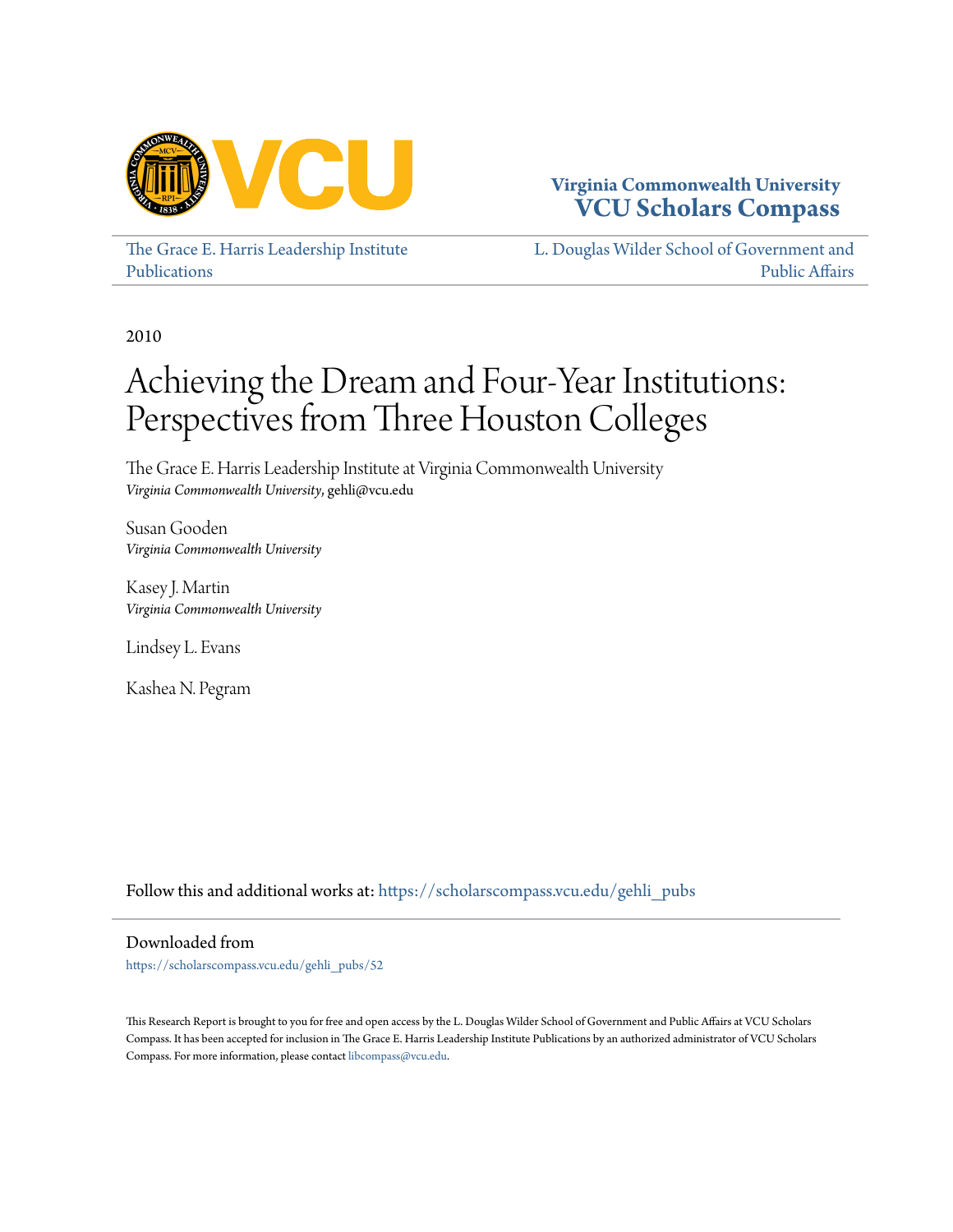# **Achieving the Dream and Four-Year Institutions: Perspectives from Three Houston Colleges**

**MDRC**

**Susan T. Gooden, Ph.D. Kasey J. Martin Lindsey L. Evans Kashea N. Pegram**

**July 22, 2010**



 $\begin{array}{c|c} \textbf{The Grace E. Harris} & L.\textbf{ Douglas Wilder School of} \\ \textbf{Leadership Institute} & \textbf{Government and Public Affairs} \end{array}$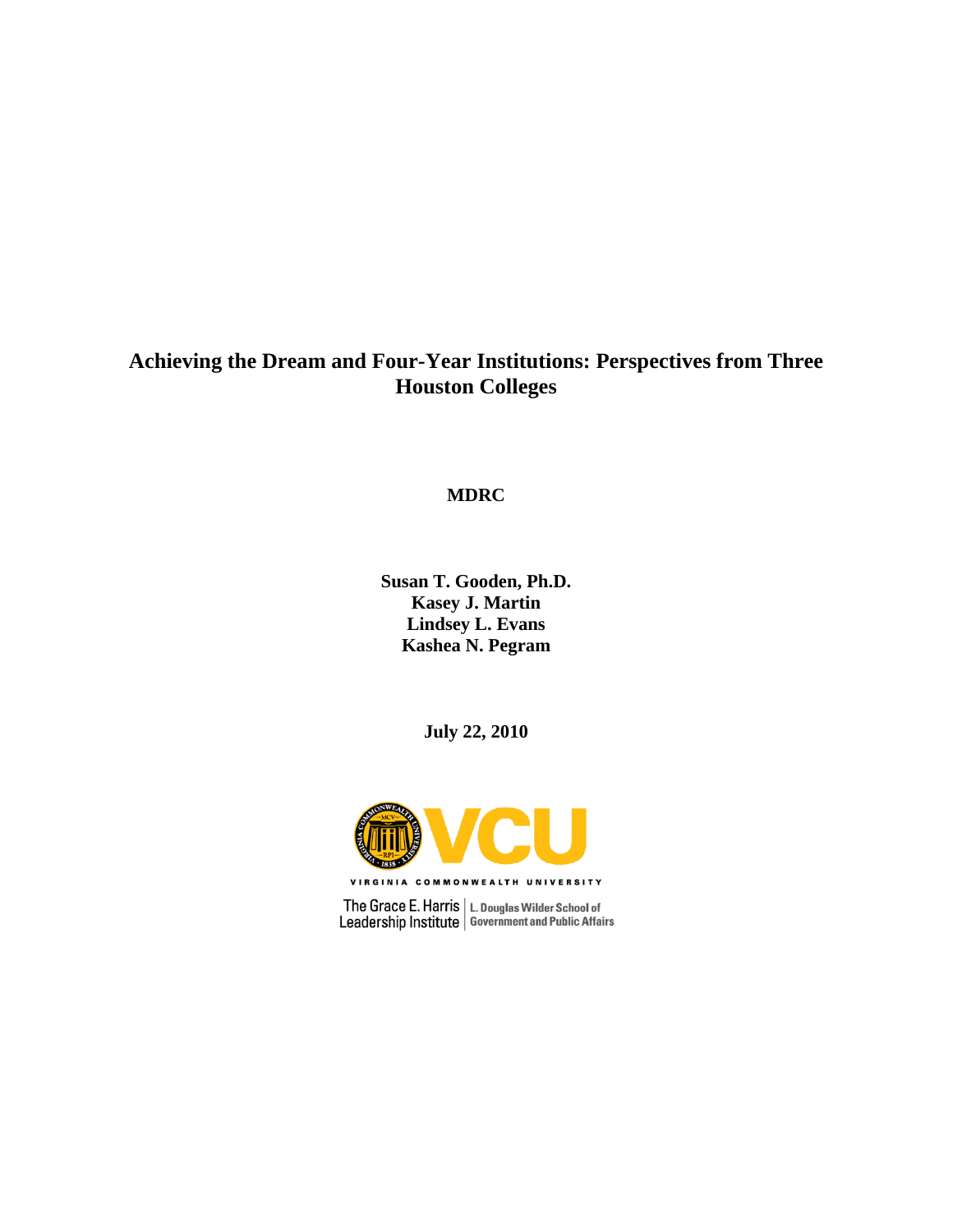#### **Overview of the Report**

This report examines the experiences of three Houston area four-year universities that are participating in Achieving the Dream, a national initiative designed to use data-driven decision making to promote student success, especially among low-income students and students of color. Each of these universities is a minority-serving institution, two are Historically Black Colleges or Universities and one is a Hispanic Serving Institution. With over 100 institutions participating in Achieving the Dream -- nearly all of which are community colleges – these three universities offer a unique perspective on the initiative. This report focuses on how the institutions are implementing the initiative, early successes and challenges, leadership commitment from senior administration, students' perspectives of factors influencing student success, and core components of the institutions' overall approaches to promote student success. Section I provides an overview of Achieving the Dream, minority-serving institutions, a profile of each of the three colleges specifically examined in this report, and the methodological approach. Section II discusses these four-year colleges' approach to Achieving the Dream and how it compares in general to that of community colleges. This section also includes a discussion of developing a culture of evidence, where Achieving the Dream resides structurally at each institution, how the initiative is being implemented, and potential challenges to institutionalization. Section III presents the perspectives of faculty, administrators and students regarding the key elements of student success. Section IV, the conclusion, summarizes key themes from the four-year colleges and offers practical informative considerations for the initiative at large.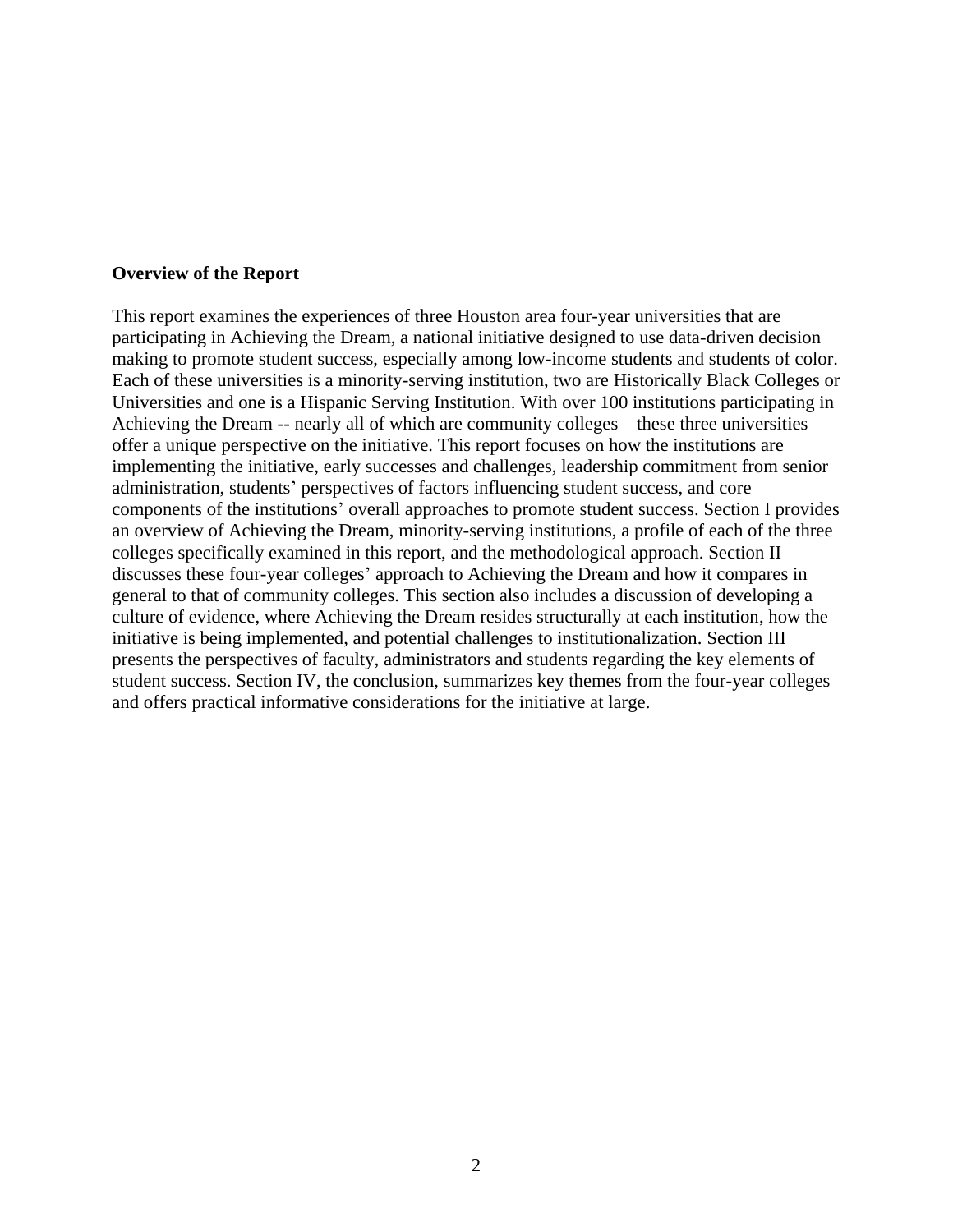# **I. Achieving the Dream and the Four-Year Colleges in This Report**

Achieving the Dream: Community Colleges Count is a multi-year national initiative launched by the Lumina Foundation for Education in 2003 to improve student success at community colleges. The initiative is particularly concerned about student groups that have traditionally faced significant barriers to success, including students of color and low-income students. Achieving the Dream works across multiple fronts, including changes in the institutional practices and policies at participating colleges; research into effective practices at community colleges; public policy work; and outreach to communities, businesses, and the public. It emphasizes the use of data to drive change. The initiative promotes ground-level strategies to accomplish big-picture outcomes. 1

This report focuses on Achieving the Dream in a different context by analyzing the experiences of three four-year colleges. These colleges, Prairie View A&M University, Texas Southern University, and the University of Houston-Downtown, are all minority-serving institutions located in Houston, Texas. Based on interviews with college administrators, faculty, and staff, as well as focus groups with students, this report examines how these institutions are implementing Achieving the Dream, using the following questions as a structural guide:

- What are the Achieving the Dream experiences of three Minority Serving Institutions?
- What are the early success and challenges of these colleges?
- What are the core components of the institutions' overall approach to promoting student success?
- According to administrators, faculty, and students, what are the factors influencing student success on their campus?
- How do the experiences of these four-year institutions compare in general to the experiences of community colleges within the initiative?

Following a brief description of Achieving the Dream and the institutions profiled in this report, section II examines the colleges approach to developing a culture of evidence, how Achieving the Dream is organized structurally within these institutions, implementation accomplishments and struggles, and potential challenges for institutionalization. Section III examines key factors in promoting student success from the perspectives of faculty, administrators, and students (firstyear students, as well as seniors). The final section summarizes key findings and offers informative conclusions for the overall initiative.

 $\overline{a}$  $<sup>1</sup>$  Achieving the Dream (2009).</sup>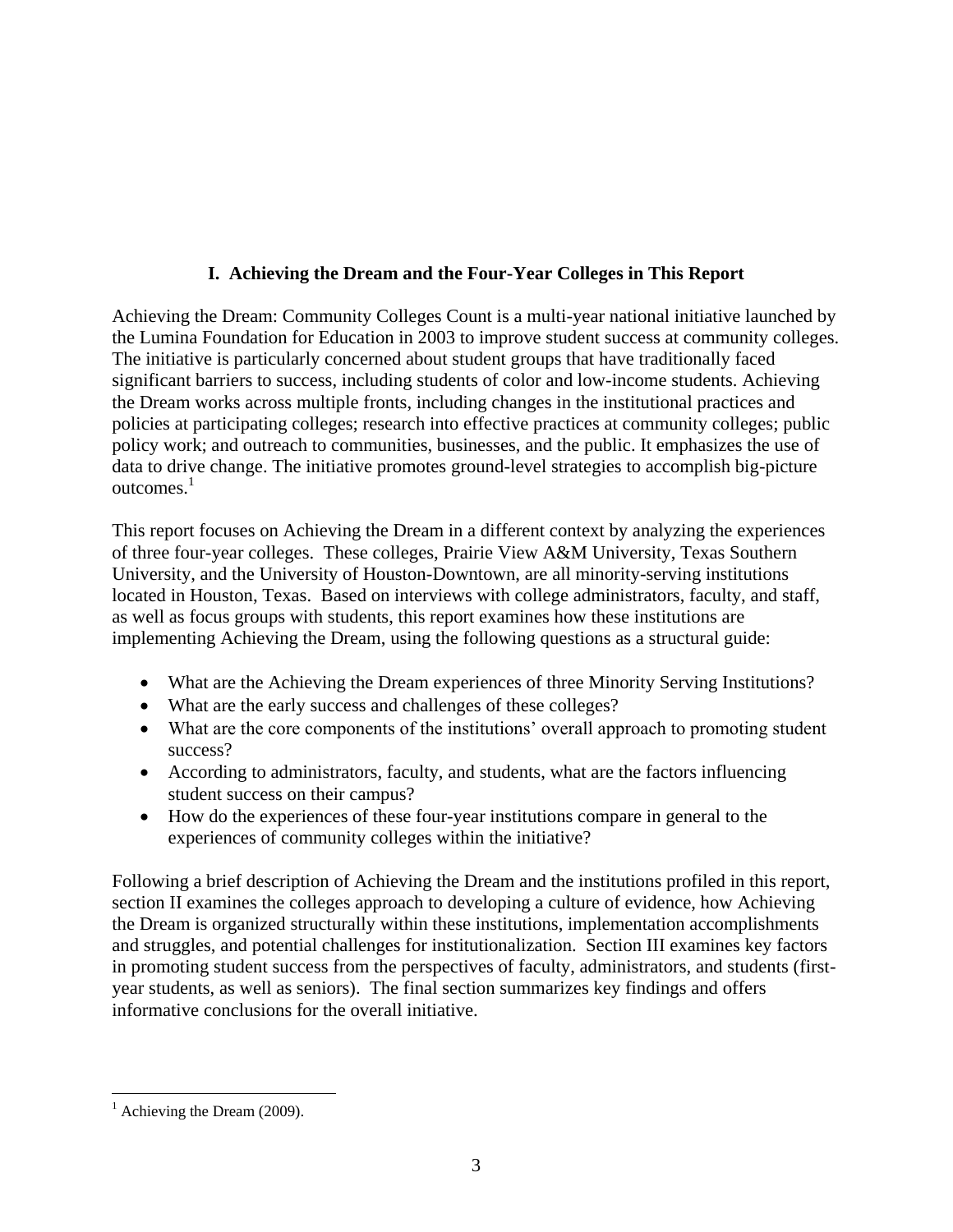#### **Achieving the Dream**

Achieving the Dream's student-centered vision is focused on creating a culture of evidence on community college campuses in which data and evidence drive broad-based institutional efforts to improve student outcomes. This multi-faceted initiative seeks change at the institutional level as well as in state and national policy. Through the collaborative work of its partner organizations, Achieving the Dream provides extensive supports to participating colleges in collecting and analyzing student data; in designing, implementing, and evaluating intervention strategies; and in broadening knowledge among stakeholders about policies and programs that contribute to student success. 2

Achieving the Dream is changing the conversation about student outcomes. The initiative has helped drive student success to the top of the community college change agenda.<sup>3</sup> The imperative to transform community colleges into learning organizations dedicated to student success requires systematic cultural change at most institutions. With concentrations of low-income students and students of color, the participating college's undergraduates are also largely underprepared for college-level work. <sup>4</sup> Ultimately, the initiative seeks to help more students reach their individual goals.

The framework of Achieving the Dream has four guiding principles for institutional improvement:

- committed leadership,
- using evidence to improve programs and services,
- promoting broad engagement, and
- creating systemic institutional change.

Each college participating in Achieving the Dream identifies student populations that currently experience low rates of success, develops interventions to improve student outcomes, and measures changes in student success. Institutions are also required to submit longitudinal student record data on cohorts of students to document student progression and success.<sup>5</sup>

Consistent with earlier rounds of Achieving the Dream, the Round Three Houston Colleges receive financial and technical support to participate in the initiative. Including significant funding from the Houston Endowment, each college receives a planning grant of \$50,000 and implementation grants of \$400,000 (over a four-year period) to support data collection and analysis, as well as implementation of program strategies. Each college also receives technical support from a coach and data facilitator assigned to provide routine guidance, as well as general support from the initiative through participation in the annual Achieving the Dream Strategy Institute.

The Houston Endowment is the only Achieving the Dream funder to include four-year institutions in the initiative. Prairie View A&M University, Texas Southern University, and the

 $\overline{a}$ 

 $2$  Jenkins (2006).

 $3 \text{ McClenney } (2008)$ .

<sup>4</sup> Bailey, Calcagno, Jenkins, Kienzl, and Leinbach (2005).

<sup>5</sup> Morest and Jenkins (2007).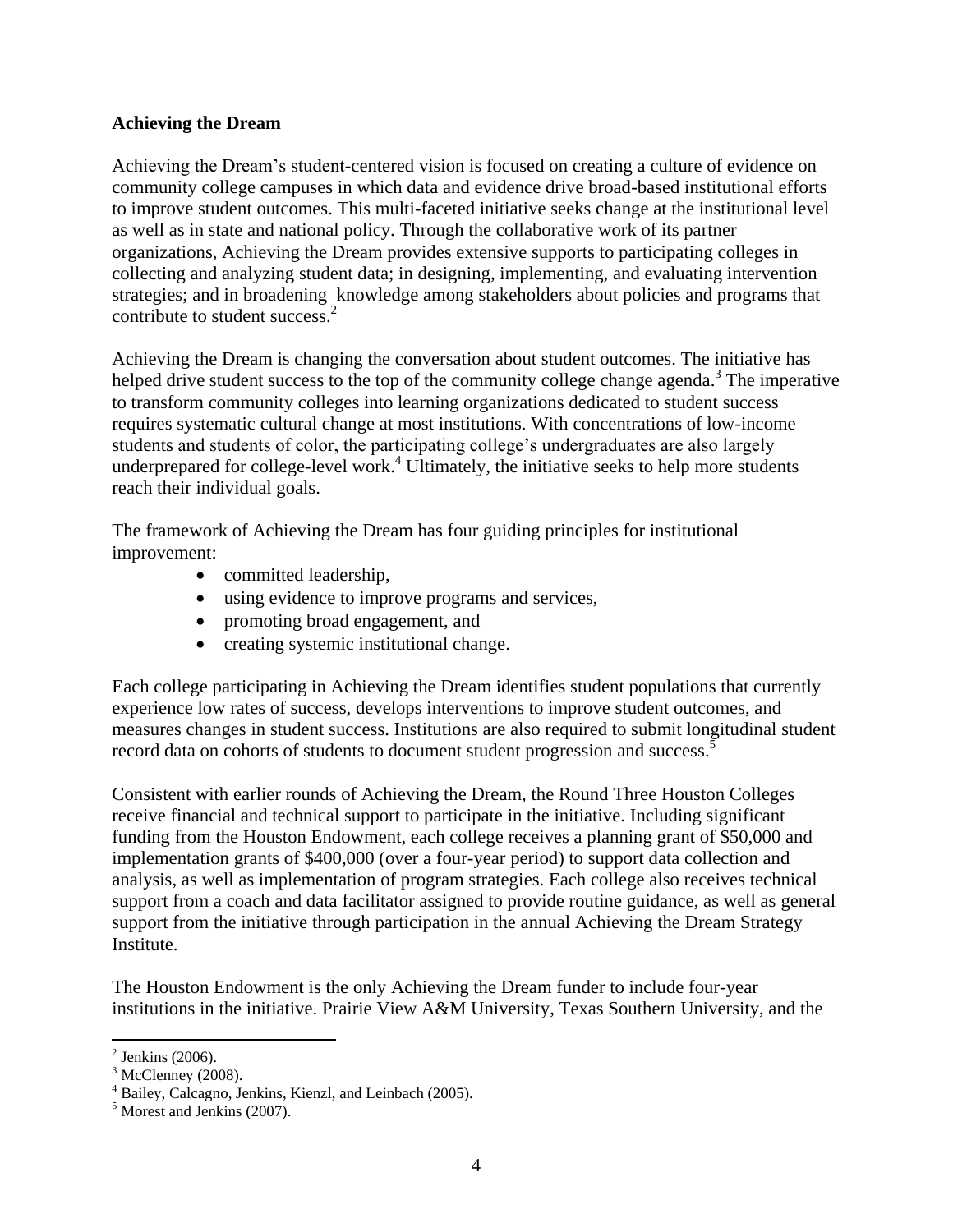University of Houston-Downtown, three minority-serving institutions joined an educational initiative geared toward community colleges primarily as part of the Houston Endowment's broader focus on higher education.

## **What are Minority-Serving Institutions?**

Post-secondary educational institutions that serve large numbers of minority students are called minority-serving institutions (MSIs). Since their inception, they have played a significant role in providing higher education access for minority students. There are two criteria that classify institutions as a minority-serving institution—they must either qualify by the percentage of minority students enrolled, or they are classified by specific legislation.<sup>6</sup> Within the minorityserving institution classification, there are three primary types of institutions: (1) Historically Black Colleges and Universities (HBCUs), (2) Hispanic Serving Institutions (HSIs), and (3) Tribal Colleges and Universities (TCUs). Table 1 provides an overview of various types of minority-serving institutions within the United States.

Historically Black Colleges and Universities (HBCUs) began in the late nineteenth century and were specifically established to address the educational needs of African-Americans. The first of these schools, which was later designated as an HBCU, was established in Pennsylvania in 1837 to provide education for former slaves after the abolition of slavery. Today, there are over 100 HBCUs within the postsecondary educational system of the United States. Two of the colleges in this report, Prairie View A&M University and Texas Southern University, are HBCUs.

Hispanic Serving Institutions (HSIs) are defined by the U.S. Department of Education as any accredited, degree-granting institution whose full-time equivalent undergraduate enrollment is at least 25 percent Hispanic. The professional organization that represents these institutions, the Hispanic Association of Colleges and Universities, indicates that there are more than 200 of these schools within the United States and Puerto Rico.<sup>7</sup> One of the colleges in this report, the University of Houston-Downtown, is a Hispanic Serving Institution.

Tribal Colleges and Universities have been chartered by one or more of the American tribal nations recognized by the federal government. These schools are located in 12 states on American Indian reservations or in communities with large populations of Native Americans.<sup>8</sup> None of the colleges in this report are Tribal Colleges or Universities.

 $\overline{a}$ 

 $<sup>6</sup>$  Li and Carroll (2007).</sup>

 $\frac{7}{1}$  Lumina Foundation (2008).

<sup>8</sup> U.S. Department of Education (2009).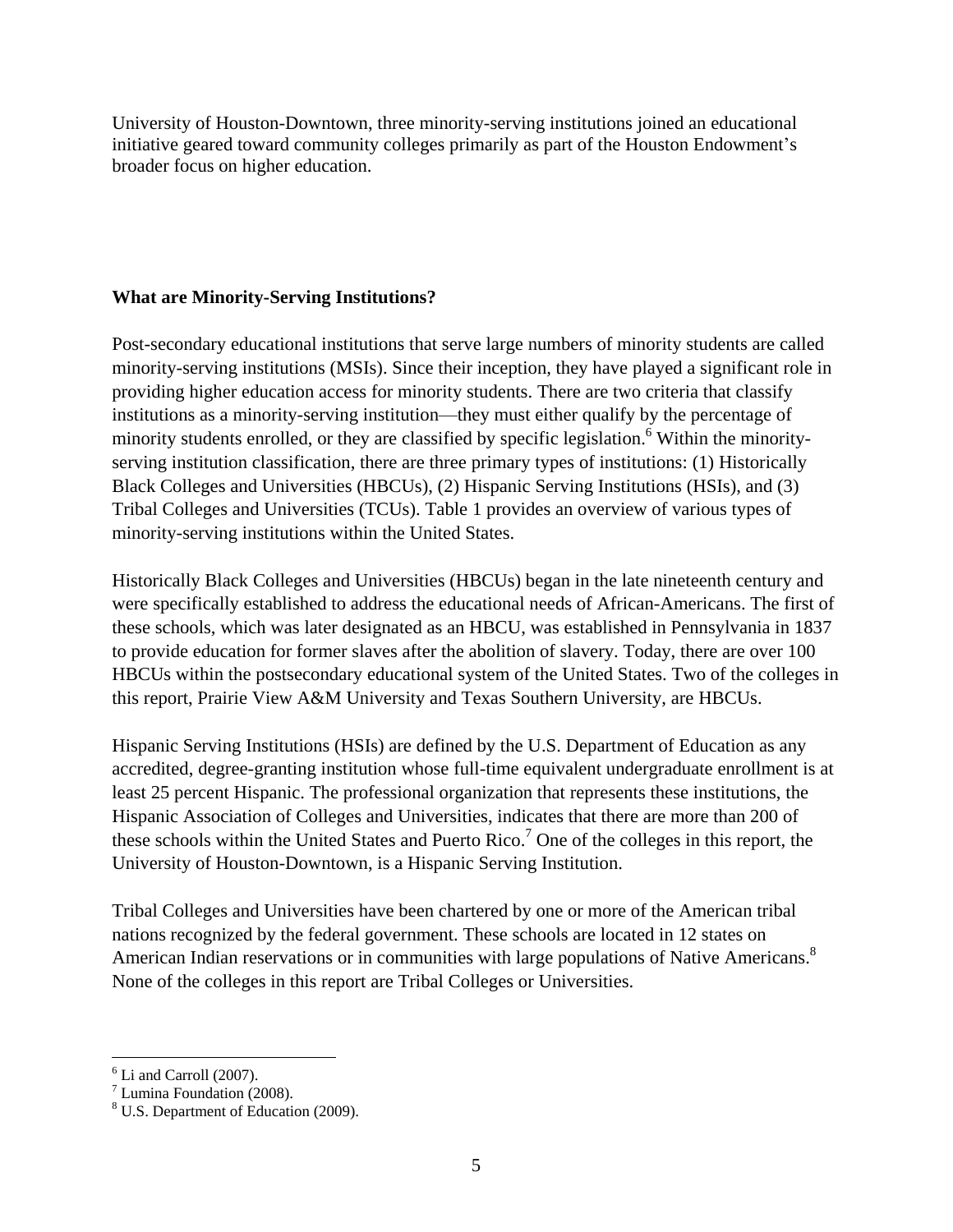| <b>Type of College</b>                       | <b>Number of Colleges and</b><br><b>Universities</b> |               |
|----------------------------------------------|------------------------------------------------------|---------------|
| Two-year colleges                            |                                                      |               |
| Public                                       | 1,032                                                |               |
| Private                                      | 645                                                  |               |
| Four-year colleges and universities          |                                                      | <b>Degree</b> |
| Public                                       | 653                                                  |               |
| Private                                      | 2,022                                                |               |
| Total number of degree granting institutions | 4,352                                                |               |
| <b>Hispanic Serving Institutions</b>         |                                                      |               |
| Two-year public                              | 128                                                  |               |
| Two-year private                             | 10                                                   |               |
| Four-year public                             | 57                                                   |               |
| Four-year private                            | 71                                                   |               |

**Granting Institutions**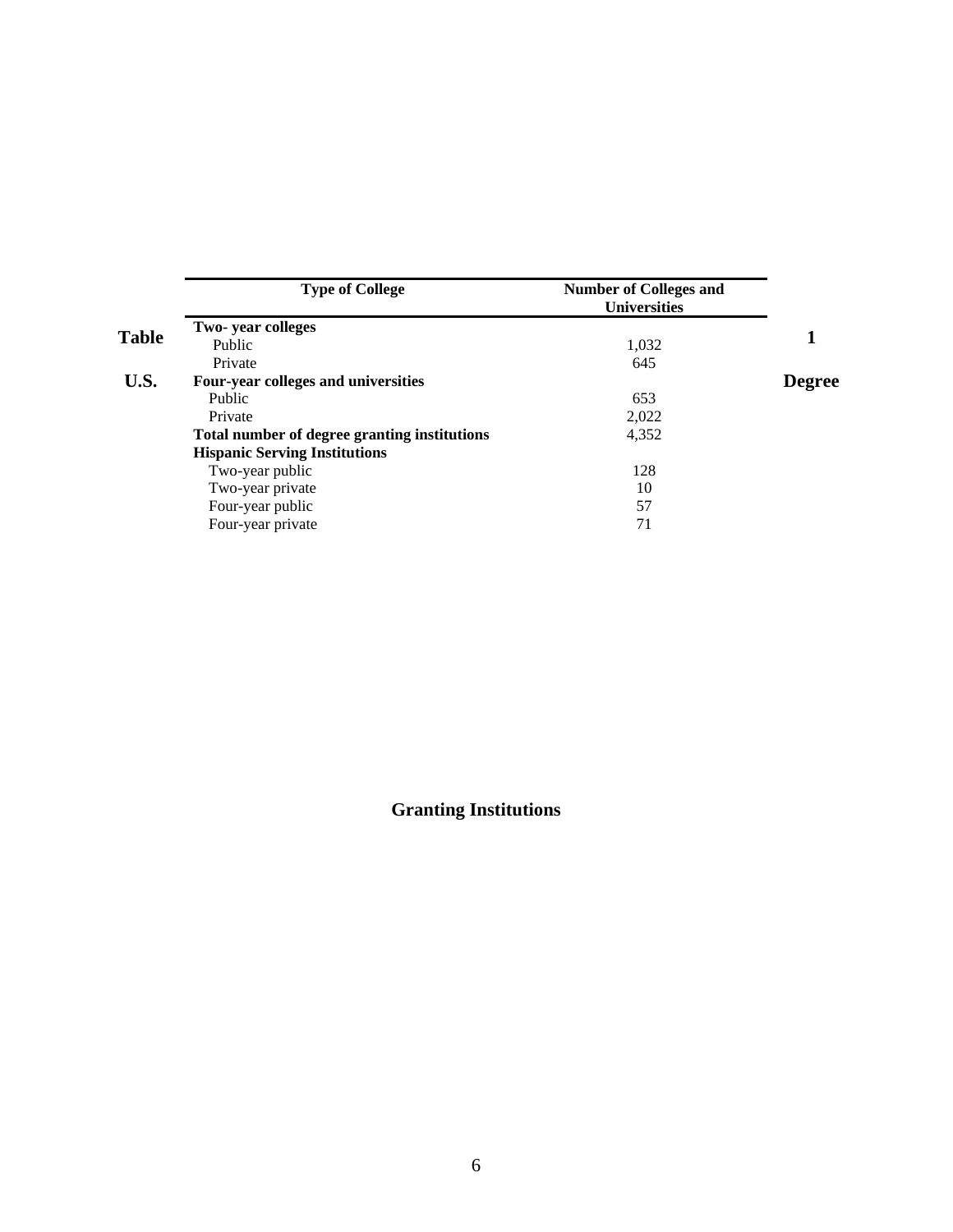| <b>Total Hispanic Serving Institutions</b>          | 266 |
|-----------------------------------------------------|-----|
| <b>Historically Black Colleges and Universities</b> |     |
| Two-year public                                     | 11  |
| Two-year private                                    | 5   |
| Four-year public                                    | 40  |
| Four-year private                                   | 49  |
| <b>Total Historically Black Colleges and</b>        | 105 |
| <b>Universities</b>                                 |     |
| <b>Tribal Colleges and Universities</b>             |     |
| Two-year public                                     | 24  |
| Two-year private                                    | 4   |
| Four-year public                                    | 5   |
| Four-year private                                   | 3   |
| <b>Total Tribal Colleges and Universities</b>       | 36  |

#### SOURCES:

 Hispanic Association of Colleges and Universities. 2008. "Fact Sheet: Hispanic Higher Education and HSIs."

Web site: http://www.hacu.net/hacu/HSI\_Fact\_Sheet\_EN.asp?SnID=2.

 U.S. Department of Education, The Office for Civil Rights. 2009. "Lists of Postsecondary Minority Institutions."

Web site: http://www.ed.gov/about/offices/list/ocr/edlite-minorityinst.html.

 U.S. Department of Education, National Center for Education Statistics. 2008. *Digest of Education Statistics*. Washington, D.C.: U.S. Department of Education.

Today, minority-serving institutions educate one-third of all American students of color, or 2.3 million students overall, including much of the growing Latino undergraduate population. Almost half of the teacher-education degrees awarded to students of color are conferred by minority-serving institutions. From 1984 to 2004, the National Center for Education Statistics (NCES) found that minority undergraduate enrollment grew much faster than Caucasian enrollments overall. NCES also found that the "proportion of degree-granting institutions identified as minority-serving more than doubled during the two decades, increasing from 14 percent in 1984 to 32 percent in 2004." Additionally, during this time period minority-serving institutions enrolled almost 60 percent of all minority undergraduates. HBCUs are still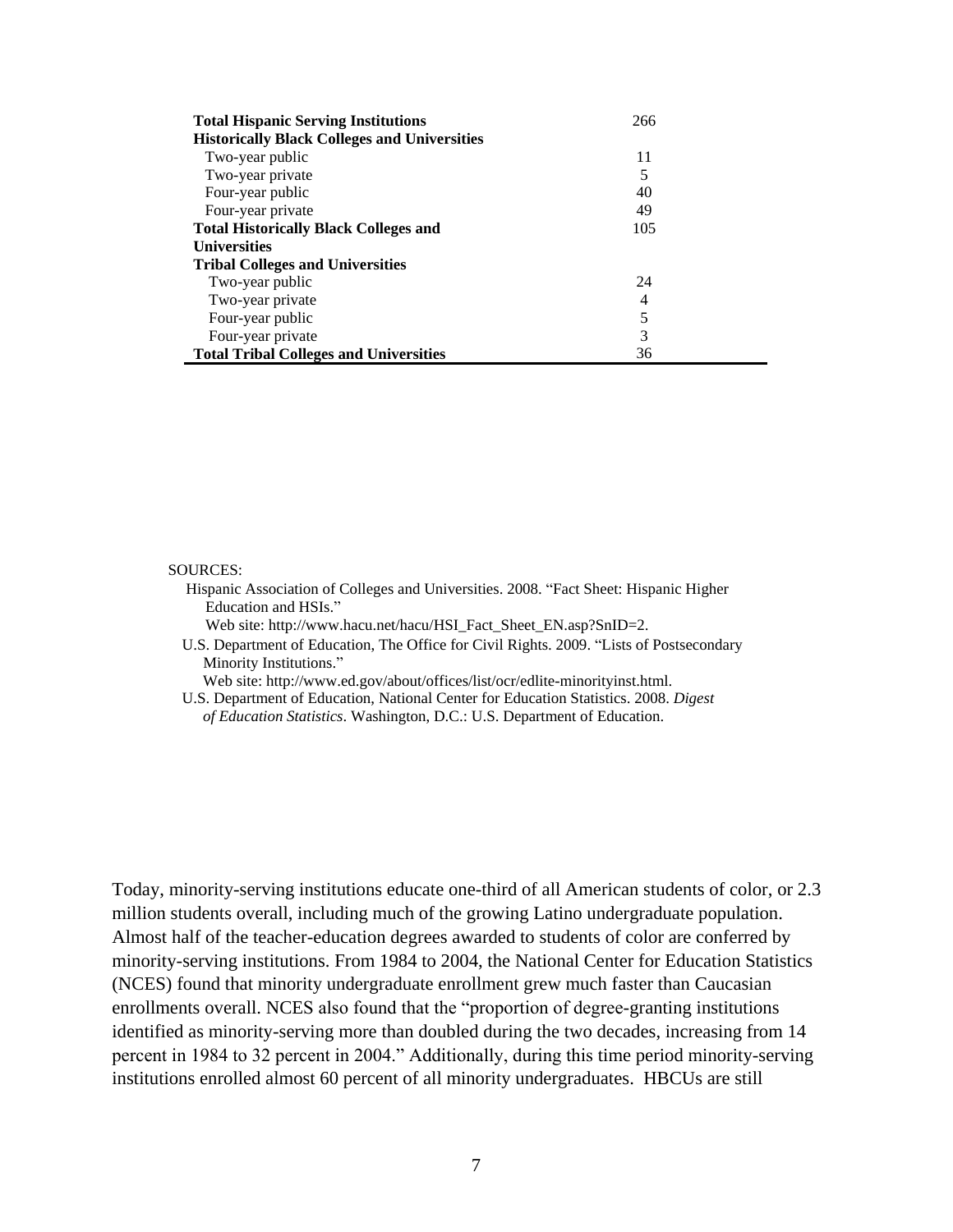considered the "top producers of professional African American talent and remain extremely important in meeting the education needs of the black community."<sup>9</sup>

Minority-serving institutions continue to offer access to students who have typically faced the greatest barriers to success. Jamie Merisotis, President of the Lumina Foundation for Education, explains that, "MSIs offer unique educational experiences that foster cultural values and traditions, promote civic and community responsibility and produce citizens who are attuned to the increasingly diverse country in which we live."<sup>10</sup> Minority-serving institutions are able to provide students with a culturally relevant experience and personal attention to help them succeed academically. A faculty member at Texas Southern University agreed: "As an [MSI], by our nature we operate as an extended family. We are more intrusive….We provide a holistic student environment." Simply put, minority-serving institutions remain a significant provider of higher education credentials for students, particularly for students of color in the United States.

#### **Minority-Serving Institutions and Achieving the Dream**

An examination of these four-year, minority serving institutions provides an opportunity to better understand how the initiative is operating outside of a community college context. Since these institutions are open admission or nearly open admission, it offers a useful comparison of Achieving the Dream that is based on a student population similar to that of community colleges, but within a four-year university structure. Of equal importance, an examination of Achieving the Dream allows the Initiative to learn about and incorporate approaches and strategies from minority-serving institutions who have a long history of successfully educating students of color, low-income students, and first-generation college students. In sum, this analysis is intended to facilitate mutual learning between Achieving the Dream and four-year minority-serving institutions.

## **Report Focus: Prairie View A&M University, Texas Southern University, and the University of Houston-Downtown**

## *Prairie View A&M University<sup>11</sup>*

Prairie View A&M University is a public, four-year institution located in Prairie View, Texas. It is considered the second oldest institution of higher education in Texas. Established by the Texas Constitution of 1876, the University has undergone several name changes since its inception. In 1947 the institution became Prairie View A&M, making it an independent branch of the Texas A&M University system. Prairie View is known for its programs in Juvenile Justice,

 $\overline{a}$ 

<sup>&</sup>lt;sup>9</sup> HBCU Connect (2008).

<sup>&</sup>lt;sup>10</sup> Lumina Foundation (2008).

<sup>&</sup>lt;sup>11</sup> Prairie View A&M University website (2009); Achieving the Dream website (2005).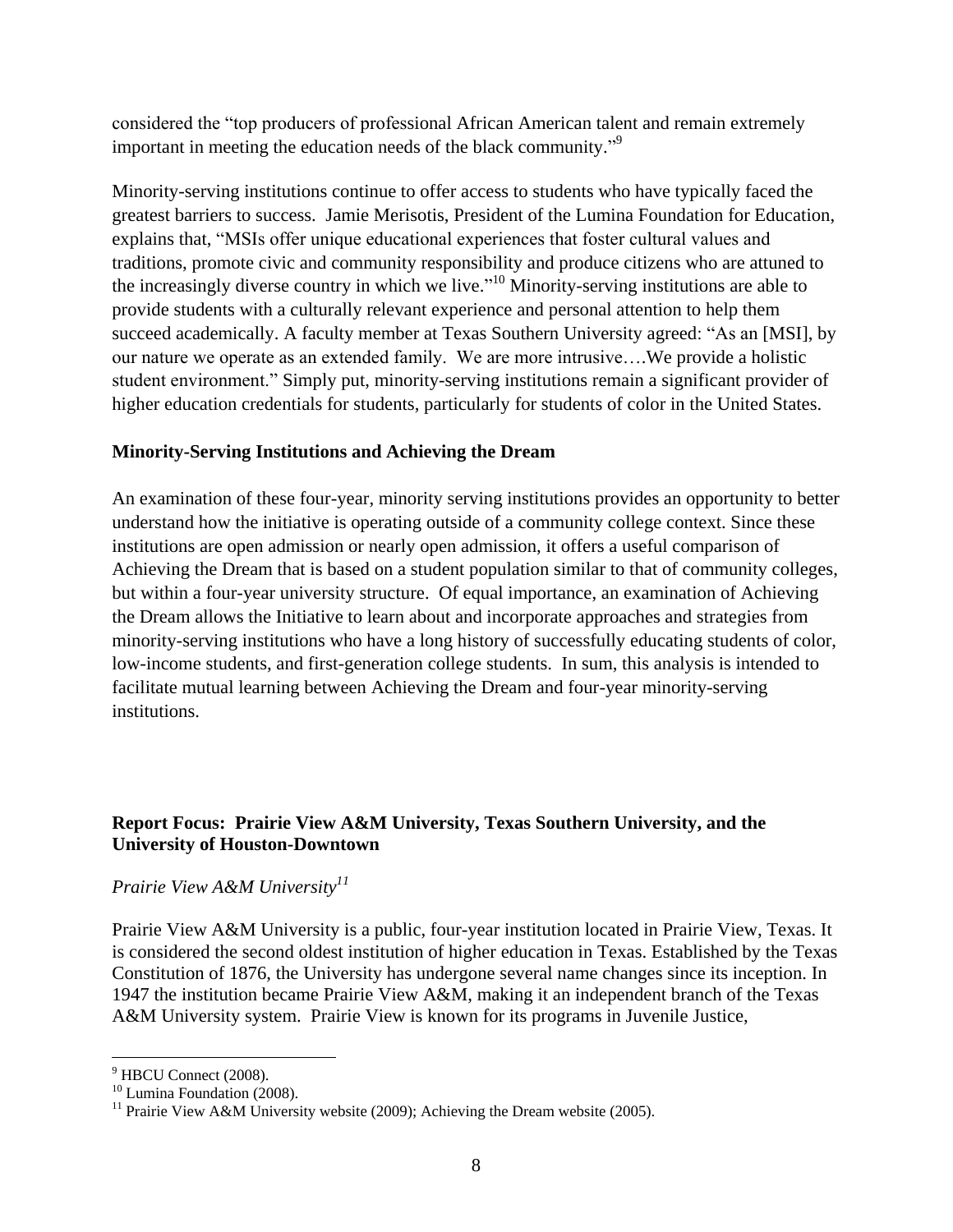Architecture, Teacher Education, Social Work, and Natural Resources Sciences. It has a reputation for producing engineers, nurses, and educators. The University also houses the only Crime Prevention Center in the state of Texas. Of the three universities profiled in this study, Prairie View is the smallest, enrolls the highest percentage of full-time students, and has the highest graduation and retention rates. Compared to Texas Southern University and the University of Houston-Downtown, Prairie View has the highest Achieving the Dream cohort retention rates and developmental math pass rates.

#### *Texas Southern University<sup>12</sup>*

Texas Southern University (TSU) was founded by the 50<sup>th</sup> Texas Legislature in 1947 in Houston, Texas, becoming the first state supported university in Houston. It also became the first Historically Black College and University to acquire a law school, the Thurgood Marshall School of Law. The University has various academic programs that are unique to Houston. It boasts the only Urban Planning degree in the area and has one of only two flight simulators in the nation that helps to maintain the Airway Sciences Program. The University is also known for its renowned Debate Team. The student profile of Texas Southern University is similar to Prairie View, with a large percentage of full-time students, and a large percentage of African-American students (90 percent). However, Texas Southern University has a low retention and graduation rate (50 percent and 13 percent respectively).

## *University of Houston-Downtown<sup>13</sup>*

 $\overline{a}$ 

The University of Houston-Downtown was founded in 1974 following the acquisition of South Texas Junior College. During the 1990s, the University of Houston-Downtown was recognized as the third fastest growing university in the state of Texas. The University of Houston-Downtown is one of the most ethnically diverse institutions of higher education in the southwest. The University is also known for its academic programs in technology and has received national recognition for its wireless campus.

Among the three universities profiled in this report, the University of Houston-Downtown is the largest. With over 12,000 students, it is almost twice as large as Prairie View. It also has a fairly even split between full-time and part-time students. The university prides itself in having no majority student in terms of race or ethnicity, with a student population of 28 percent African American students, 35 percent Hispanic students and 22 percent white students. Similar to Texas Southern University, the University of Houston-Downtown also has a low retention and graduation rate (58 percent and 14 percent respectively). Table 2 provides basic student demographic information for each university.

 $12$  Texas Southern University website (2009); Achieving the Dream website (2005).

 $13$  University of Houston-Downtown website (2009); Achieving the Dream website (2005).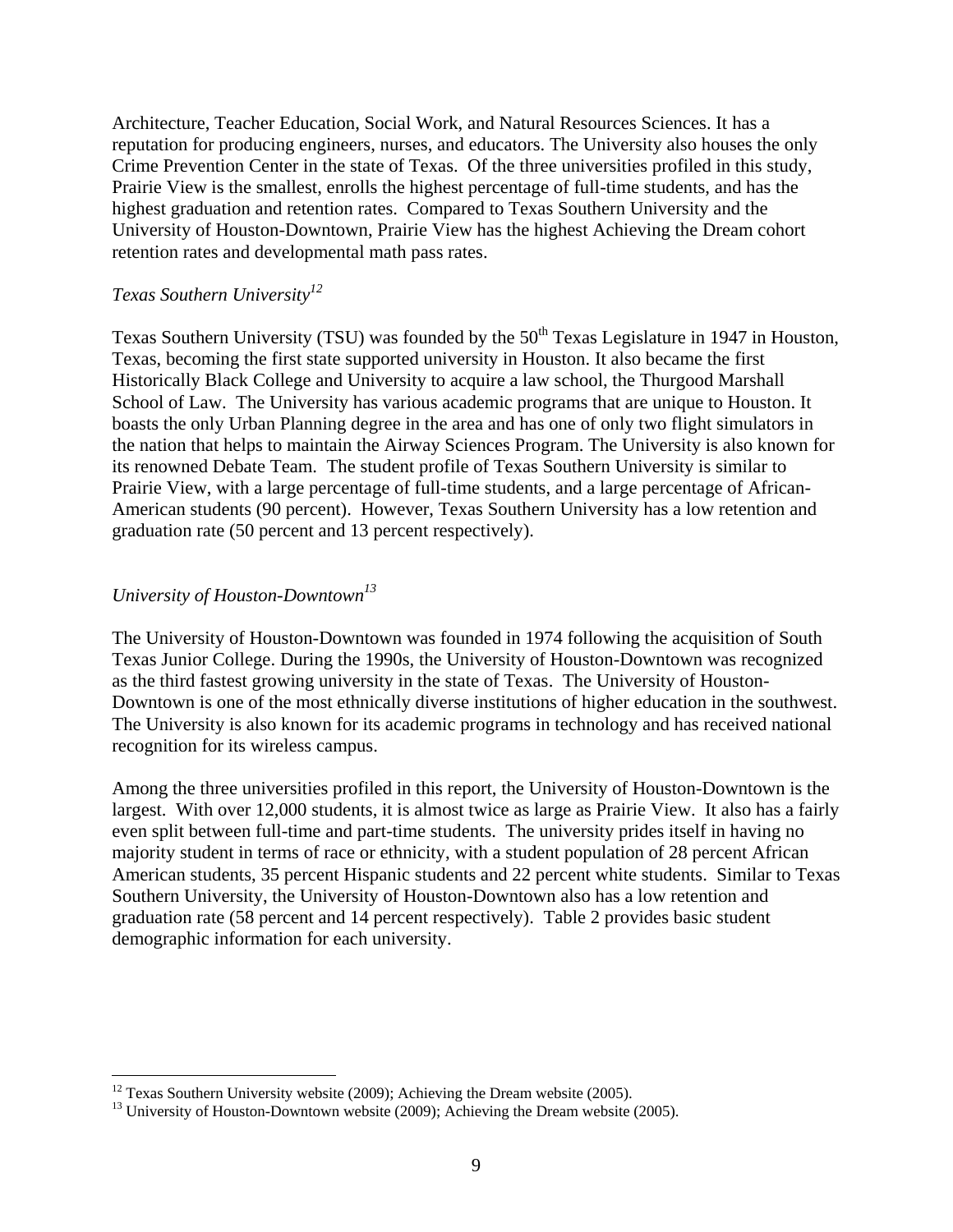| <b>Characteristic</b>              | <b>Prairie</b>    | Texas             | University of |
|------------------------------------|-------------------|-------------------|---------------|
|                                    | View A&M          | Southern          | Houston-      |
|                                    | <b>University</b> | <b>University</b> | Downtown      |
| Total Undergraduate Enrollment (N) | 6.728             | 7.131             | 12.134        |

## **Table 2**

# **Student Demographics**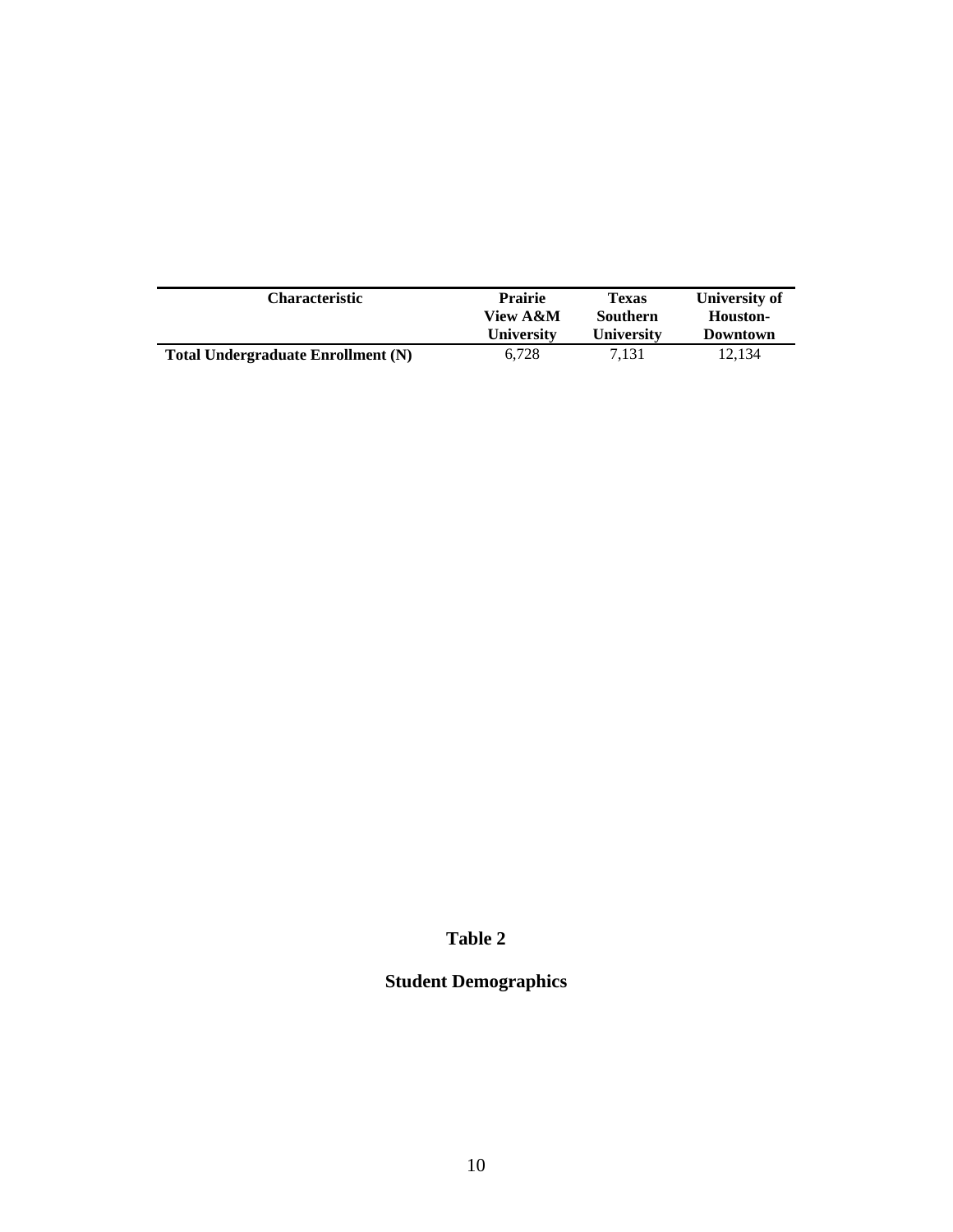| Undergraduate Attendance Status (%)                         |                |                |          |
|-------------------------------------------------------------|----------------|----------------|----------|
| Full-time                                                   | 90             | 81             | 48       |
| Part-time                                                   | 10             | 19             | 52       |
| <b>Pell Grant Recipients</b> <sup>a</sup>                   | 37             | 74             | 54       |
| <b>Undergraduate Enrollment by</b>                          |                |                |          |
| Race/Ethnicity (%)                                          |                |                |          |
| Asian/Native Hawaiian/                                      | $\overline{2}$ | $\overline{2}$ | 10       |
| Pacific Islander                                            |                |                |          |
| <b>Black or African American</b>                            | 88             | 90             | 28       |
| Hispanic/Latino                                             | 4              | 3              | 35       |
| White                                                       | 3              | 1              | 22       |
| Non-resident Alien                                          | 1              | 3              | 5        |
| Race or Ethnicity Unknown                                   | 1              | $\theta$       | $\Omega$ |
| Undergraduate Enrollment by Gender (%)                      |                |                |          |
| Female                                                      | 57             | 58             | 61       |
| Male                                                        | 43             | 42             | 39       |
| Undergraduate Enrollment by age (%)                         |                |                |          |
| 24 and under                                                | 87             | 73             | 51       |
| 25 and over                                                 | 13             | 27             | 49       |
| Undergraduate Retention Rates <sup>b</sup> (%)              | 79             | 59             | 58       |
| Undergraduate Graduation Rates <sup>c</sup> $(\frac{9}{6})$ | 37             | 13             | 14       |
| Achieving the Dream Cohort <sup>d</sup>                     |                |                |          |
| <b>Semester to Semester Retention</b>                       | 8,081          | 13,382         | 14,162   |
| Fall to Spring (Avg %)                                      | 86             | 77             | 79       |
| Fall to Fall (Avg %)                                        | 55             | 48             | 48       |
| Fall to Year 2 (Avg %) <sup>e</sup>                         | 58             | 50             | 51       |
| <b>Developmental Math Pass Rate on First</b>                | 76             | 59             | 61       |
| Attempt $(\%)^f$                                            |                |                |          |

- SOURCE: U.S. Department of Education, National Center for Education Statistics, Institute of Education Sciences (2009). *IPEDS College data* 2008-2009. Washington, D.C.: U.S. Department of Education. Achieving the Dream Database.
	- NOTES: <sup>a</sup>Pell Grant Recipients percentage of full-time, first-time degree/certificate seeking students. <sup>b</sup>Retention Rate - first-time, full-time students who began their studies in Fall 2007 and returned in Fall 2008.

<sup>c</sup>Graduation rate - the percentage of full-time, first-time, students who started their studies in Fall 2002.

<sup>d</sup> The Achieving the Dream Cohort is longitudinal and includes the "first time in college" students tracked from 2003-2007.

<sup>e</sup>Fall to Year 2 – the measure of student retention from Fall of origin to Fall of  $2<sup>nd</sup>$  year (5<sup>th</sup> semester).

#### **Methods**

Data for this study were collected primarily through semi-structured interviews with college administrators, faculty and staff, as well as focus groups with first-year students and senior students at each university. The data were collected from March to May 2009. The data for this report are based on our observations during the data collection period. Given the continually changing work of all Achieving the Dream colleges, the data referenced in this report are not intended to provide a longitudinal view of the colleges' efforts, nor are they intended to reflect how Achieving the Dream may be currently operating at any of the institutions. Rather, this report offers a snapshot of the three universities during the time of our visits.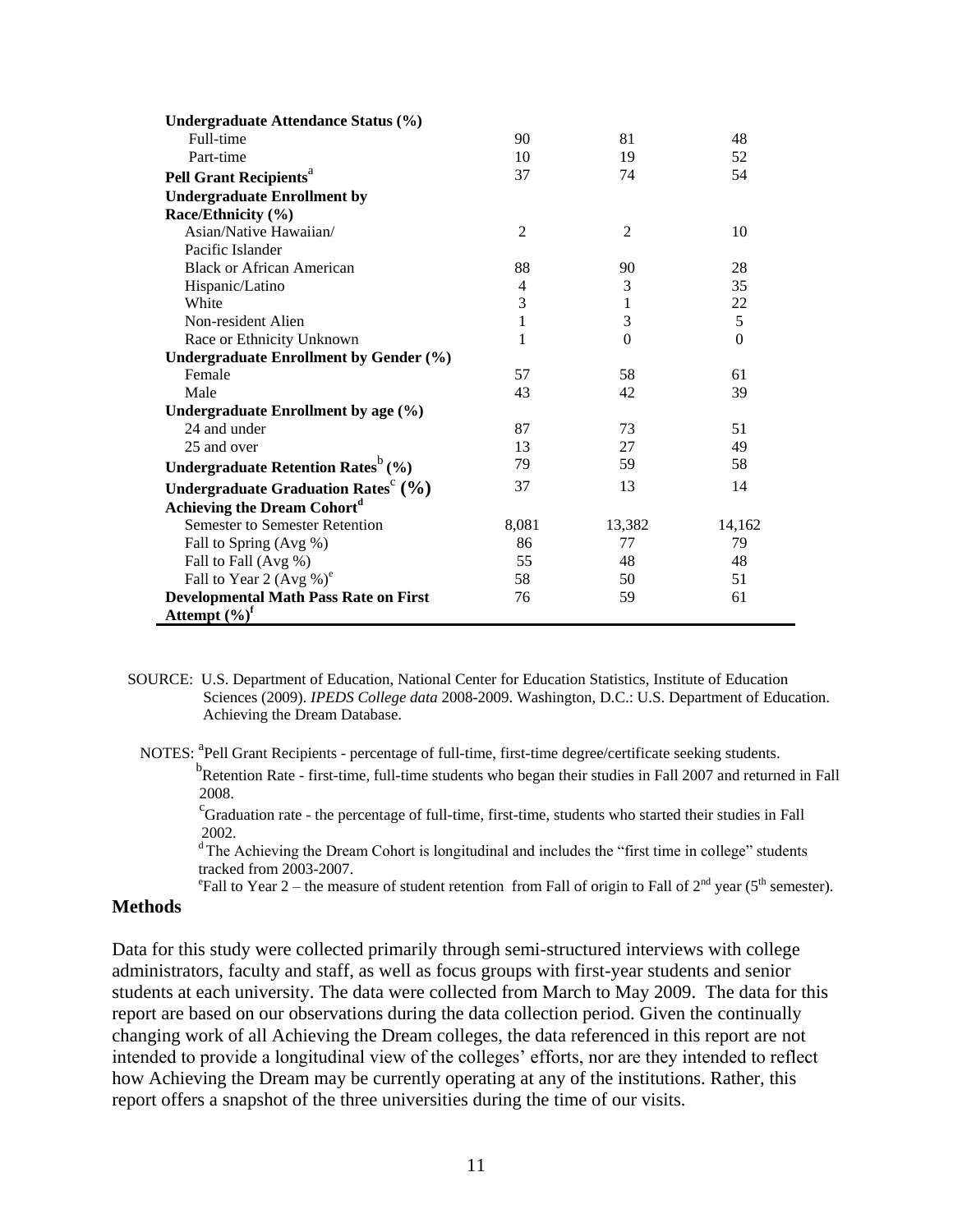Although the specific titles vary somewhat by institution, at each college we typically interviewed the college President, Chief Academic Officer, Director of Student Services, Director of Institutional Research, counselors/advisors, members of the faculty, and others who were directly involved in the initiative. We conducted individual and small group interviews for a total of 60 persons interviewed. Specific topics included the university's approach to Achieving the Dream, concerns and challenges within the initiative, the university's commitment to student success, university supports enabled through Achieving the Dream, specific instructional student success supports, administrative and governance structures of the university that affect their participation in the initiative, and their advice to community colleges who are interested in promoting student success at their institutions.

Student focus groups were typically comprised of students who were enrolled in a specific course. We asked students questions across multiple topics including: how they selected the university they are attending, students perceptions of their university (in particular, how the university promotes student success), overall campus climate, and their perceptions of other factors influencing student success. We conducted a total of five focus groups ranging in size from 6 to 25 students; a total of 57 students participated. Table 3 provides an overview of the employee interviews and student focus groups at each college. Most interviews lasted about an hour (focus groups about 90 minutes) and were digitally recorded. We coded the interviews by key themes using NVIVO7, a qualitative data analysis software program.

The qualitative approach of this report means the findings are not applicable to four-year colleges or minority-serving institutions more broadly. It would be difficult, if not impossible, to differentiate which aspects of these four-year colleges' experiences are related to their status as a four-year college versus those aspects that correlated with their status as a minority-serving institution. However, the goal of this report is not to extrapolate its findings but to capture the important perspectives of these three colleges to better inform the Achieving the Dream initiative about the experiences of a particular subset of its participating institutions. It discusses how these experiences were similar to or different from those of community colleges within the initiative.

Importantly, during our fieldwork, we discovered that these colleges' Achieving the Dream efforts were generally a component of their larger institutional emphasis on student success. Often, it was difficult to isolate the direct impact of Achieving the Dream. Throughout our interviews and focus groups, administrators, faculty, and students largely discussed the initiative within a broader framework of student success.

## **Table 3**

#### **Student Focus Groups and Employee Interviews**

| Characteristic          | <b>Prairie View</b>       | <b>Texas Southern</b> | University of           |
|-------------------------|---------------------------|-----------------------|-------------------------|
|                         | <b>A&amp;M</b> University | <b>University</b>     | <b>Houston-Downtown</b> |
| <b>Focus Groups (N)</b> |                           |                       |                         |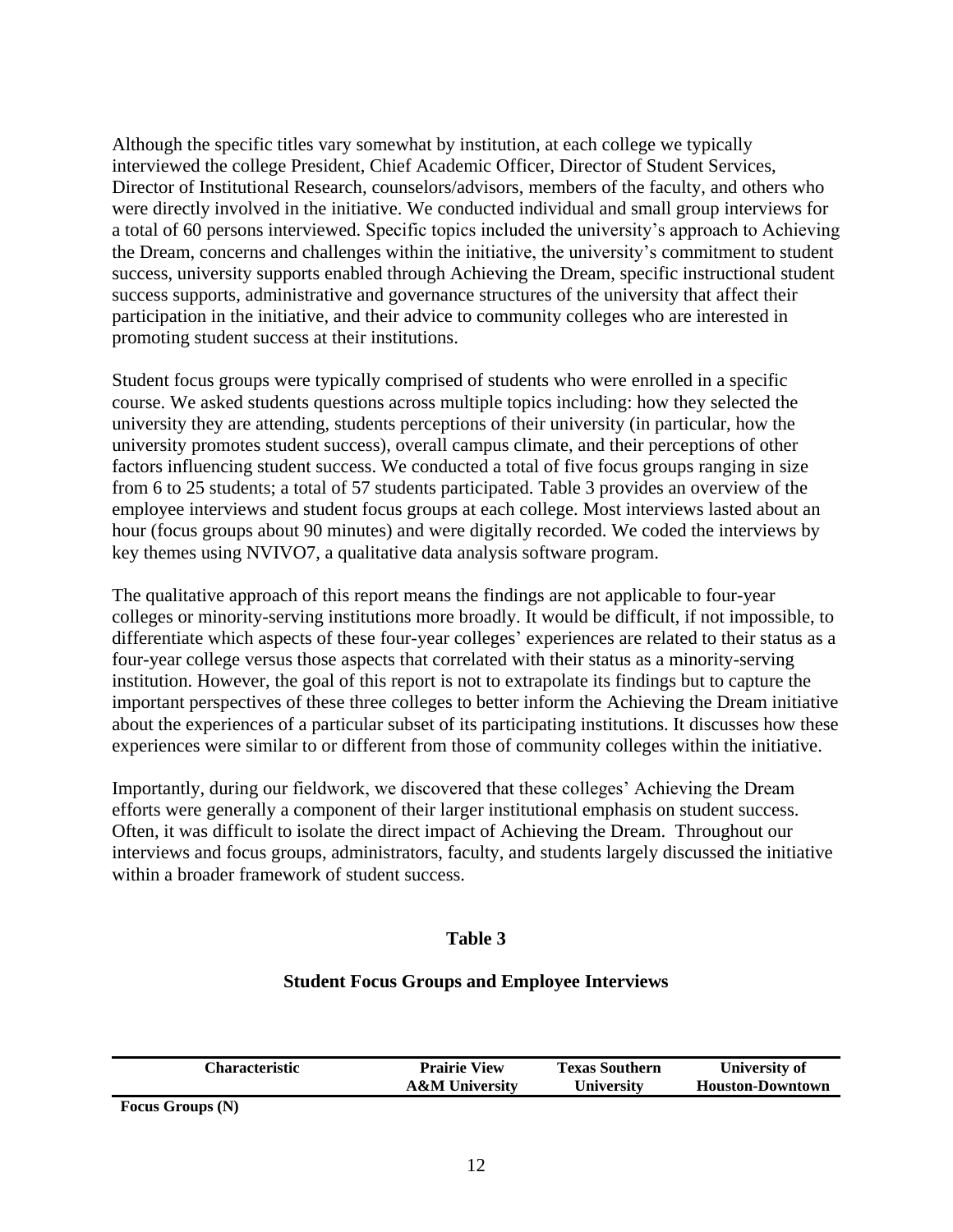| Number of students in First                 | 11 | 15       | 15 |
|---------------------------------------------|----|----------|----|
| Year/Freshman Level Focus                   |    |          |    |
| Group                                       |    |          |    |
| Number of students in                       | 6  | $\theta$ | 10 |
| Senior Level Focus Group                    |    |          |    |
| Total number of students                    | 17 | 15       | 25 |
| participating in Focus Groups               |    |          |    |
| <b>Administrator/Faculty Interviews (N)</b> |    |          |    |
| Number of University                        | 28 |          |    |
| employees interviewed                       |    |          |    |

#### **II. Achieving the Dream: Examining the Model's Fit**

Achieving the Dream has defined a rigorous set of steps for helping colleges build a culture of evidence and develop strategies for increasing student success. First, colleges are asked to develop tools to track student outcomes with sufficient accuracy and specificity to inform decision making. This step often requires colleges to build up both their technological and human research capacities, and generally results in a stronger focus on colleges' institutional research (IR) departments.<sup>14</sup> Colleges are then expected to use data to identify priority areas for

 $\overline{a}$ 

<sup>&</sup>lt;sup>14</sup> Brock, Jenkins, Ellwein, Miller, Gooden et al. (2007).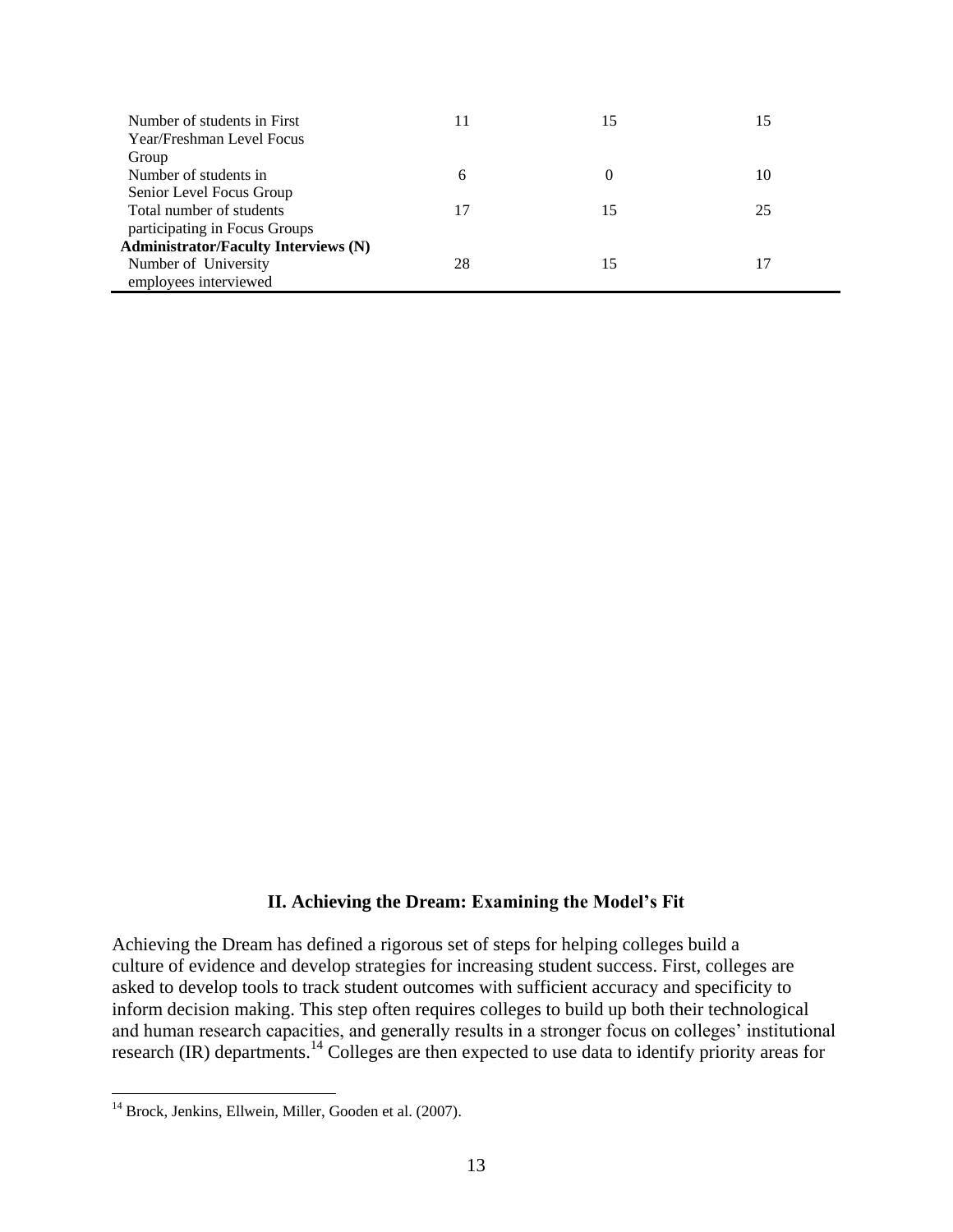reform and develop interventions for institutional improvement. Initiative leaders hope that colleges will engage a broad spectrum of faculty, staff, and administrators in this planning stage. Additionally, colleges are expected to implement, evaluate, and refine their intervention strategies as part of a continuous process that guides the institution's decisions about strategic planning and resource allocation.<sup>15</sup> As represented in Figure 1, Achieving the Dream's improvement process includes the following:

(1) commit to institutional reform aimed at improving student success rates;

(2) analyze data on student outcomes in order to identify barriers to student achievement and prioritize areas for reform;

(3) engage a broad base of stakeholders in developing strategies to address priority problems;

(4) implement, evaluate, and improve student success strategies; and

 $(5)$  institutionalize and "scale up" effective policies and practices.<sup>16</sup>

This section examines the application of Achieving the Dream within the context of these fouryear colleges and the ways in which their experiences compare with those of community colleges in the initiative. In order to determine the impact of Achieving the Dream at these institutions we had the universities share their experiences related to creating a culture of evidence, strategy development and institutional change.

 $\overline{a}$ 

 $15$  MDC (2008).

<sup>&</sup>lt;sup>16</sup> Achieving the Dream (2009).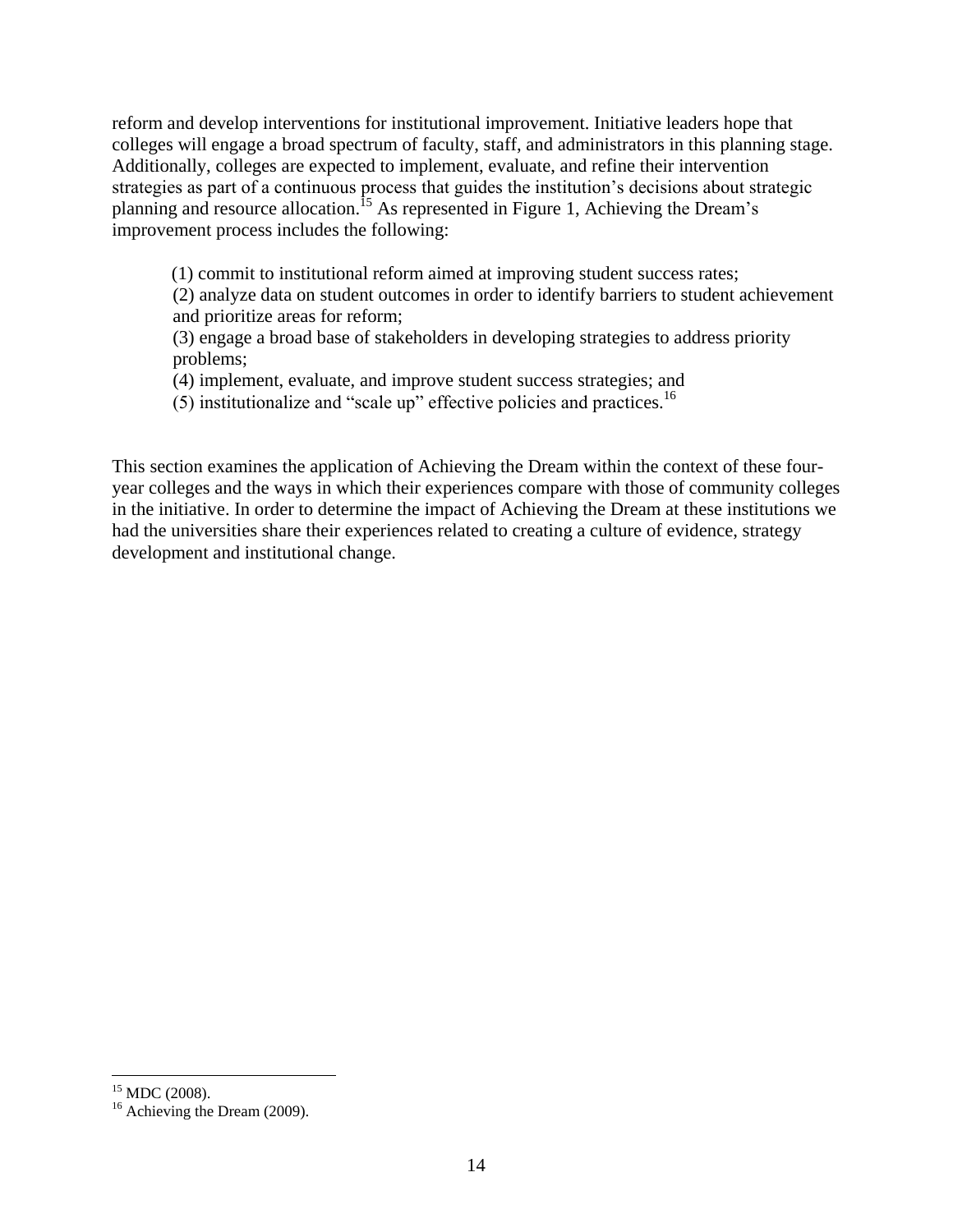#### **Figure 1**

**Five-Step Institutional Improvement Process for the Achieving the Dream Initiative**



SOURCE: Zachry, E. (2008). *Promising Instructional reforms in developmental education: A case study of three achieving the dream colleges.* New York: MDRC.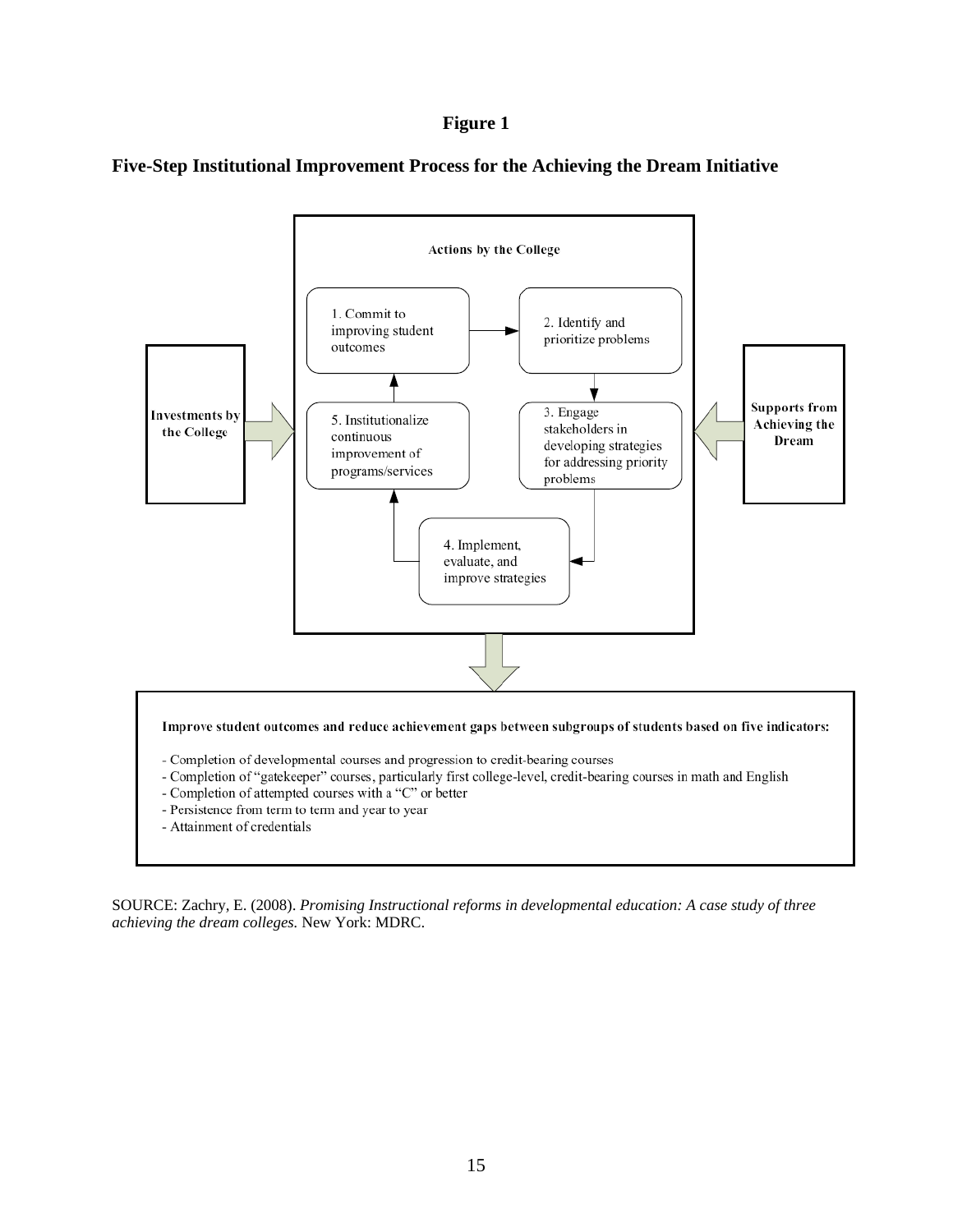**Achieving the Dream as an initiative did not loom as large at the four-year colleges when compared to community colleges. Instead, student success is their main driving message. Achieving the Dream is viewed as one component within their broader emphasis on student success. Additionally, the four-year colleges find some of the Achieving the Dream language more tailored toward community colleges.**

The "Achieving the Dream" brand did not weigh as heavily at the four-year colleges primarily because of the initiative's tag line, website, as well as the written resources and materials associated with the initiative that all focus on community colleges. Put simply, senior administrators at four-year colleges experienced difficulty selling the appeal of an initiative so directly focused on community colleges to their faculty. For example, specific language used within the initiative is "Achieving the Dream: Community Colleges Count." This was problematic language for four-year institutions to incorporate. To overcome this challenge, these institutions de-emphasized the specific language of Achieving the Dream and focused on the initiative as one component of their larger student success agenda. Throughout this report Achieving the Dream is most appropriately viewed as one aspect of these colleges' broader and more dominant emphasis on "student success."

 **For many participating community colleges, Achieving the Dream permeates the entire campus. Conversely, at these four-year colleges, the initiative is used to promote existing student success approaches that are typically concentrated within a specific unit of the college.** 

The initiative encourages colleges to involve a wide variety of faculty and staff at each stage of the process, from strategy design to implementation, assessment, and refinement. This broad engagement ensures that all aspects of the initiative will become more prominent across the campus as students and employees from each area contribute their diverse insights and perspectives. The four-year universities have tied Achieving the Dream to a larger student success umbrella. As one administrator at the University of Houston-Downtown put it:

We have changed the way we do business with our general focus being on how we can help students succeed. We want to understand what causes students to not come back to school, or drop their classes. We have become more intrusive in trying to understand what stumbling blocks exist for our students. We are trying to be more proactive.

Achieving the Dream has found a home at each of these institutions based upon the organization of their student success efforts. Overall, at the four-year institutions, involvement in Achieving the Dream is not widespread but concentrated in one area; for example, the University College or Student Success Center. The four-year institutions did not adhere to the top-down approach that many community colleges used to help the initiative permeate the institution. Boxes 1, 2, and 3 offer a more detailed description of each institution's approach, and the following section highlights unique ways in which they have incorporated Achieving the Dream into an existing effort.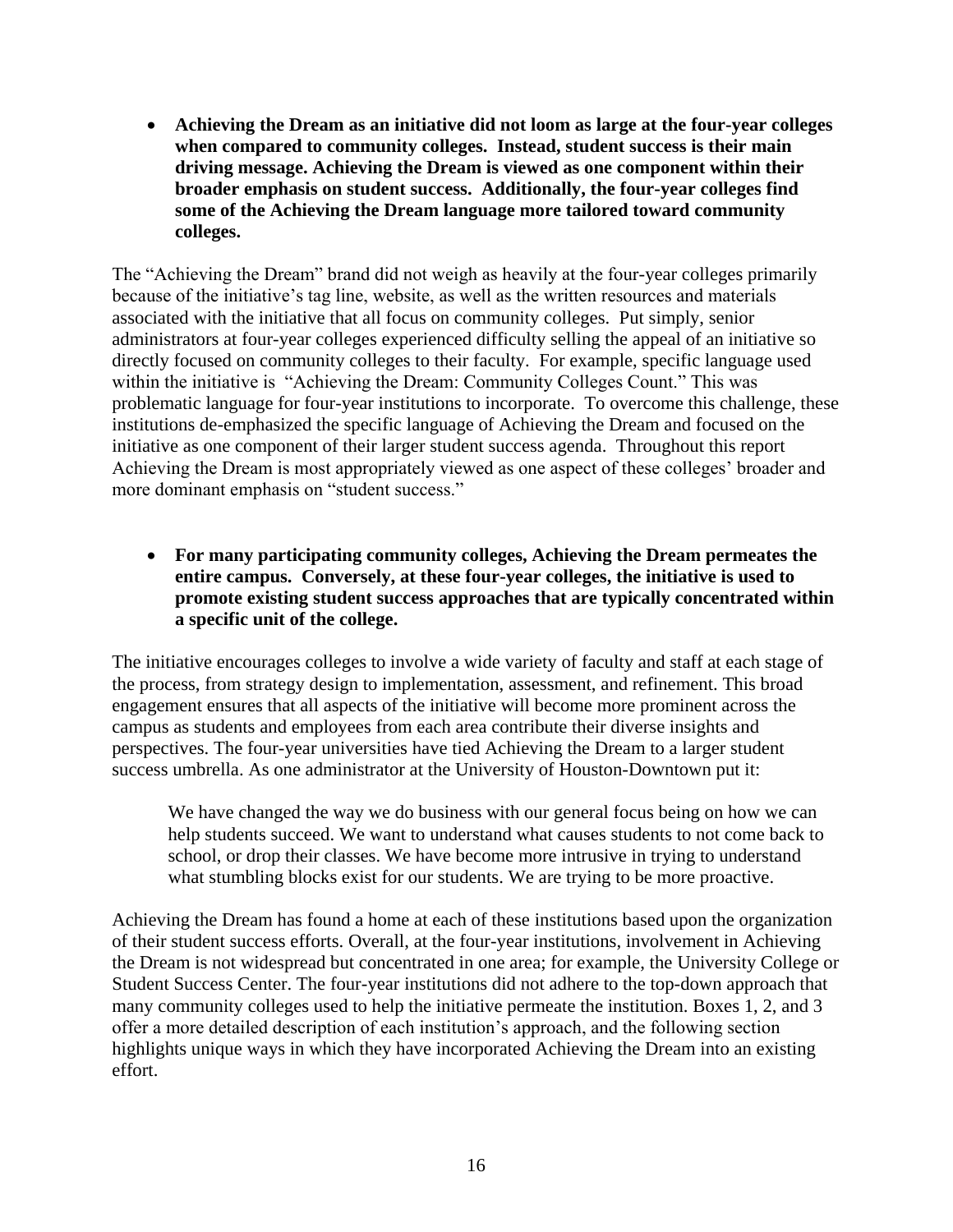Prairie View A&M University's Achieving the Dream implementation efforts are concentrated in the University College. Achieving the Dream enhances both the focus and goals of University College around student success. Many of the students served through University College are students who are in need of developmental education, are low income, or are from high schools that did not fully prepare them for success at the college level. As described more fully in Box 1, linking the ACCESS program with University College ensured that these students have the skills necessary to attain academic success before entering college and to maintain a level of academic achievement during their first year of college. Locating the initiative in the institution's University College links Achieving the Dream efforts to first year experience, developmental coursework, and other student success efforts.

At Texas Southern University, Achieving the Dream is housed within the Student Success Center which integrates programs and services that support student achievement and needs. The services provided by the student success center are aimed at increasing student retention and graduation rates, which are goals of Achieving the Dream. Texas Southern University has used Achieving the Dream funds to expand its supplemental instruction program, which helps students successfully complete courses. Box 2 highlights in more detail the Student Success Center and supplemental instruction program at Texas Southern University.

At the University of Houston-Downtown, Achieving the Dream efforts are aligned with the university's Quality Enhancement Plan which began about same time as the initiative. Many of the efforts and staff involvement for Achieving the Dream come from the University College. Achieving the Dream has had a very organic process at the University of Houston-Downtown gaining involvement and buy-in from hosting Friday morning information sessions and involving the faculty senate. The University of Houston-Downtown has been able to create unique opportunities for collaboration under the umbrella of student success and utilizing Achieving the Dream funds. An example of such collaboration is the work the University did in relation to enhancing its mission and connecting students, faculty, staff, alumni, and community members through Dialogue to Action Circles. Box 3 describes these efforts more fully. Achieving the Dream and the University of Houston-Downtown Center for Public Deliberation came together to ensure that the principles of Achieving the Dream were implemented at the University of Houston-Downtown. By bringing together students, faculty, administrators, and staff of the University of Houston-Downtown with community members, a united front was created to ensure that students at the university overcome barriers to their academic success.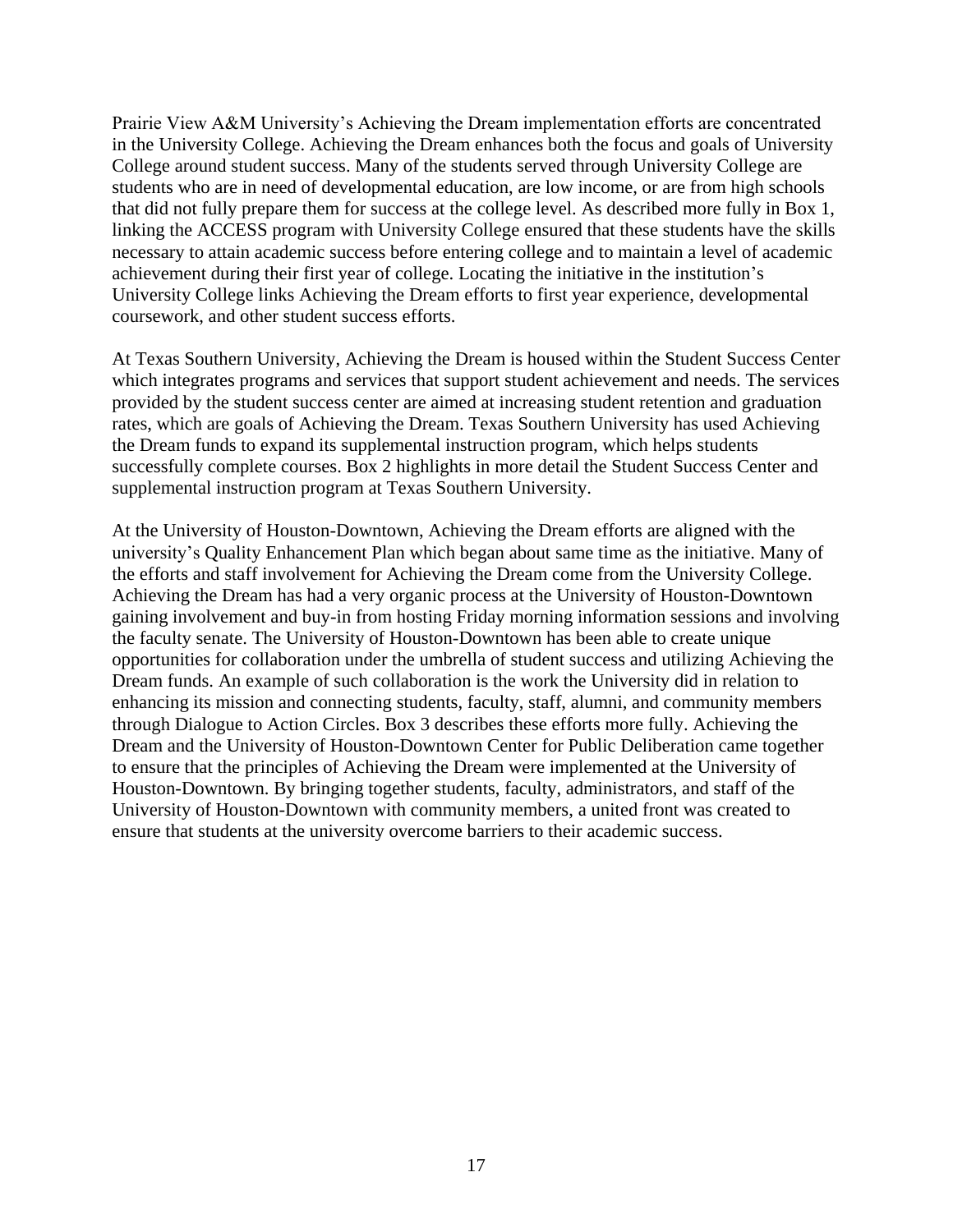#### **Prairie View A&M University's University College and Summer Bridge Program**

University College (UC) is a residential and learning community designed to enhance the academic success of students enrolled at Prairie View A&M University, especially freshmen students. Participation in University College is mandatory for freshman students. Over 6,500 students have participated in UC designed to provide a student–centered atmosphere, aimed at improving the academic performance of students, increasing retention rates of freshman students into their sophomore year, increasing graduation rates, and providing students with opportunities to engage in learning, build leadership skills, and experience personal growth. The retention rate of students who participate in the residential program at UC is 71 percent. To foster academic development students within UC are assigned to a University College Academic Team. This team is composed of 100 to 125 students, an advisor, a learning community manager, two community assistants, and a faculty fellow. Additionally, there are several services provided to students within University College such as advising, the ability to form UC study groups, attend academic workshops, and recommendations for academic assistance. University College seeks to establish a community for students that helps them thrive throughout their college experiences.

#### *Summer Bridge Program*

The Academy for Collegiate Excellence and Student Success (ACCESS) program at Prairie View A&M University is a bridge to college program aimed at aiding in the transition to college. The program helps to improve the academic success high school students in Texas who are making the transition to college. The ACCESS program is composed of two parts. The first part of the program is a seven-week residential program that takes place the summer before the prospective student will enroll at the University. This period is referred to as an academic boot camp. Each day the students are exposed to lessons in reading comprehension, math, writing, problem solving, and critical thinking. In addition to daily instruction, the students also have the opportunity to participate in study halls and workshops. As well as daily instruction and participation in study halls and workshops, students are exposed to field experiences to complement the teachings that occur in the classroom. These field experiences lead to the growth of leadership, personal, and social skills intended to benefit the students both in college and in their careers. More than 1,200 students have participated in the ACCESS program. Of the students who graduate from the summer component of the ACCESS program, 90 percent go on to attend college. The second component of the ACCESS program is University College. All students who enroll at Prairie View A&M will participate in UC in the subsequent fall.

SOURCE: Information provided by University College at Prairie View A&M University.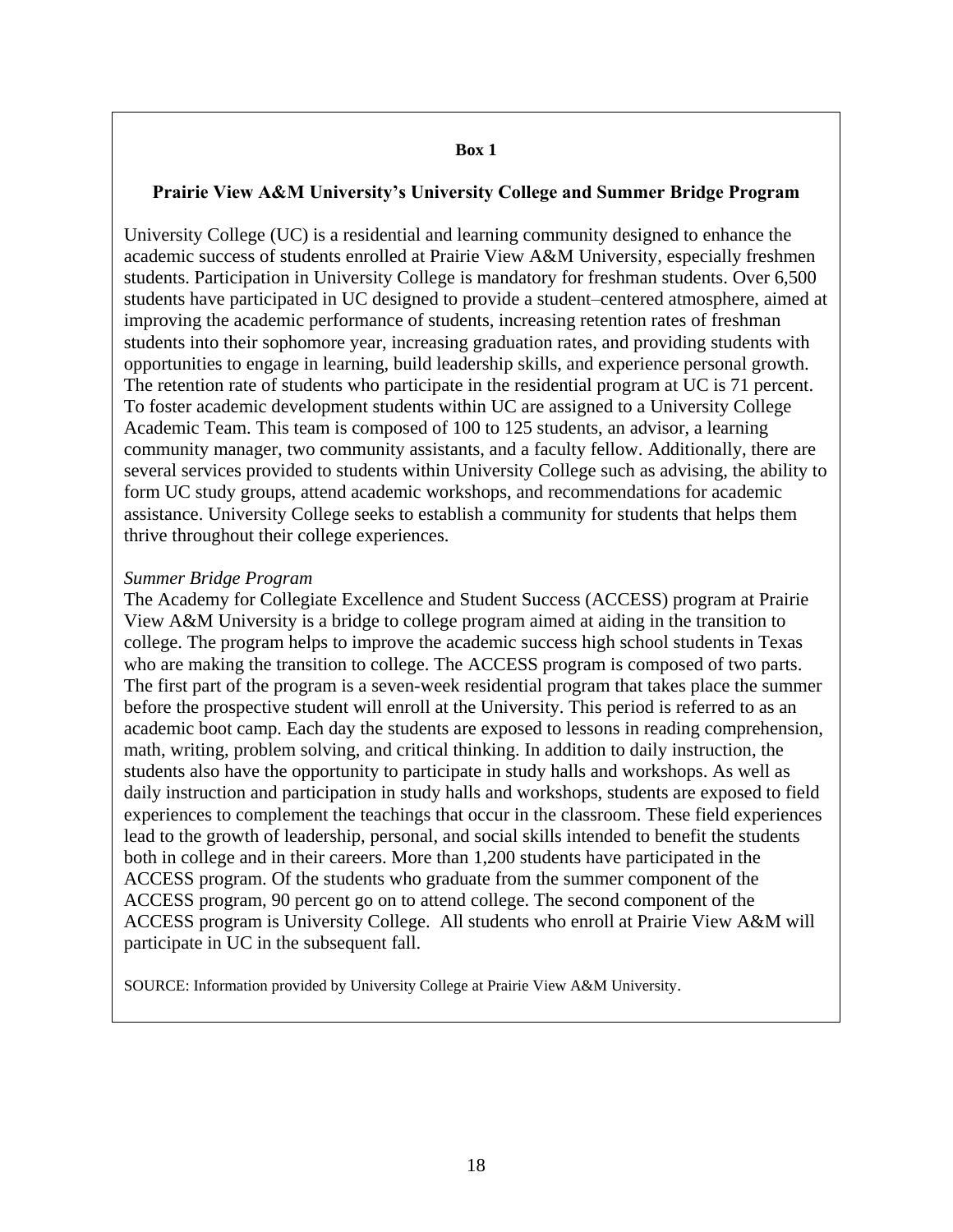#### **Box 2**

#### **Texas Southern University Student Success Center and Supplemental Instruction**

The Student Success Center, formerly the General University Academic Center, at Texas Southern University serves to provide support services to all students, focusing specifically on first-year and transfer students. The Student Success Center provides several services to ensure academic success among students such as academic advisement, orientation seminars, early warning systems, placement testing, and career advisement. There are several programs and services organized by the Student Success Center that are aimed at increasing student success and retention.

#### *Supplemental Instruction*

Supplemental Instruction at Texas Southern University is a student success program offered through the Student Success Center. The goals of Supplemental Instruction are to improve grades in targeted courses, reduce the attrition rate of those courses, and to increase graduation rates. The idea behind Supplemental Instruction at Texas Southern University is to enhance the instruction of professors at Texas Southern University by supporting dialogue among students and providing students with interactive learning. At Texas Southern University Supplemental Instruction was piloted across various sections of four courses. Supplemental Instruction is based on peer learning and instruction. Master students facilitate Supplemental Instruction sessions. The facilitators do not lecture or re-teach any course material; rather they teach participants how to learn and what material they should learn. At Texas Southern University Supplemental Instruction was held three times per week, with some sessions being held in the classroom. Students who participated in Supplemental Instruction sessions scored on average 12 points higher compared to students who did not participate.

SOURCE: Information provided by Texas Southern University.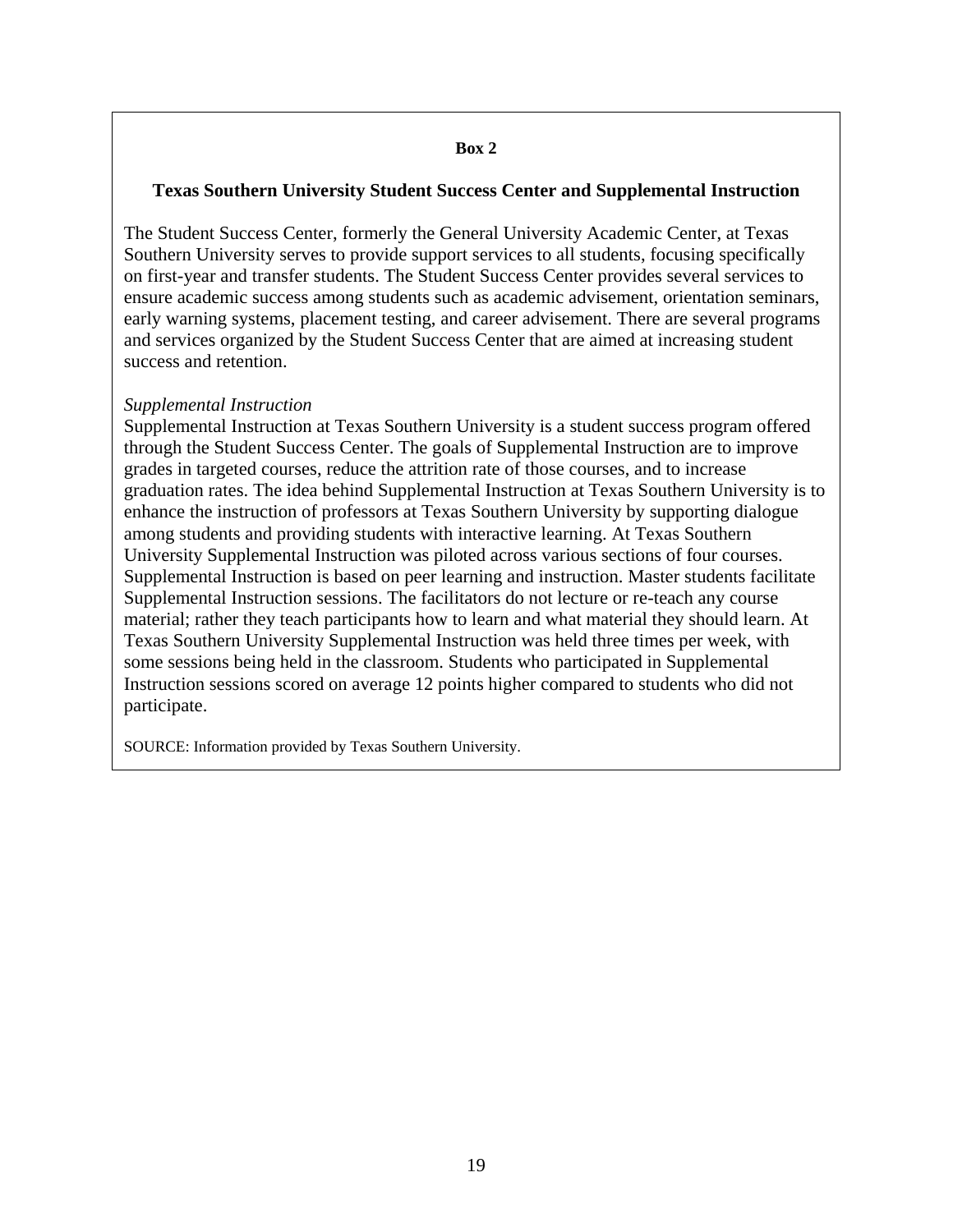#### **Box 3**

#### **University of Houston-Downtown's Mission and Dialogue to Action Program**

The University of Houston-Downtown provides academic programs to the Houston community and surrounding communities. The University of Houston-Downtown seeks to grant educational opportunities to individuals who would not otherwise have access to an education. The University focuses on facilitating success among all of its students. To achieve student success, the University of Houston-Downtown provides numerous support services for its students and has faculty and staff members who are devoted to helping students attain academic success.

#### *Dialogue-to-Action Initiative*

The Achieving the Dream Dialogue-to-Action Circles Initiative was an initiative that was started by the University of Houston-Downtown Center for Public Deliberation and Achieving the Dream. Launched in 2009, the Dialogue-to-Action Circles Initiative was based on a model established by Everyday Democracy that focuses on education and involvement. At the University of Houston-Downtown, the initiative brought together various individuals: faculty, administrators, staff, and students of the University of Houston-Downtown, and community members in Houston to take part in meetings, called "dialogue-to-action circles," to discuss success among college students. Eighty participants took part in the initiative. Participants in the dialogue-to-action circles also discussed achievement gaps that exist among students and how they can affect the level of success obtained by students. In addition, participants discussed the ways that members of the University of Houston-Downtown community and community members in Houston can help to address the impediments to student success and help college students succeed. The goal of the Achieving the Dream Dialogue-to-Action Initiative is to build the capabilities of students, faculty, and staff at the University of Houston-Downtown and Houston community members to take on reform at the University of Houston-Downtown. The initiative also seeks to create academic support for students at the University of Houston-Downtown and to create a community that will advocate for learning practices and policies that focus on supporting students.

SOURCE: Information provided by the University of Houston-Downtown Center for Public Deliberation.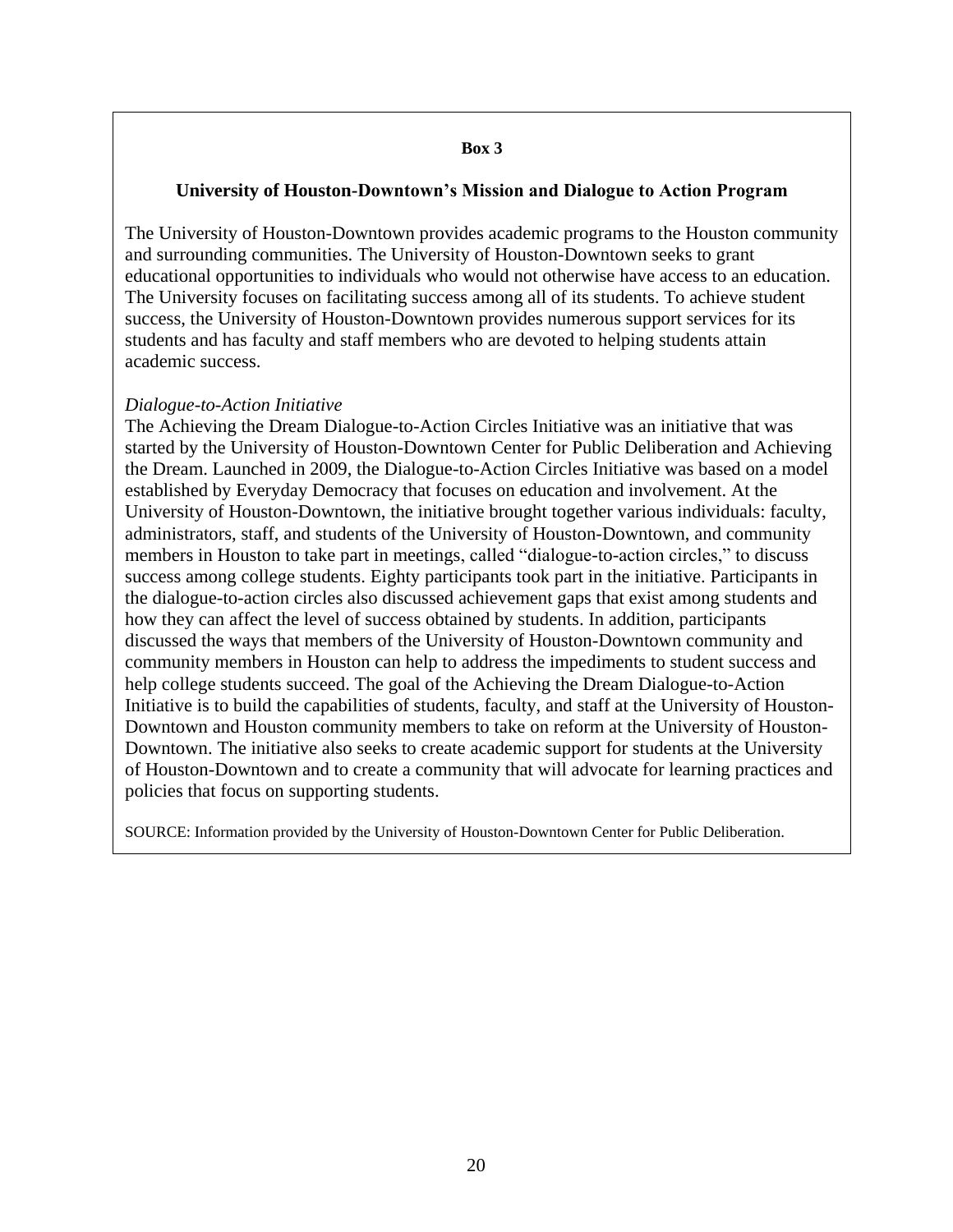**The four-year colleges report experiences similar to those of community colleges in the initiative in terms of developing a culture of evidence. The culture of evidence is being embraced and data are being shared in meaningful ways.**

Developing a "culture of inquiry, evidence, and accountability" is meant to be at the core of an Achieving the Dream college's experience. As stated in the Achieving the Dream framing paper:

Institutions should make decisions and allocate resources based on evidence of what is working and what is not. A data-driven decision-making process is most effective when administrators, faculty and staff across the institution examine evidence and engage in frank discussions about outcomes for different student populations. The college then sets measurable goals for improvement and uses data to assess its progress.<sup>17</sup>

The expectation is that colleges will be motivated by student outcomes data to commit to improving student performance. Not only will evidence of disappointing student achievement serve as an impetus for action, but it will also empower colleges to address their challenges through targeted changes in institutional planning and programming.<sup>18</sup>

Creating a culture of evidence requires the colleges to look to the data for answers to their questions and to move away from relying solely upon anecdotal information. As with many of the community colleges the four-year institutions faced difficulties accessing data due to antiquated systems, state data definitions, and other challenges. Although these colleges generally had the institutional research expertise on staff to relatively quickly handle the data analysis, technical challenges, and reporting requirements, these colleges faced other important challenges including overall institutional research staff reductions due to the economy and the lack of capacity to handle the increased demand for data requests. In addition, the increase reliance on data creates exponential demand for data as one data team leader describes:

Every time we furnish the answer, it furnishes a new question. It is a never ending process of more and more refined information as we serve the larger community. Once we show we can answer one thing, then we can answer this. I'm in heaven because I like data, but now people actually want the data. This has led to infusion in the culture (University of Houston-Downtown).

A data member at Prairie View A&M University had a similar recollection:

We are more focused now on our data collection. We know very specific things. This is more useful to us then it has been in the past. Sometimes you collect data just to collect data. Now we are being forced to use the data. Now we see the benefit of making data driven decisions. That is changing the culture of evidence around here.

The culture of evidence has permeated other areas of these four-year institutions and it is not remaining just an Achieving the Dream activity. Data driven decision making is being embraced by administrators, faculty and staff alike. The data removes some of the tension about discussing

 $\overline{a}$ 

 $17$  MDC (2006).

<sup>&</sup>lt;sup>18</sup> Achieving the Dream (2009).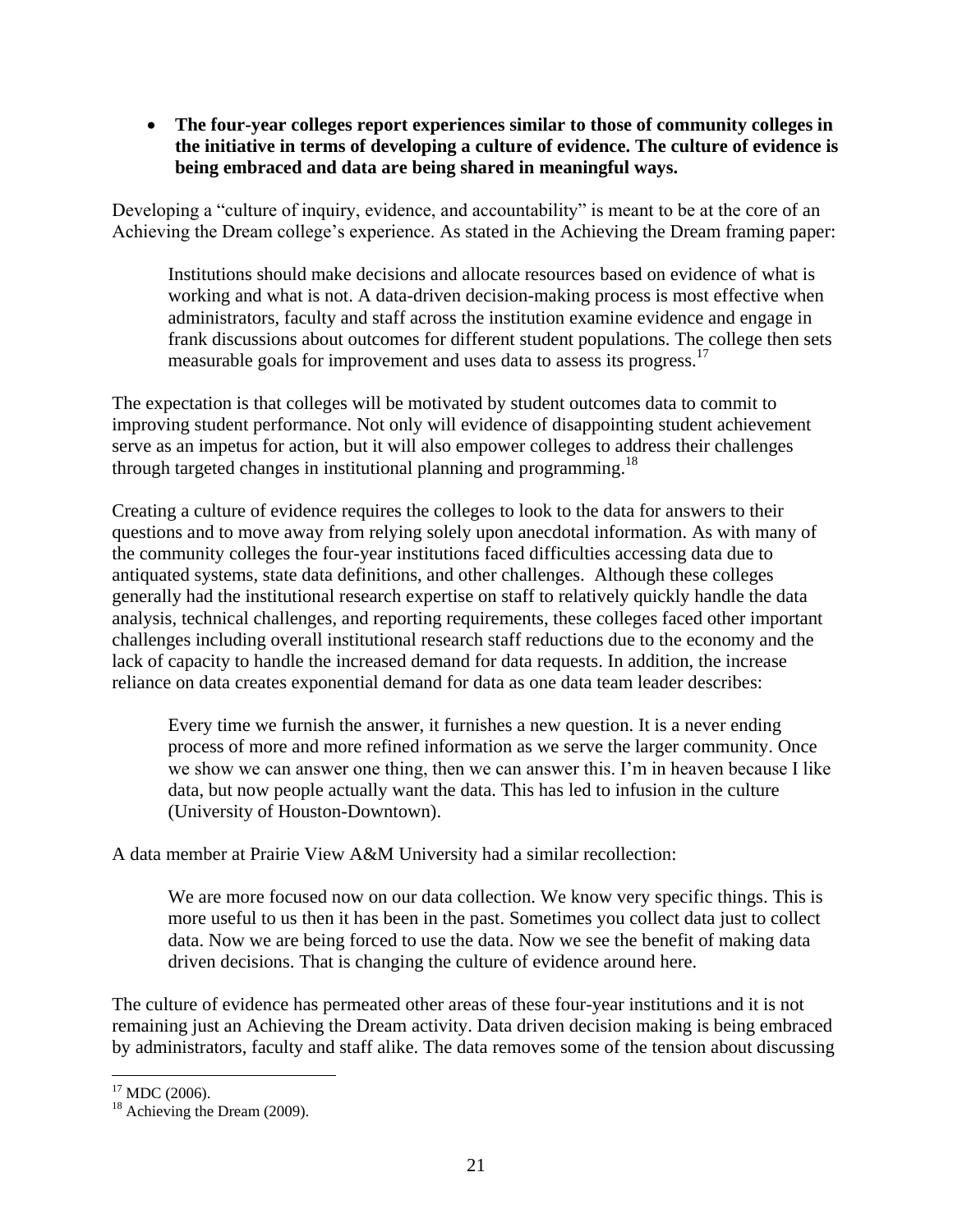what is working and not working. It also helps minimize the perception of individual blaming in the conversation. One University of Houston-Downtown faculty member described what is happening at their campus:

I think that the AtD focus has sort of legitimized this for people we need to work with on campus, and that has been helpful. If we want to make a decision we turn to the data, and we are able to get more people on the same page to make the appropriate decisions. The AtD focus has established a good model, in making the data the basis for making decisions for our entire institution in a way that was not prevalent before.

Using data has helped bridge relationships between faculty and administrators. Faculty feel empowered to try new things to experiment to find what works.

#### **An important challenge for four-year colleges is modifying data definitions that were designed for community colleges.<sup>19</sup>**

As a requirement of participating in Achieving the Dream all participating institutions are required to submit data on the student cohorts being tracked. The initiative is using this data to create a national longitudinal database that tracks cohorts of first-time students (full-time and part-time) who seek degrees or certificates.<sup>20</sup> All of the Achieving the Dream data definitions are based upon a community college model and some are not very useful for four-year colleges.

Some of these definitions require modification to align with the needs of four-year colleges. In order to overcome this challenge, the four-year colleges worked with their coaches and/or data facilitators to determine how to best translate the model to a four-year institution. For example, the Achieving the Dream database focuses on two-year graduation rates for community colleges, while the four-year colleges typically assess six-year graduation rates. This difference in time periods also makes it unlikely that the four-year colleges will realize a similar level of success at the completion of their Achieving the Dream funding as community colleges. Also, these institutions expressed a need to assess progression patterns of transfer students in addition to first time in college (FTIC) students. A member of the data team explained:

I think particularly with us, being able to use that information to also access transfer students would also be helpful, not just following FTIC. I believe AtD began with community colleges—most students would receive a degree within two years for community colleges; for many four year colleges six years is the minimum graduation rate. I believe the option is open to add data elements to our cohort, if there are programs that are being offered. . . It would be helpful to follow our transfer students, like they follow FTIC students.

 $\overline{a}$ 

 $19$  It is important to note that the Achieving the Dream has focused primarily on interim outcomes. For example asking colleges to track their cohorts semester to semester persistence, passing developmental education courses, and passing gateway courses. The improvement of interim outcomes will in the long-term impact graduation rates.  $20$  Achieving the Dream website (2005).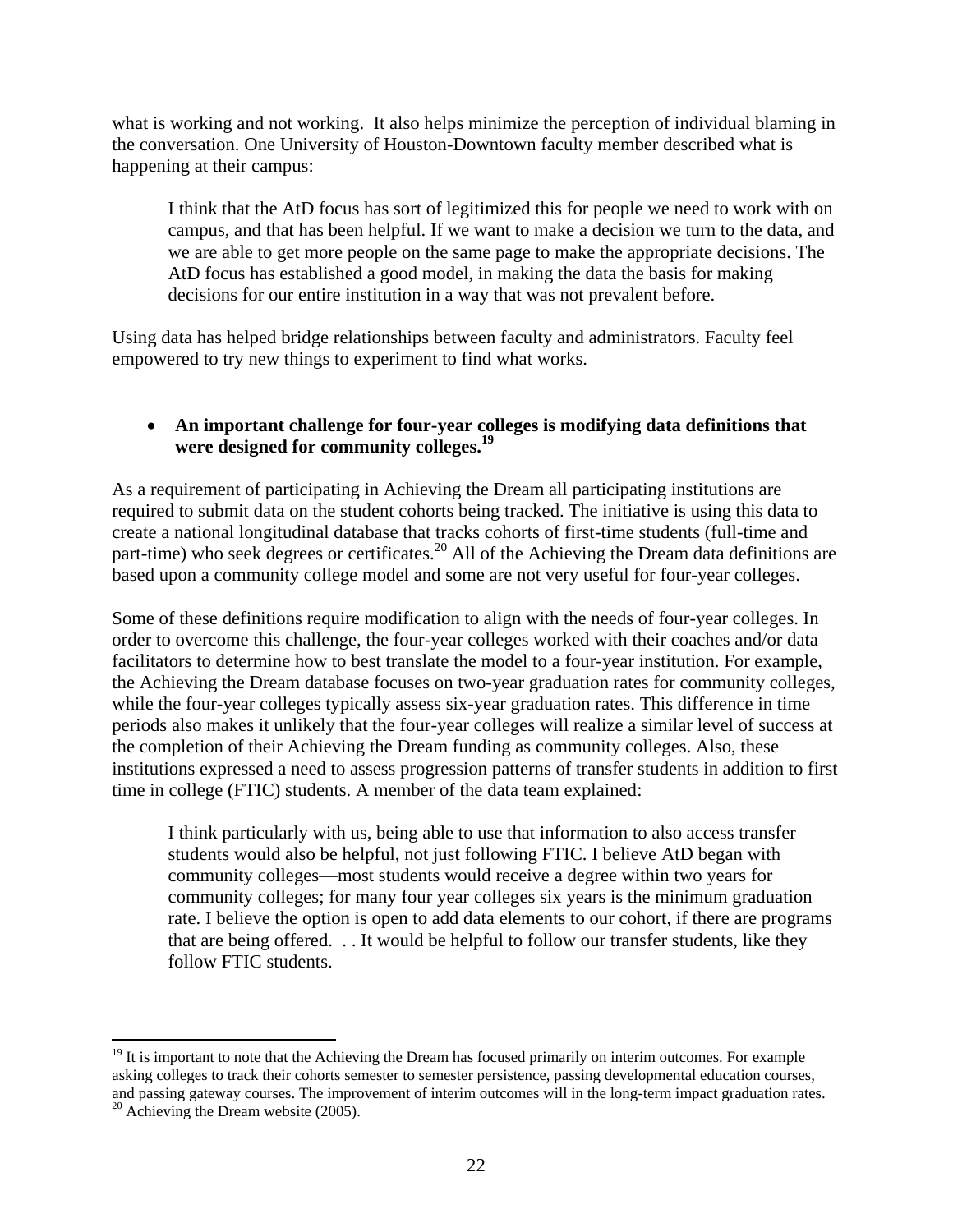The four-year colleges did not find the Achieving the Dream database very useful to track their data. They are tracking their cohorts including measures beyond the initiative's database, such as FTICs, conditionally admitted students, or transfer students.

These modified data definition and cohort considerations ultimately results in additional time and resource demands on the Institutional Research unit. Each of these four-year institutions met that time requirement differently by expanding their institutional research capacity, cross department collaborations, or implementing a model of broad engagement with data. The Institutional Research Directors at each of the four-year colleges expressed similar frustrations with trying to submit data from a four-year institution to a database designed for two-year institutions. Changing the format of their data to meet the requirements of the initiative is both timely and costly. Additionally, The IT functions for two of the universities is centralized and handled by the college system.

 **Addressing achievement gaps of students of color is a central concern of the initiative. In comparison to community colleges, the four-year minority-serving institutions are finding the Achieving the Dream initiative more useful in examining different subgroups of students, such as developmental versus non-developmental students.** 

Colleges participating in the Achieving the Dream initiative are expected to advance educational equity by identifying and addressing any achievement gaps that exist among their students, particularly for low-income students and students of color. As a minority-serving institution, these four-year institutions already had a historical, long-term priority of providing educational access and success for students of color. These colleges are finding the Achieving the Dream initiative more useful in examining achievement differences within racial/ethnic groups, rather than across racial/ethnic groups. As a core team member stated:

Ninty percent of our students are African American--that's almost everybody. . . We have a 60/40 breakdown in gender [60 percent women], but the state isn't that concerned about gender. . .Our biggest drop was among African American males. Most of our other groups rose except for that one group. Achieving the Dream has been pushing some of that forward. We're really looking at that more carefully. We want to know why that is happening. Let's look at other factors.

Achieving the Dream has helped these institutions use data in new and meaningful ways. These institutions have even implemented changes, programs, and policies in reaction to what they learned from the data. For example, the college quoted above is planning to develop a center on supporting male academic achievement that offers male students increased opportunities for engagement and mentorship. Additionally, the colleges are identifying achievement gaps by disaggregating their student data to compare conditional admission students to regular admission students, developmental students to college ready students, and by gender. Another core team leader commented: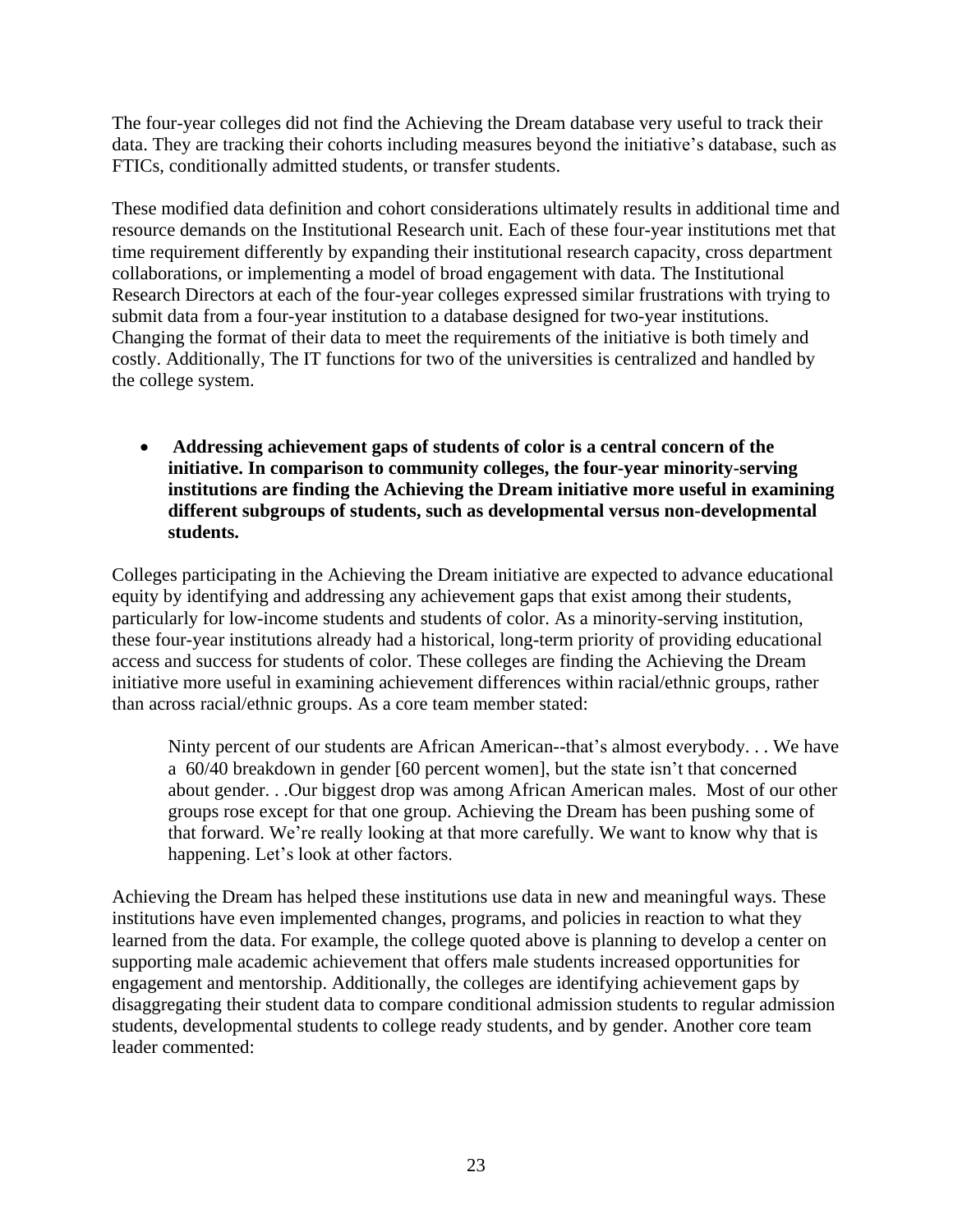The [racial/ethnic group] categories do not really apply to us. The main categories for us are developmental and non-developmental. In the analysis of retention and graduation rates, but what was new is discovering the very high failure rates in freshman level courses. Failure rates hover around 50 percent for developmental or non-developmental. There was an expectation that the highest failure rates would be in English and math. However, that was not the case. The highest failure rate was in reading intensive courses, such as history and science. There was a great deal of resistance in facing that by the administration. But, now we have a new administration and that has not been an issue for them.

In essence, data is a driving force across the four-year colleges included in this report. However, their focus is somewhat different than that of community colleges in general. The four-year colleges have modified Achieving the Dream data definitions, cohort composition, and their examination of student success among students of color to better align with the overall characteristics of their student population.

#### **The four-year colleges' experiences with data dissemination parallel that of community colleges within Achieving the Dream.**

The colleges are sharing what they are learning about student success. They report sharing the findings about semester-to-semester retention, graduation rates by cohort, teasing out factors that keep a student from graduating whether it be a course, changing majors, lack of preparation, or other personal or institutional barriers. Similar to community colleges in the initiative, the data are being shared across the college community through newsletters, committee meetings, faculty senate, brown bag presentations, and posted on the college's intranet. Data dissemination has helped create buy-in and support for building a culture of evidence. At one college after sharing some information about classes that are creating bottlenecks, it led to further analysis and consideration. For example, the college found that statistics was required by many of their majors and created a bottleneck for students who did not pass the course. This finding led someone else at the college to ask what happens to the students who successfully complete the statistics course. They found that the students who successfully completed statistics were graduating within four semesters or less after completing the course.

At one university, the director of an advising department was inspired by the work being done to promote student success as a result of Achieving the Dream. They decided if data can be helpful in identifying courses that are barriers to students reaching their academic goals, this data can also track the outcomes of specific interventions. The department requested data about students on probation and tracked which interventions helped these students move from probation to success. The advising director described the department's efforts:

There are monthly reports that advisors submit outlining the activities they are doing, workshops they have conducted, and caseload of suspended/probation students. We are having [name omitted] pull reports for the students on probation. We want to get a better understanding if the interventions that students are participating in are helping them. We are also trying to understand who is using the resources on campus. We want to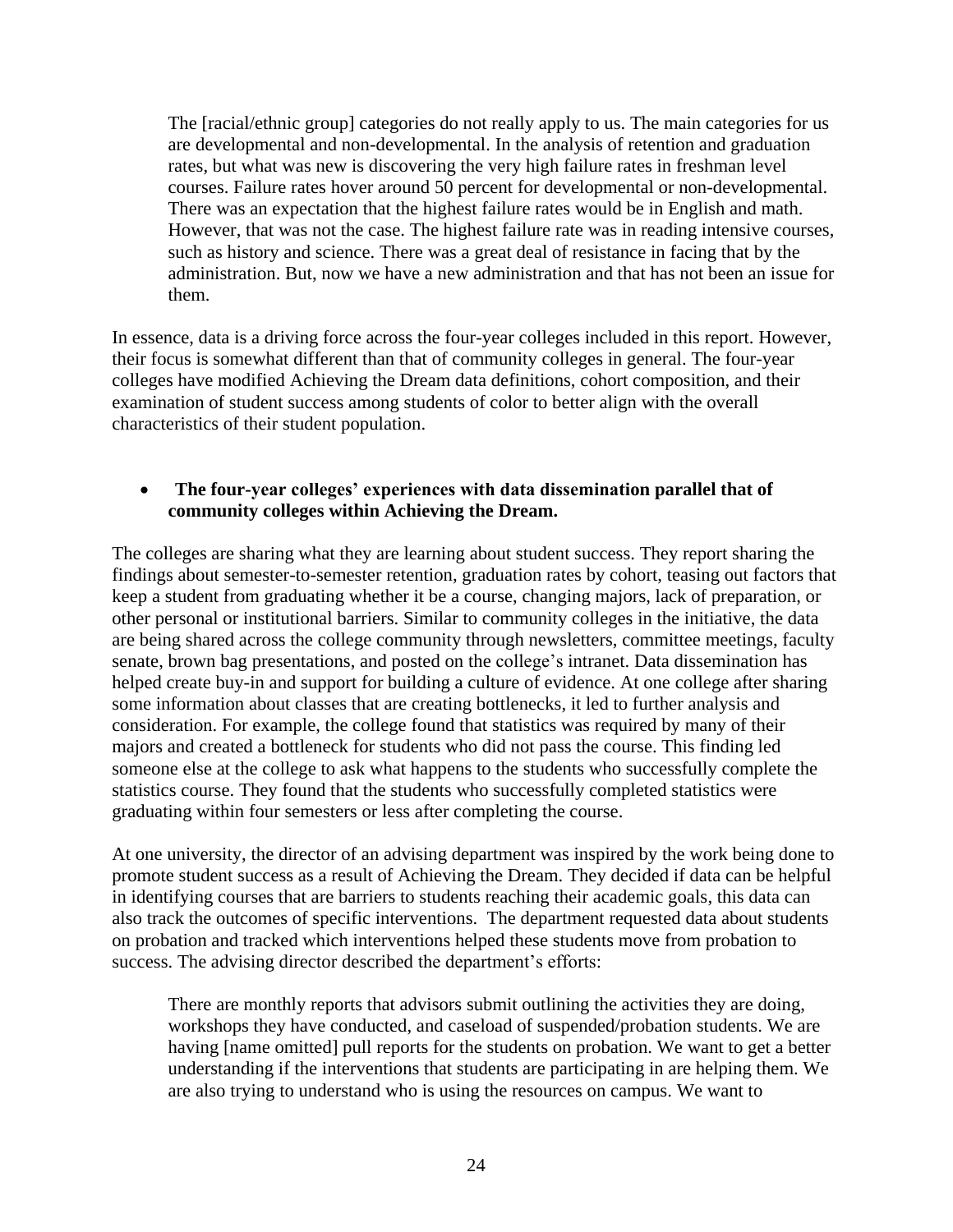understand what really impacts student success… We try to replicate and share best practices. We have successful advisors share what they do…how they reach their students. Perhaps their ideas can help us.

The data provided a means for fellow advisors to collaborate and work toward implementing what truly helps their students become successful.

# *Achieving the Dream Implementation: Where does Achieving the Dream Live at These Four-Year Colleges?*

Achieving the Dream implementation began at each of these institutions after a planning year (2006-2007). During the time of our visits, each institution was in its second year of implementation and making varying degrees of progress. In order for students to benefit from Achieving the Dream the universities have to translate their focus on student success into strategic action. The primary vehicle for enacting this change is the development of new programs and policies that help students to remain in school, improve their performance, and ultimately graduate with degrees. The strategies being implemented at the four-year universities are similar to the ones being implemented at community colleges participating in the initiative and range from revising administrative procedures to changing instructional practices in specific subject areas. Each of the universities is trying new approaches or new programs but mainly revamping services that were in place prior to their participation in Achieving the Dream. During our interviews with administrators, faculty and staff at the three Houston four-year colleges, we learned that they are using Achieving the Dream to enhance their commitment to student success and are focusing on ways to engage students inside and outside the classroom and investing in the retooling of their employees.

 **All three four-year colleges we examined are focusing on delivering key student support systems during the first year. Achieving the Dream funding has increased their ability to provide these support systems. These broad focus areas, increasing students' overall "college knowledge," promoting student ownership of their academic journey, and getting students connected to the institution, are similar to the broad focus areas of community colleges.**

Across the Achieving the Dream initiative, many colleges are focusing on strategies that promote student success during their first year. College success courses, intensive advisement, and mentoring are just a few ways some colleges have directly targeted first year students. A student's first year in college is extremely important. In many ways, it is the foundation upon which a student's undergraduate success (or lack thereof) is built and is central to student persistence. As Alexander and Gardner (2009) explain, "Investigating an institution's achievement of excellence in the first year requires institutions to go beyond a focus on programs to consider all components of the first year and the way those components interact, for better or worse, to affect the learning and retention of beginning college students."<sup>21</sup>

 $\overline{a}$  $21$  Alexander and Gardner (2009), p.20.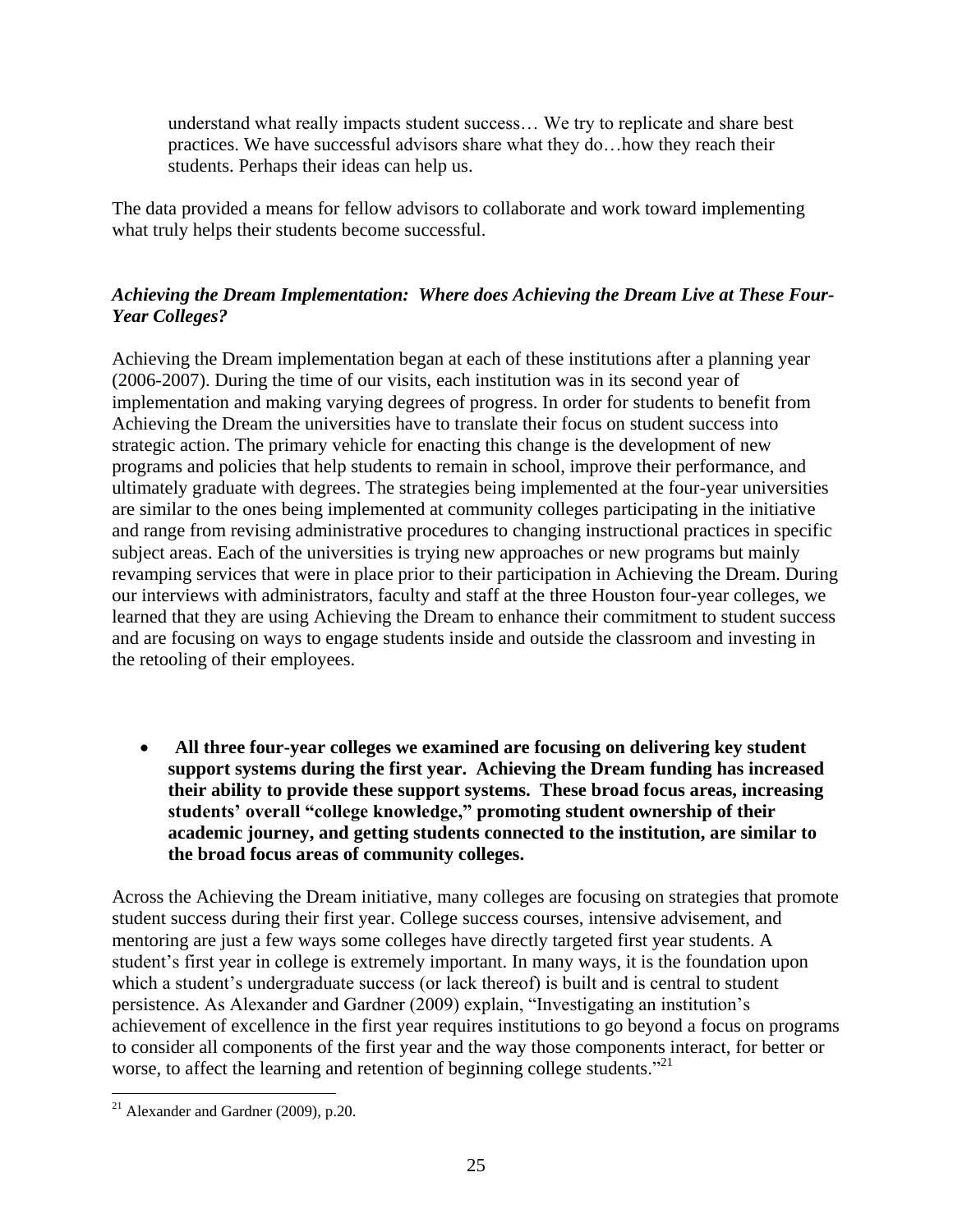Additionally, college attrition rates are much higher during the first year, with a majority of all leaving taking place during the first year.<sup>22</sup> According to Tinto, student departure from college is a longitudinal process based largely on both their social and academic interactions. In essence, "the more academically integrated a student is in college, the greater the degree of social integration, the more committed one is to his/her goals, and the more likely s/he is to complete college." <sup>23</sup> In response to these trends, many colleges invest in significant first year student support services, including for example, summer bridge programs, academic, study skill courses, and first-year seminars. 24

Interviews with key administrators and faculty suggest the three Houston four-year colleges are using Achieving the Dream to enhance their commitment to the first year college experience in three core ways: 1) to increase students' overall "college knowledge"; 2) to promote student ownership of their academic journey; and 3) to get students connected to the institution. The culture of evidence approach of Achieving the Dream, combined with the actual funding, allowed the colleges to expand and fine tune their already existing focus on these areas of student success.

## *Increasing students' "college knowledge"*

Pursuing higher education at any college involves understanding a broad array of basic college terminology, culture, and expectations. Some of these include, for example, the concept of course credit hours, course scheduling, sufficient outside of class preparation; course prerequisites, developmental courses vs. credit bearing courses; lab sections; and balancing college and life. For students who come from middle and upper income families, much of this "college knowledge" is passed along informally by parents and older siblings. Lower-income students and minority students, particularly first generation college students, may not be privy to such knowledge, thus entering college with a significant disadvantage compared with their peers. Additionally, many lower income, minority and first-generation college students find themselves having significantly more non-college responsibilities, such as working extended hours and having more family responsibilities. As one student at the University of Houston-Downtown commented: "My family does not know anything about college. I am the first person to go to college in my family. They get mad at me and say I never have time for them." A counselor at Prairie View A&M University summed up the issue:

It's so overwhelming for them. When they come in they face an orientation plan, syllabi and a financial stack. It's so overwhelming. We're already dealing with an underserved group who are not used to this level of responsibility. . .They have to get used to being away from home, sharing a room, in a class with 100 people rather than 50 like in high school. Also, we're having to retrain their minds on how to learn.

Faculty and administrators at Prairie View A&M University, Texas Southern University and the University of Houston-Downtown discussed the importance of providing college knowledge

 $\overline{a}$  $22$  Tinto (1993).

 $23$  Strayhorn (2009), p.10.

 $24$  Strayhorn (2009).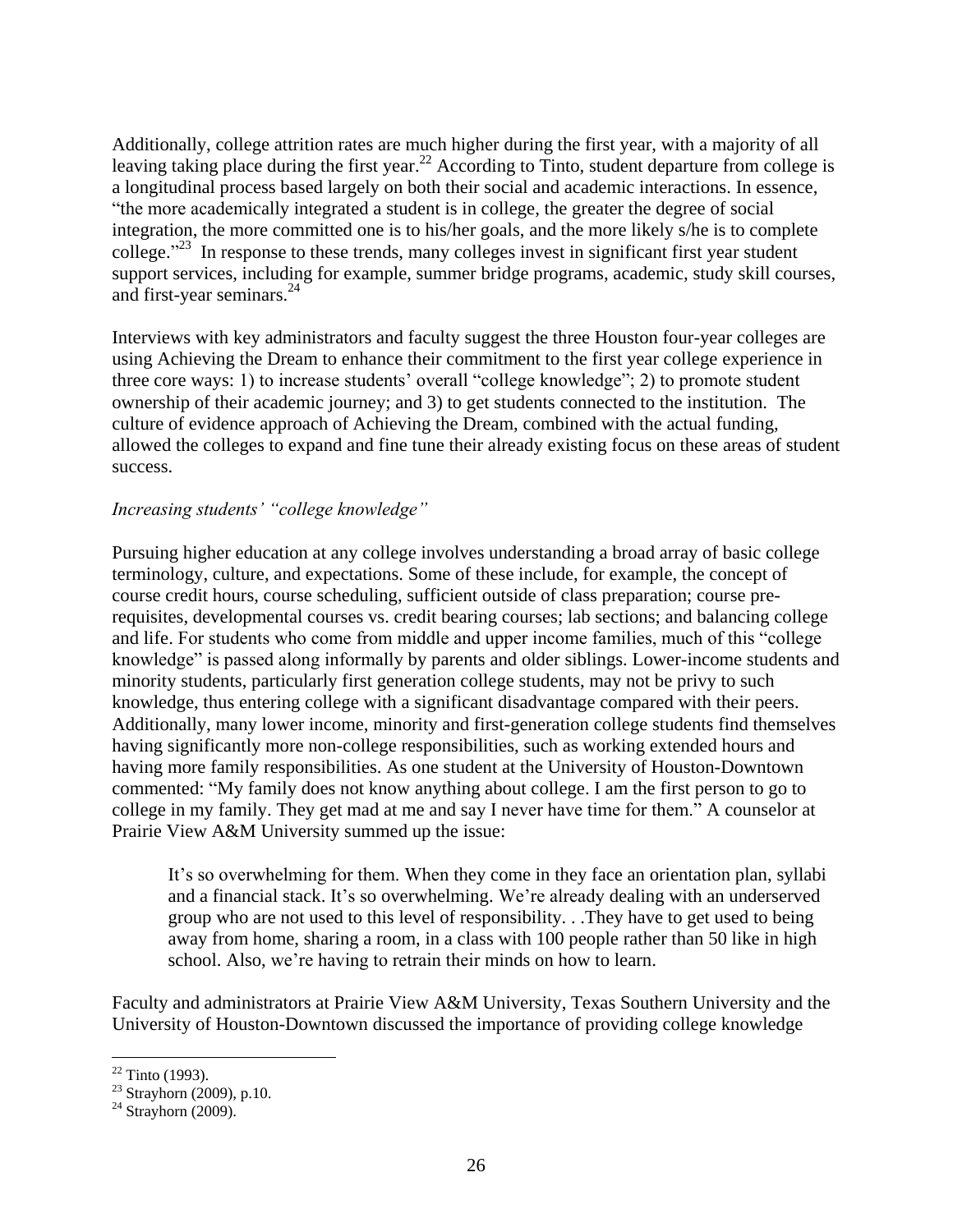through campus resources, life skills courses, advisement, mentoring, and counseling. At Prairie View A&M University and Texas Southern University, many of the first year support systems are linked to a residential setting. This has the added advantage of facilitating a shared experience in a natural, home-like setting. For example, at Prairie View A&M University, much of this college knowledge is provided through University College. As a senior administrator explained:

At University College, we are always looking for ways to improve the front door experience for our students. We were the first to do the advising and registration of our students (all incoming freshmen). Now, college wide this process is departmentalized . . . All of the freshman dorms are co-located each housing only 100 students. We limit the number of residents to create a sense of community. It is our freshman neighborhood. We have about 26-40 helpers working and living with the freshmen. We have faculty fellows who are paired with a dorm and offer two or more programs for the residents per academic year. This allows the students to make a connection with a faculty person who is not teaching them or who is not giving them a grade.

Similarly, administrators and faculty at Texas Southern University convey college knowledge through their Urban Academic Village, a community concept that is geared at first year students, focused on life skills, student success services, and presentations from advisors, instructors and guest presenters. An advisor at Texas Southern University cited a particular focus on male students:

We have TSU man seminars geared toward our male students. We have a mentoring program for freshman male students. We pair them with professors, staff, or seniors . . . Females have the tendency to discuss and share their problems . . . Females will seek assistance sooner than male students. Male students have a tendency to hold in their issues.

Like the vast majority of the community colleges in the Achieving the Dream, the University of Houston-Downtown is non-residential. However, they still provide targeted first-year support services. One such support service is Connections, a mentoring program that focuses on firstyear students. A counselor noted:

We established a mentoring program. . .We had a 92.6 percent retention rate for our mentored students. . . During the summer we send out letters inviting FTIC [first time in college] students to participate in success programs on campus. We contact them and pair them with mentors. We send them weekly emails and call them. We try to bring a personal touch with the students. What I have realized is that when students feel you care they are more inclined to go the extra mile.

#### *Promoting students' ownership of their academic journey*

An important theme among administrators, faculty and students was the importance of promoting student ownership in their academic journey during the first year. From assuming academic responsibility, encouraging students to select a major, to conveying to students the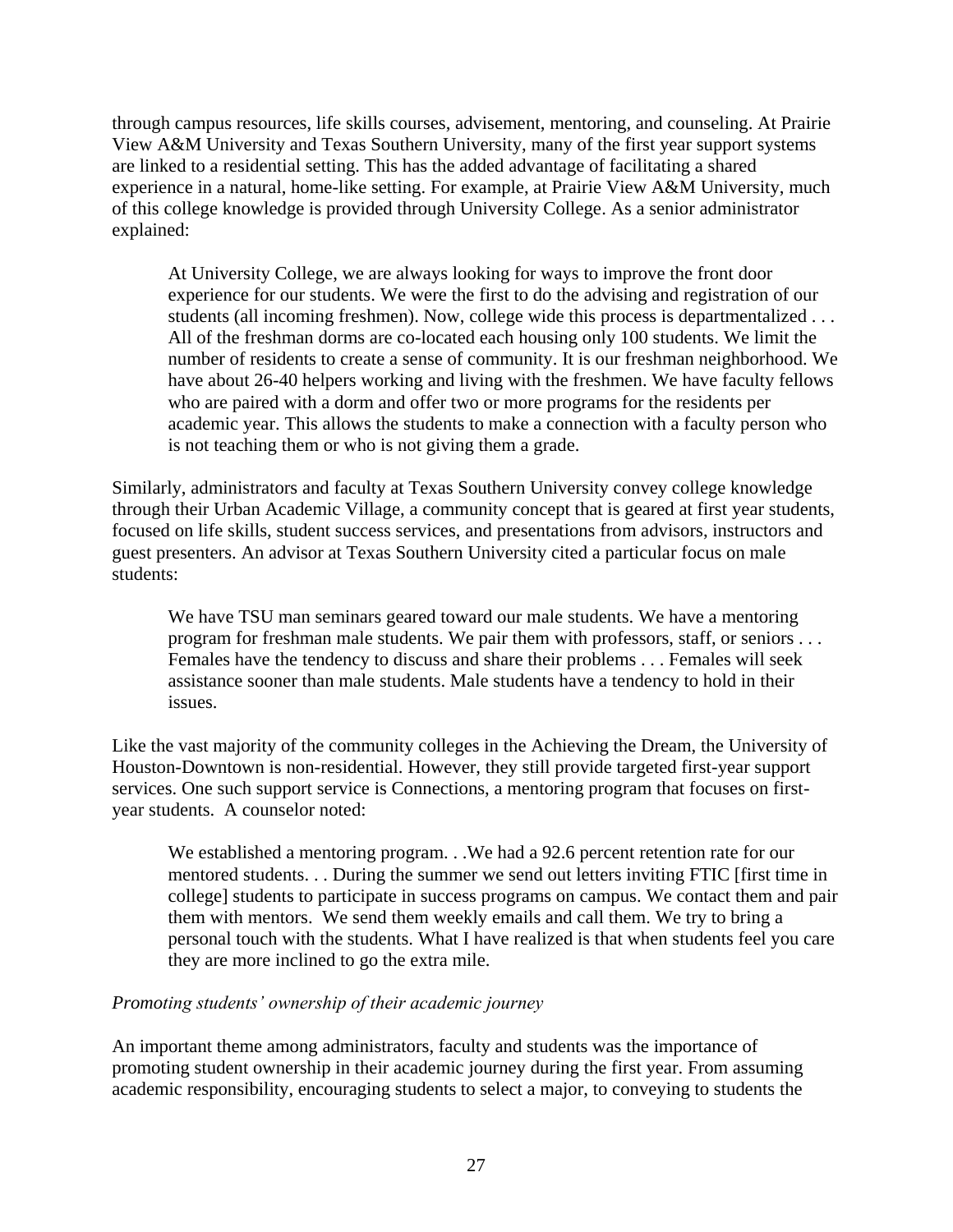importance of taking advantage of opportunities, there is a strong sentiment that students must become invested in their academic endeavor. Such investment leads to motivation, dedication and commitment to achieving academic success.

For example, the University of Houston-Downtown works with students to help them declare a major. A Dean commented, "We are working with the other colleges to increase the number of students who declare a major, so they can enter that college. Many of the students have not declared a major because they have not decided on one, or they have not fulfilled all of the requirements to be able to declare a major." Faculty and administrators at the University of Houston-Downtown link the identification of a major to an important step in the student identifying a career. As the Vice President of Student Services described:

Many of the students are first generation students. They have been told, "If you want to get a good job, then you need to go to college." Then they get in college and they ask, "now what?" We are working with the departments to get the students ready for the major courses by designing pre-major classes when the college identifies a student that is interested in that track. These pre-major courses then have speakers come in and talk to the students about career options in that track.

## *Getting students connected to the college*

Faculty and administrators also cited the importance of student engagement, particularly in getting students connected to college during their first year. Although these colleges were focused on engagement of students prior to Achieving the Dream, their participation in the initiative allows them to enhance their efforts. Promoting student engagement within the first year underscored the importance of student involvement in campus life, organizations and activities. As a counselor at Prairie View A&M University shared: "We offer our students the opportunity to participate in professional development. We prepare you for life beyond the flag poles [campus border]. What helps is for them to be involved outside of the university and network with other people doing the same things."

A student services advisor at Texas Southern University linked student engagement to persistence and overall student success. "The students who get connected tend to stay or persist. We try to get students involved in spirit days, campus organizations like clubs related to their interests or majors. The students that connect with someone tend to feel like they are a part of the university family. They will do well and graduate."

Although faculty and administrators recognize the importance of first-year student engagement, they have also experienced its difficulty. They are hopeful that their participation in Achieving the Dream can assist in overcoming this challenge. As a faculty member at the University of Houston-Downtown remarked: "Our clubs and organizations have diminished. That's a challenge for us. How do you form a core? I have not seen something successful about how to keep people here during the day. This [Achieving the Dream] philosophy of student success may attract some buy-in and do something about these challenges."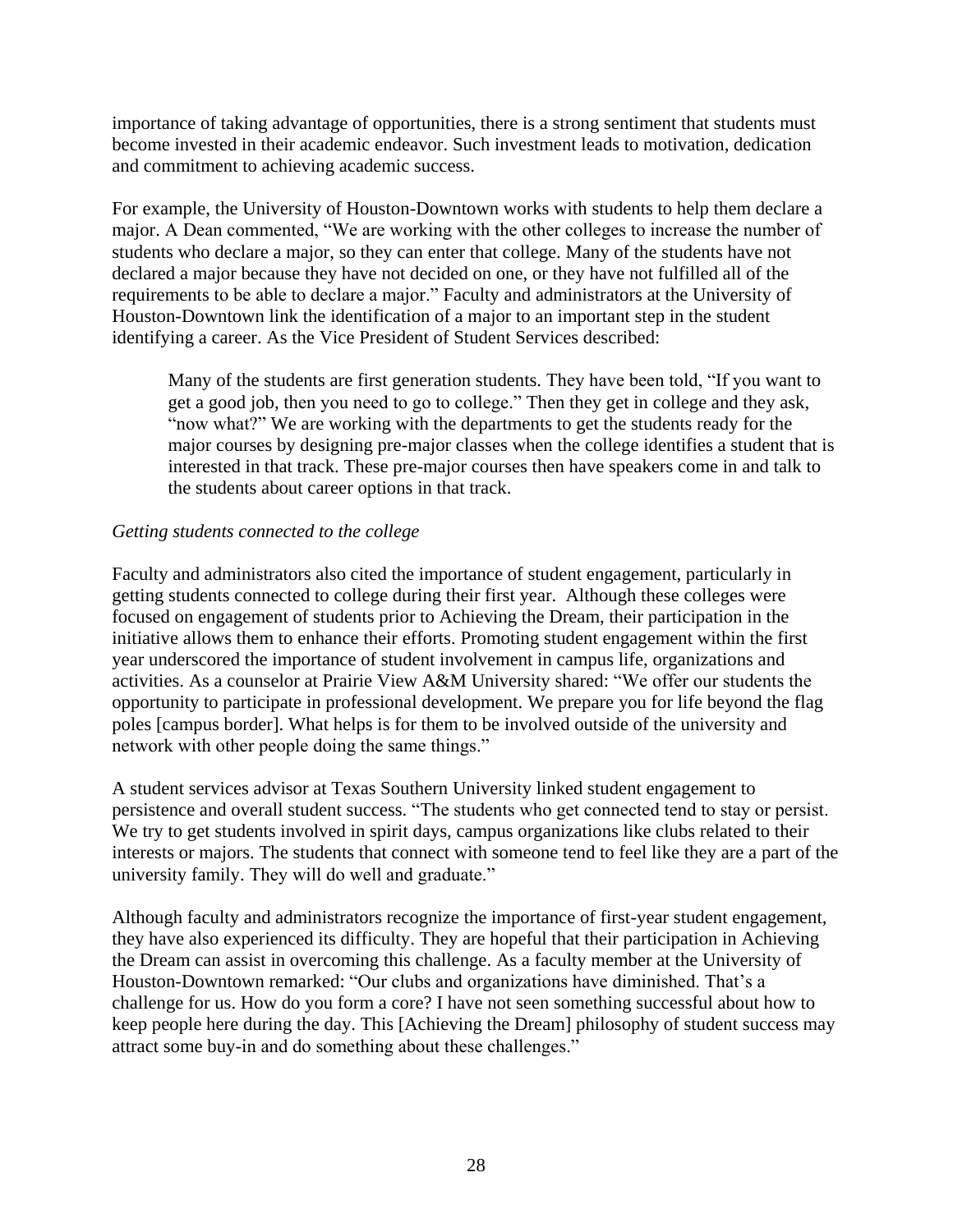#### *Institutionalizing Achieving the Dream: Potential Challenges and Approaches*

Achieving the Dream colleges are encouraged to institutionalize their student success agendas by establishing standing committees to guide various aspects of their institutional reform processes. The leaders of the initiative hope that colleges will integrate the work of their data teams to engage a broad spectrum of the campus community in analyzing student outcomes data. Meanwhile, Achieving the Dream expects colleges to embed the work of the core team into larger institutional decision making as the college's senior leadership guides the institution toward a greater focus on student success. Initiative leaders hope that the initiative will permeate the institution, affecting everything from hiring practices to professional development for faculty and staff.

## **Although commitment from senior administrators remains important, the bottomup approach seems more critical for four-year colleges due to differences in governance structures.**

During the initial site visits conducted during 2007, the four-year institutions shared the need for a bottom-up approach to Achieving the Dream that is more aligned with the democratic governance approach of their institutions. The utilization of a bottom-up approach was again reiterated during the site visits conducted in the spring of 2009. The core team leader at University of Houston-Downtown described it as:

This four-year [college] is a democracy. Our strategies and buy in-have come from the bottom up. We have competent interested faculty and staff, coming forward with different strategies. . . As these things work, others have become interested. . .The culture of change has been the good work of faculty and staff in our culture, not so much the leadership. You find your motivated faculty and bring them in. (University of Houston-Downtown)

The Faculty Senate President indicated that her role in Achieving the Dream is based upon getting widespread buy-in and involvement for the initiative through faculty senate:

…What I would like to help facilitate, is getting broader based faculty engaged in some of the initiatives. And work with AtD and other initiatives, with the same kind of purposes, to create a bigger campus presence for them. I see myself as sort of a …liaison to help coordinate these efforts and work other groups here on campus. (University of Houston-Downtown)

Another college described how looking at data related to student success has been shared through a series of Friday informal information sessions allowing the sharing of the issues to happen organically. The informal information sessions allow faculty, administrators, and staff to engage the data without finger-pointing. The informal sessions have also been used to increase buy-in and support for Achieving the Dream and more broadly student success efforts and directions at the institution.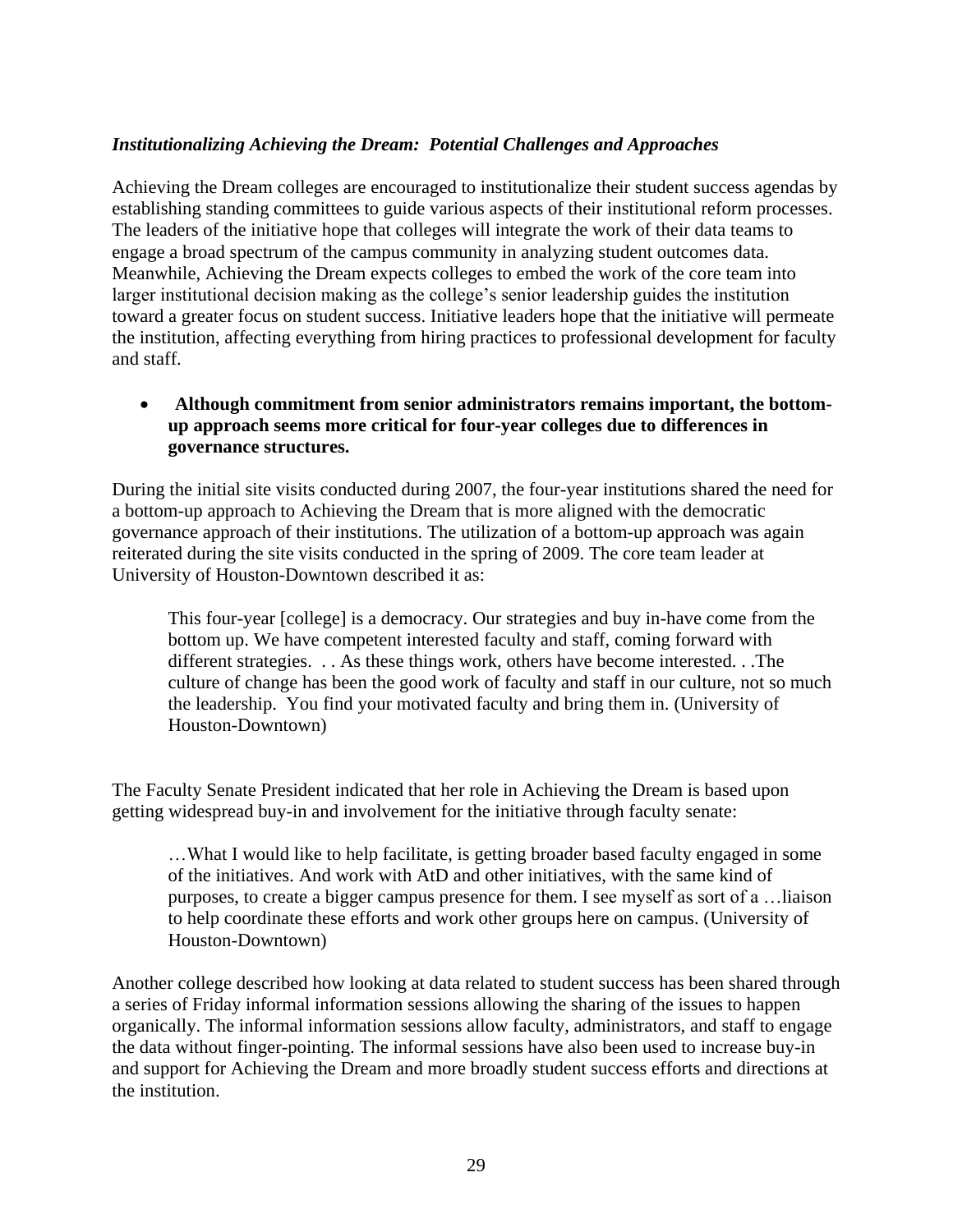**Four-year colleges have both a teaching and research mission. A particular challenge for Achieving the Dream is to more directly link the student success agenda to the colleges' research agenda.** 

As an administrator at the University of Houston-Downtown explained:

We are a teaching institution, but not a teaching institution in the same way as a community college, because our faculty are research faculty. We pride ourselves on our research expectations and endeavors. But the teaching part and the research part creates a tension sometimes within the university. We try to maintain the proposer balance between the two. It creates tension because the faculty value teaching and we have research expectations, and it's sometimes difficult to balance.

A particular challenge for four-year institutions in the initiative is to more directly link the student success agenda to the college's research agenda. Although not specifically discussed in the interviews we conducted, some options might include providing seed money for faculty to conduct Achieving the Dream and/or student success related research, making data from the initiative more accessible for faculty research, and/or supporting faculty to present student success related research at their discipline specific professional conferences.

This fieldwork suggests four-year colleges engaging in Achieving the Dream may experience a particular set of challenges and opportunities that may differ from community colleges. These challenges include recognizing the importance of the bottom-up approach to initiative sustainability at four-year colleges and addressing both the teaching and research mission of four-year institutions in working toward student success.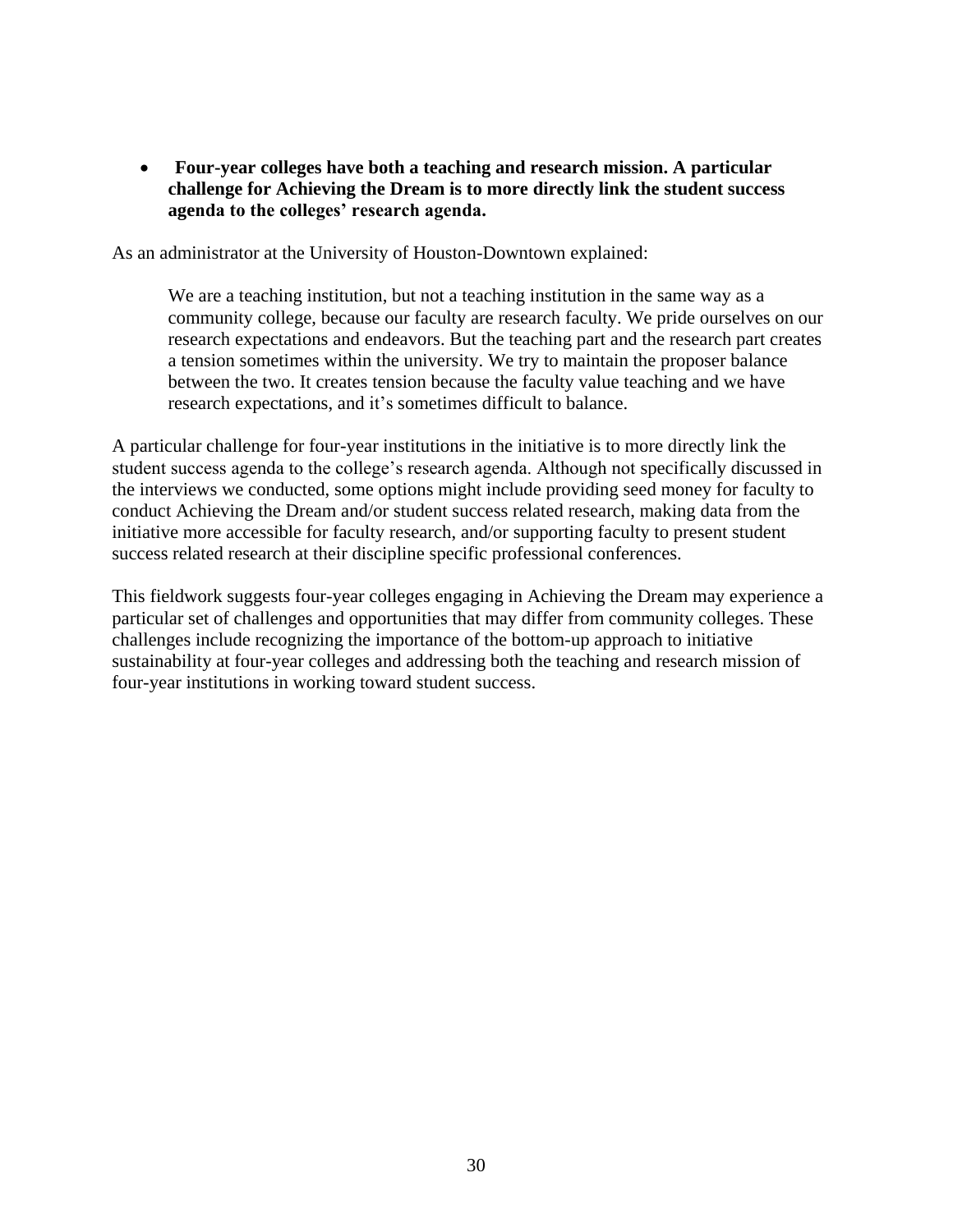#### **III. Faculty/Administrators and Students Perspectives on Student Success**

*. . .Life for me ain't been no crystal stair. It's had tacks in it, And splinters, And boards torn up, And places with no carpets on the floor— Bare. . . . . .But all the time, I'se been a –climbin' on, And reachin' landin's, And turnin' corners And sometimes goin' in the dark Where there ain't been no light. So boy, don't you turn back. Don't you set down on the steps 'Cause you finds it's kinder hard Don't you fall now— For I'se still goin', honey, I'se still climbin', And life for me ain't been no crystal stair.*

"Mother to Son" by Langston Hughes

Written in 1922, Langston Hughes' classic poem, "Mother to Son" provides poignant advice: Life is hard, and full of stumbling blocks, but in order to succeed, one must persevere and keep going. As students navigate college, outside of the classroom is where much of the student investment, esteem building and support occurs. The interviews conducted with faculty and administrators, as well as our focus groups with students suggest the three colleges in our study employ a holistic approach toward students, which is a core part of the colleges' mission and their student success agendas.

## **Creating a caring, supportive environment is a priority of administrators and recognized by students**

One of the fundamental tenants of Achieving the Dream is a focus on promoting student success. Achieving the Dream encourages colleges to have a student-centered vision, "helping all students achieve their educational and career goals is the 'north star' that should guide institutional decisions."<sup>25</sup> The metaphoric North Star is often realized through the creation of a supportive environment for students both inside and outside of the classroom. This environment is largely shaped by the actions of faculty and administrators, specifically their interactions with students. Capturing students' perspectives offers useful insight to those involved in the Achieving the Dream initiative. In particular, it highlights the importance of non-academic factors in the promotion of student success. Such factors include helping students make the

 $\overline{a}$  $^{25}$  MDC (2006), p.3.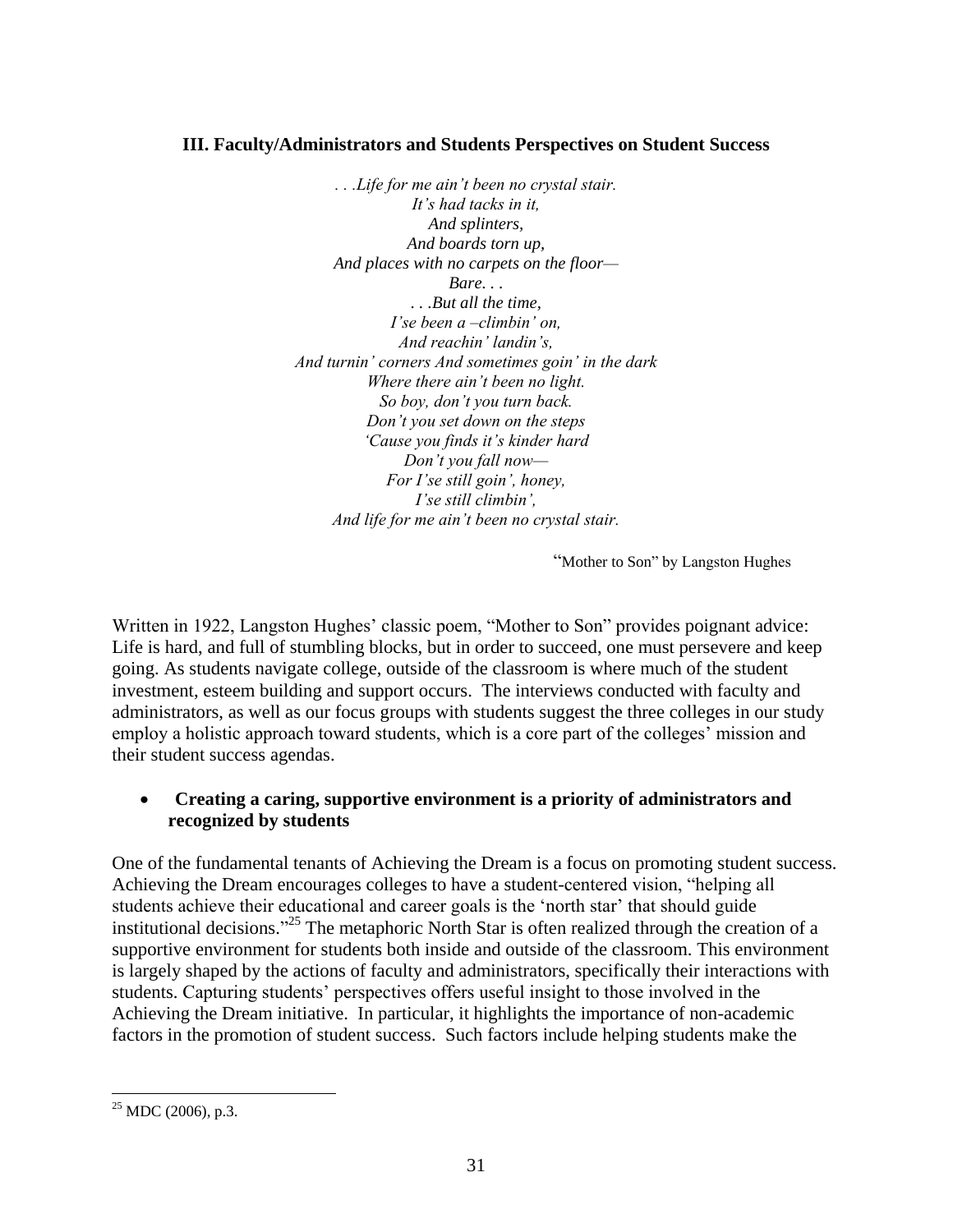adjustment to college, individual student responsibility, engagement beyond the classroom, and having a supportive environment.

Several of the faculty and administrators interviewed adopted an intrusive approach toward students, intentionally learning more about the lives of their students, their sources of support, hardships and responsibilities that affect their ability to achieve success in school and offering suggestions for how they might overcome or at least manage these obstacles. A senior at Prairie View A&M University commented: "I have had faculty come and have conversation with me for no reason. They just wanted to see how I was doing." The Vice President of Student Services Staff at Prairie View A&M University agreed:

We have a holistic perspective, a family perspective, and here, you never meet a stranger. . . .Here you have access to administration and faculty. There is a genuine, real family atmosphere here.

 **Faculty and administrators at these institutions clearly linked their commitment to student success to their educational mission to create an environment where every student matters and is potentially successful.** 

As the President of Prairie View A&M University noted, providing leadership opportunities for a wide range of students, not just exceptional students is important.

One thing that we do that is different…Prairie View A&M University takes students who are not in the top 10 percent and produces good students out of them. We are much more intrusive. It is part of the cultural underpinning of the university. . .it is much more time consuming to be intrusive. Faculty are much more committed to meet the students where they are and get them where they need to be.

Senior administrators at these colleges voiced a strong commitment to providing opportunities for students. As an example, the president compared leadership opportunities for students of color at Prairie View A&M University versus typical opportunity structures for students of color at highly selective predominately white universities. For example, he notes that at the latter type of institutions it is only the "exceptional minority student" who can become student body president. Comparatively, minority-serving institutions try to enhance the leadership opportunities and skills for a broader group of students, sending an important message to students about the university's commitment to their overall success.

Additionally, faculty and administrators across these colleges expressed a commitment to conveying important social norms and expectations to students. With a clear focus toward job attainment and career building, faculty at these institutions conveyed to students important information about the getting a job in the real world, where earning educational credentials is a necessary but not a sufficient condition for achieving success. It must be accompanied by an awareness of social norms and behaviors that can impact a student's ability to be successful in the workplace. As a senior administrator at Prairie View A&M University stated: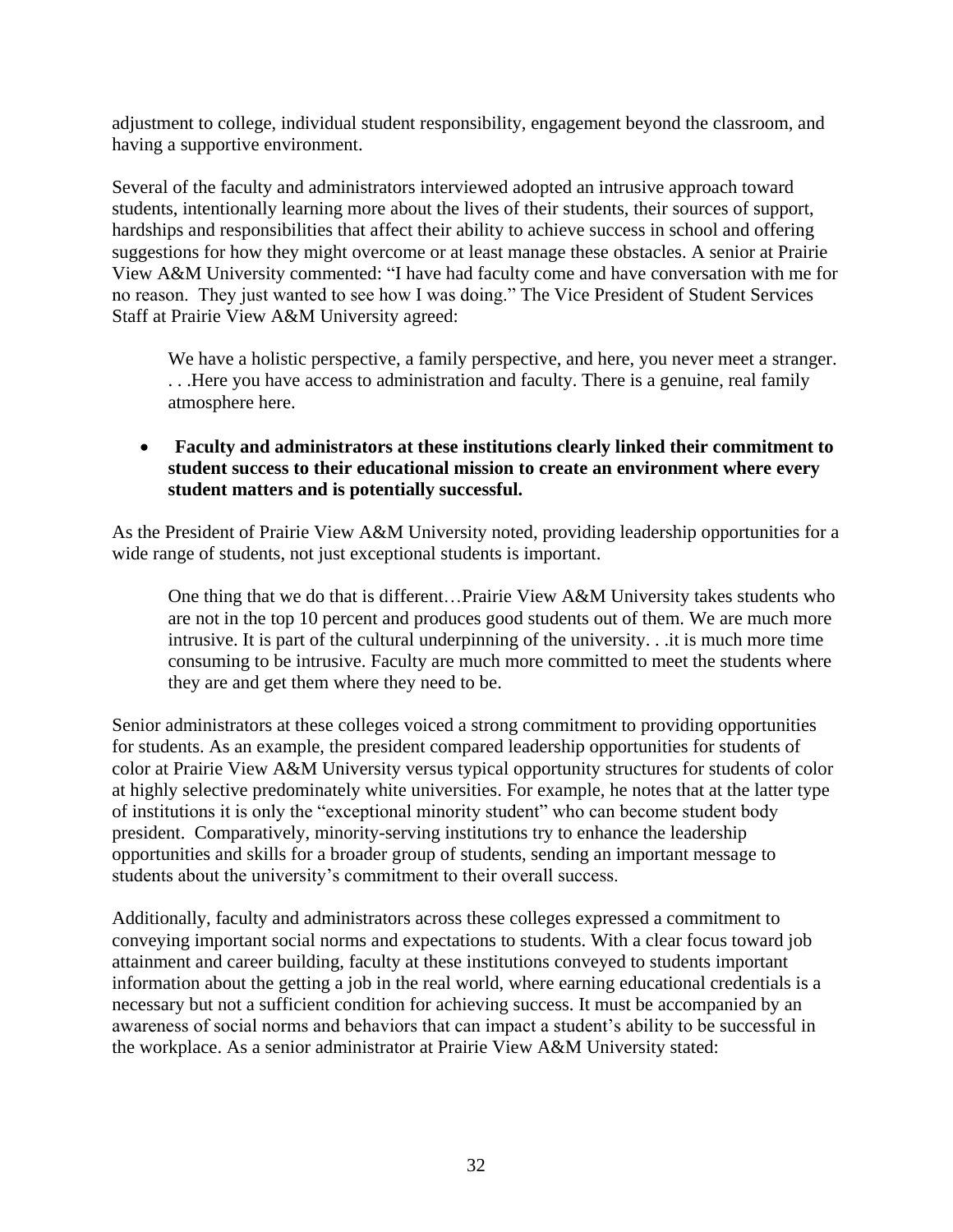I really do believe in freedom of expression, but you cannot show your breasts and get a job. You can have a tattoo but do not put it in a place that is going to keep you from getting hired.

Faculty and administrators conveyed how they will instruct men to remove their hats when they are inside a building, or talk with them about wearing a belt to keep their pants up. All of these examples are manifestations of faculty intrusiveness and a "beyond the classroom" approach to holistic investments in the success of their students.

 **Ties to sports, residential living, social connections, and/or familial alumni connections, suggest strong alumni commitment to four-year institutions. Faculty and administrators can creatively engage alumni in the student success agenda by drawing upon greater financial and programmatic support from their alums.**

Alumni engagement is important financially and from a student success perspective. In general, support from alumni at four-year institutions may be much stronger than for community colleges. In general, public HBCUs and minority-serving institutions received far less economic support from the state than their predominately white college counterparts. More recently, through political and legal means, some important economic progress has occurred to address such statecaused inequities. The Texas state legislature did an assessment of all public HBCUs that existed by law in Texas. This led to a recommendation that Prairie View A&M University and Texas Southern University receive additional infrastructure support. A number of appropriation measures were passed by the Texas General Assembly including \$25 million each to Texas Southern and Prairie View in 2001.<sup>26</sup>

Beyond state support, these four-year universities are more actively soliciting alumni support to assist in the student success agenda. As the President of Prairie View A&M University stated:

When I came here as president, I made sure to reach to alumni to let them know their affiliation to the University was not over. We made the commitment to name all new buildings after alumni donors…I challenge every dean to raise \$15,000 so when a student comes with a need you have money to address it...This money is used to help students with small expenses like child care or transportation. This money helps students reach their goals.

An administrator at Texas Southern University articulated the link between alumni and student success:

Alumni play a particularly important role in the success of our students. They have adopted classes. They come in and support them and share their experiences with our students.

This raises an important consideration. Compared to community colleges, four-year colleges within the initiative may be able to draw upon more alumni support in advancing their student success agenda. As a senior administrator at Prairie View A&M University noted:

 $\overline{a}$ <sup>26</sup> Texas Legislature Senate Bill 1.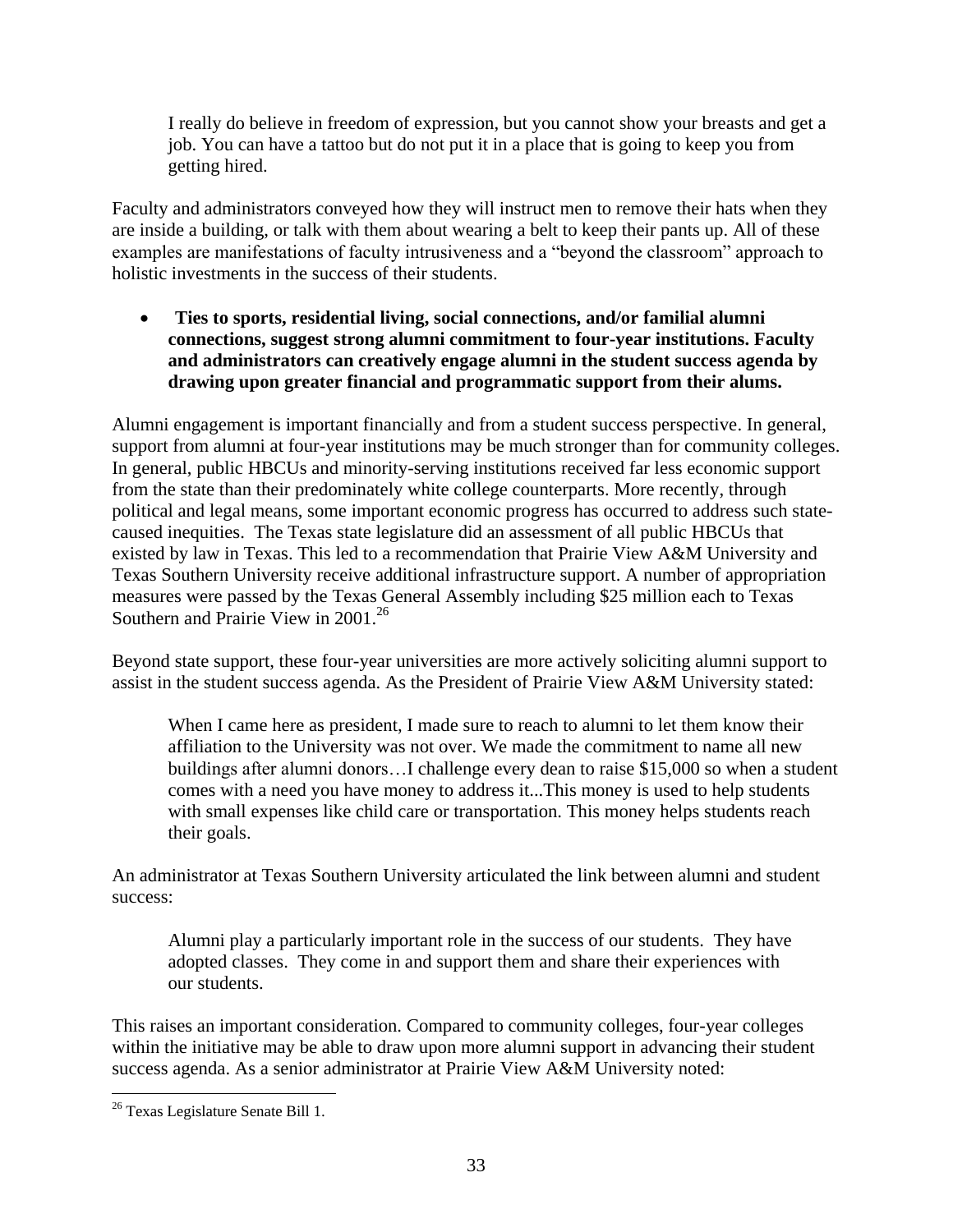You end up with graduates who love this institution. My first year I marveled about the number of alumni that came back and still talk about what a difference this institution made in our lives. We just came off a capital campaign. We set a goal to raise \$30 million and we raised \$32 million."

 **Faculty and administrators at these four-year colleges grapple with open admissions versus competitive admissions. 27 This raises important considerations in terms of student success: Should colleges invest in all students or only students who meet particular entrance level criteria?**

Many of the faculty and administrators we interviewed, particularly at Texas Southern University, expressed mixed opinions about senior administration's approach to moving away from their open admission tradition. One of the primary goals of the new administration is to increase student retention and graduation rates. This has led to the implementation of performance-based admissions. As an administrator explained:

The single most core tradition is open admission for underprepared African-American students from the inner city. That has always been TSU's primary mission since its inception. The only thing that has changed over the years is the kinds of students that we get. . . Students have become less and less prepared over the years to the point that a college has difficulty dealing with them. Their basic skills are so poor—we have to spend too much time on remediation.

All three institutions we visited take great pride in their ability to effectively educate students who would not have been given an educational opportunity at colleges with more competitive admissions. A senior administrator at Prairie View A&M University noted:

We have students who were earning a 2.0 in engineering at [another university] and are earning a 3.0 in engineering here. We asked the students what was different and they indicated the programs teach the same concept. The students indicated they were more comfortable asking questions here. They shared that they could engage with the faculty more.

There is significant concern that moving away from open admissions results in an important loss of opportunity for students to potentially earn a college degree. A faculty member at Texas Southern University conveyed with emotion:

 $\overline{a}$ 

 $^{27}$  According to each institution's website, the University of Houston-Downtown has an open admissions policy; Texas Southern University requires a 2.00 minimum GPA and a minimum SAT score of 820 (Critical Reading and Mathematics combined) or ACT score of 17 (composite); and Prairie View A&M University requires a 2.50 GPA and a minimum SAT score of 820 or ACT score of 17 (websites accessed June 8, 2010). During the time of our site visits, Texas Southern University had recently adopted this new minimum admissions policy, having formerly operated as an open admissions institution.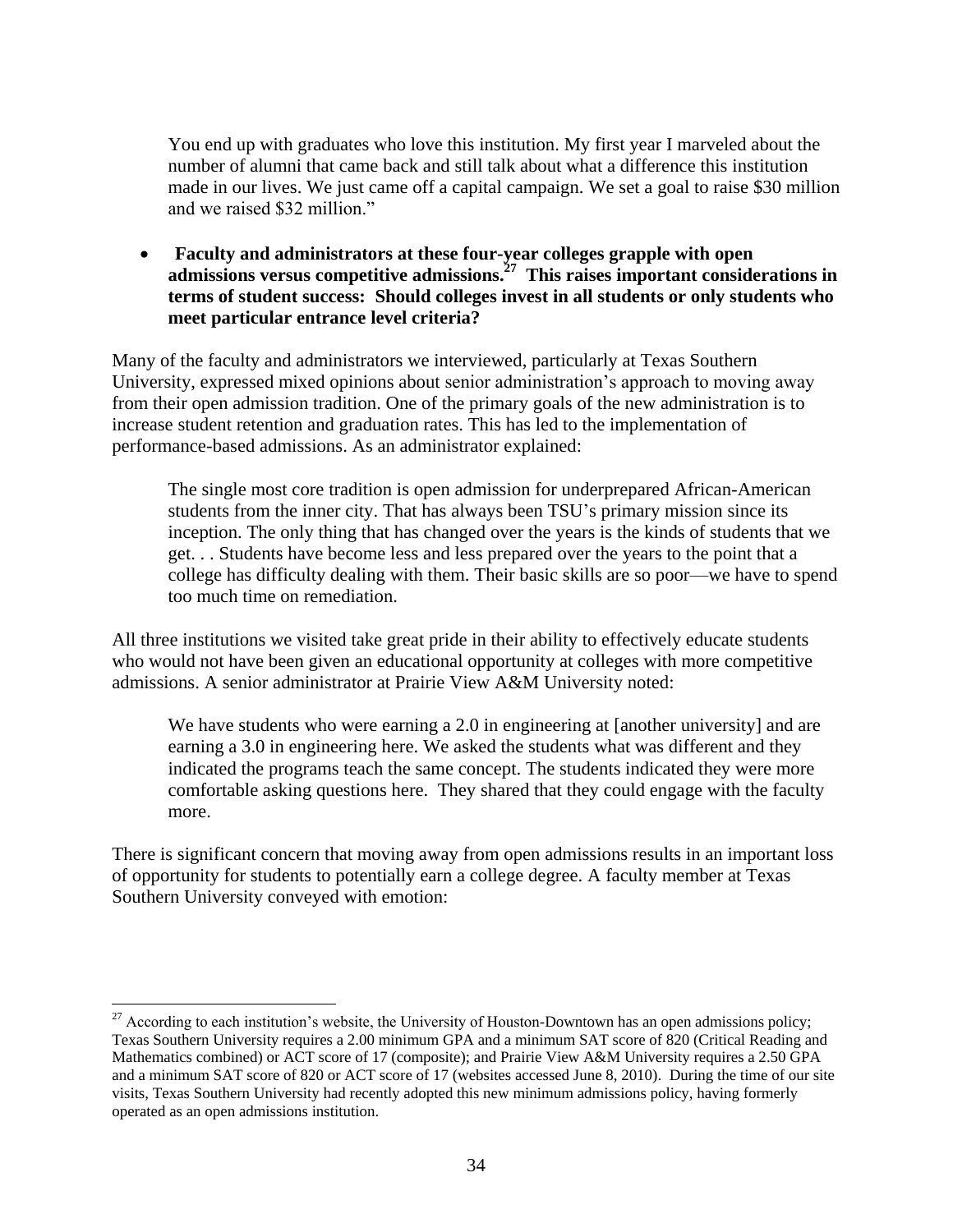They [senior administration] think that students who have a record of performing better will be more successful when they get here. Personally, I would rather error on the other side than not ever give them the possibility.

Additionally, some individuals we interviewed expressed concern about the growing gender gap. Nationwide, women are outpacing men in terms of college enrollment and, in many cases, academic performance. This is particularly true among African Americans. One administrator suggested some colleges are accepting this trend and are focusing their efforts on recruiting African American females.

Stay at home Johnny. We are going to take Mary. I do not think in the long term that is going to solve the problem. We have a big imbalance between black males and black females. As more black females get degrees, the gulf will continue to grow wider for black males. I am not a proponent of [competitive admissions].

Those in support of the change offered a different perspective, also linked to student success. As a senior administrator explained: "We believe that it is important to student success to bring in students who are more focused. . .We want to bring in students that we can retain and graduate."

#### **Student Success Factors Identified in Freshmen and Senior Focus Groups**

During the site visits, we conducted focus groups with first-year students and seniors in order to learn more about students' perspectives of their academic journeys, as well as factors influencing their success in college. Data from the student focus groups provide a meaningful comparison of student perceptions of influences on student success. As a group, consistently across all three colleges, seniors provided more analytical, in-depth, and reflective responses than their freshmen counterparts. This section captures freshmen and senior students' discussion of barriers to student success, their role or the role of students in general in achieving success in college; support systems; whether the minority-serving status of institution impacted their decision to attend the college; and general student success advice they had for their colleges or other students. Students play a critical part in the evaluation, development and enhancement of the quality of their learning experience. Student involvement requires that students act as collaborators in, rather than passive receivers of, teaching and learning. Perspectives from students allow these colleges, as well as Achieving the Dream more broadly, to evaluate how their efforts to promote student success are perceived by and impacting their students.

#### **Both groups of students discussed the common obstacle of making the initial adjustment to college life.**

The transition to college can be especially difficult for low-income and first generation students due to their lack of college knowledge and general financial stressors. Many students discussed fundamental differences between how they envisioned college life as a prospective student and the reality of college life once they enrolled. As a University of Houston-Downtown senior reflected: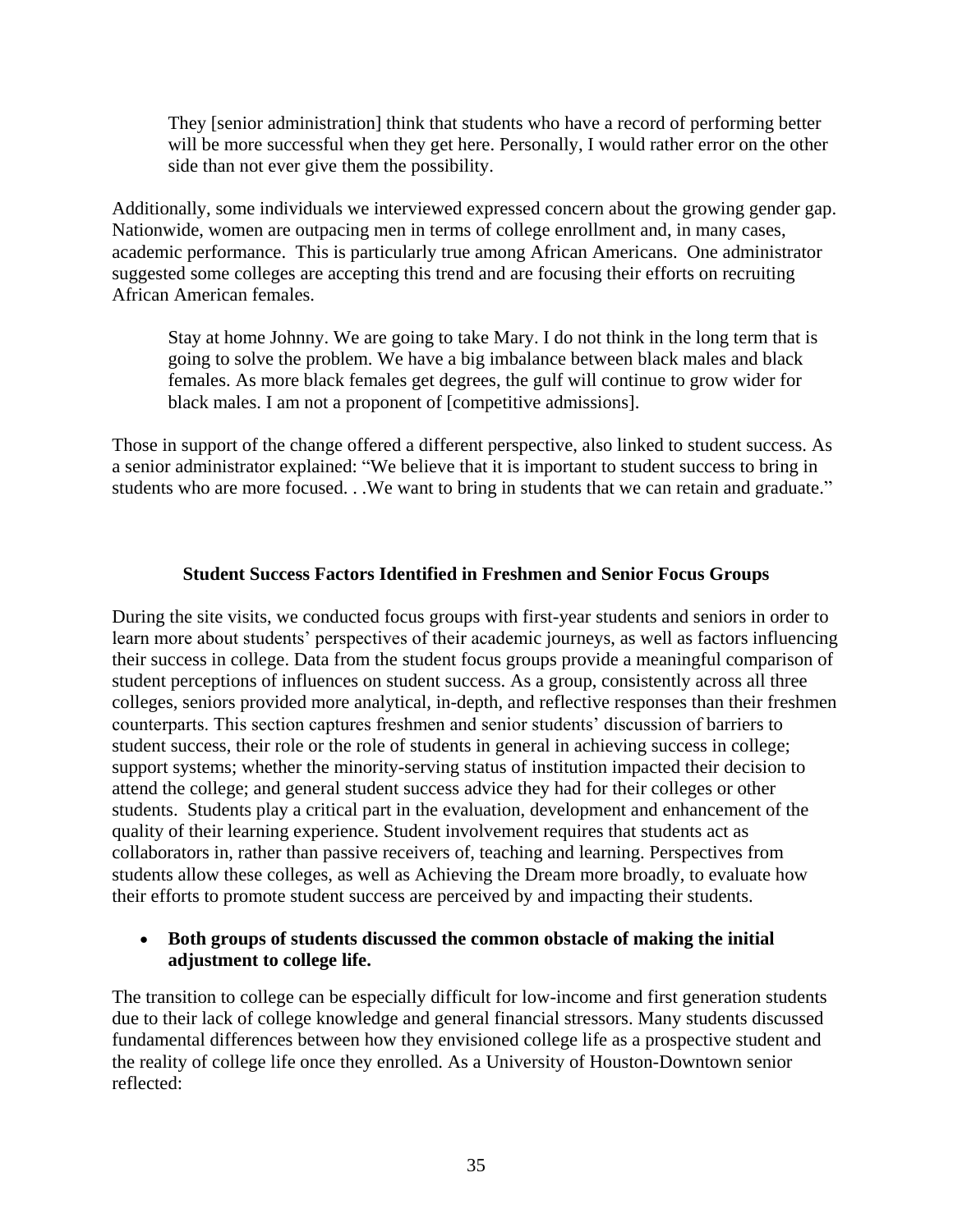Coming out of high school, I had a fairly generic view of college—the name of a college, movies and an image of what it was supposed to be. It was definitely an eye-opener. I had to realize that not all schools are the same. They are not all focused on football, sports, and Greek life. Here, the focus is on education—get a degree and get a career—it's a very goal oriented place… It's a place where students can learn.

Another senior at the University of Houston-Downtown provided some insights into the financial realities students face,

[There are] a lot of the issues that have to do with stress—the basics of trying to get into school, trying to get this stuff done, how much you will pay for it—how much can I cover with my financial aid—there is so much students have to combat on a regular basis.

The comments offered by these students underscore the importance of the investments colleges make in first-year students. Establishing a foundation of general college knowledge is a critical factor in cultivating student success. As indicated by students, faculty and administrators alike, colleges cannot assume students are familiar with many of the basics of college culture including choosing a major, creating a plan of study, finding the services they need, applying for financial aid, navigating the college campus, and accessing instructional support resources.

## **As a group, seniors were emphatic about the importance of individual student responsibility in achieving or inhibiting academic success.**

When asked what inhibits their college success, students quickly identified the role students play in achieving success in college. They shared the importance of self-motivation and an internal drive to succeed. As senior at Prairie View A&M University described, "Something inside you has to make you want to do better." Another senior agreed saying, "You cannot motivate someone who is not motivated." A senior at Texas Southern University summed it up:

Some teachers go above and beyond to help us learn the information providing study guides or bonus points. You have to have personal initiative. Nobody is going to spoonfeed you. Do not blame the instructor, blame yourself.

In comparison, first-year students identified faculty, administrators and the college in general as a primary factor in achieving student success. They routinely discussed what the college was or was not doing to help them to be successful. A first-year student at Texas Southern University expressed: "If I am paying you, it's on you. If I was not paying you, it should be on me."

## **Senior level students recognized the importance of being engaged in the campus community outside of the classroom.**

Several senior students commented that being involved in campus life and programs helps contribute to their academic success. These students stressed the importance of becoming involved with student organizations across campus. As one senior student at the University of Houston-Downtown commented: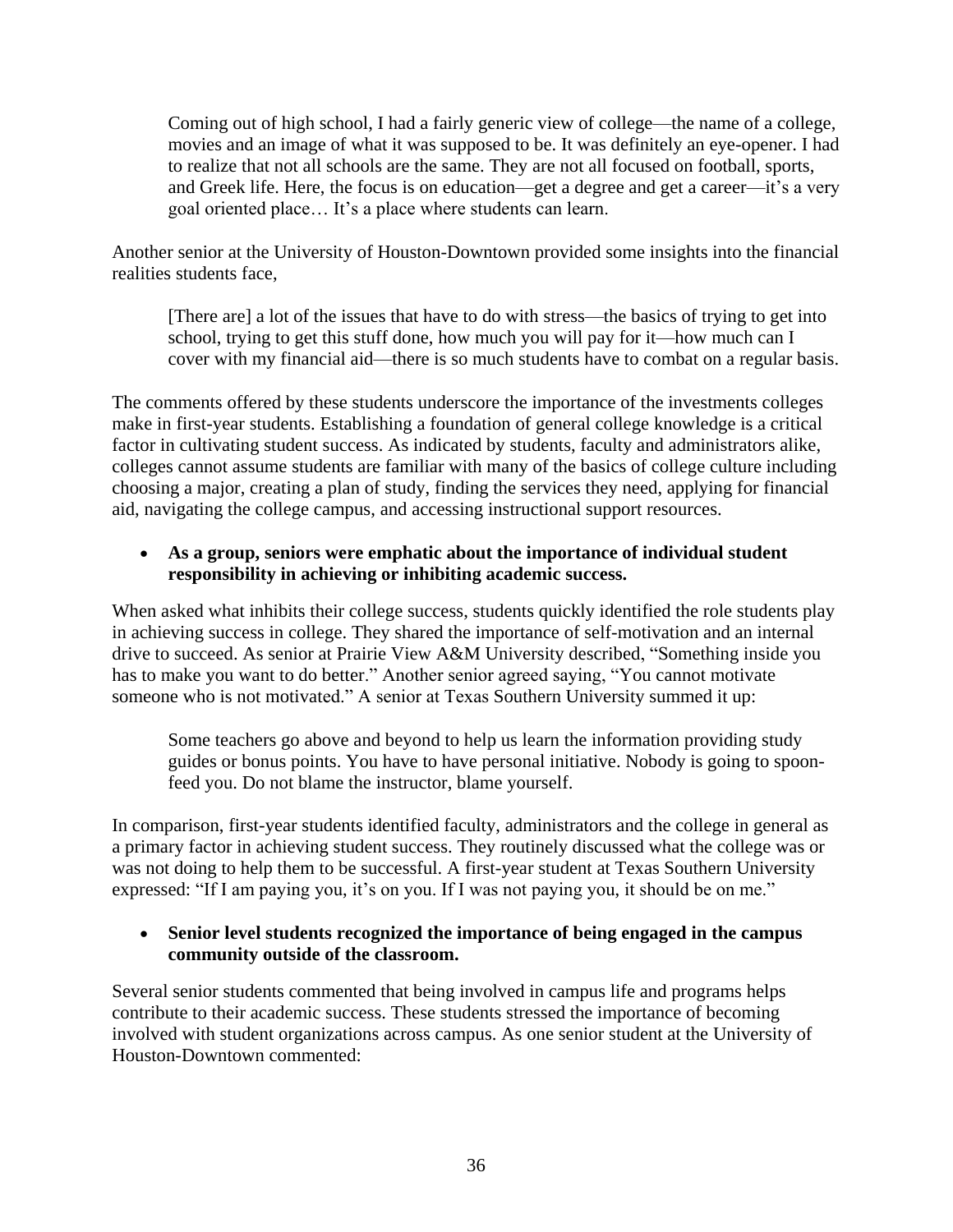One of the things that hurt me was that I was not involved—that's the nature of a commuter school. I'd show up to class and then I'd leave. I wasn't engaged. I'd rather be engaged at home or with what my friends were doing, rather than school. When I returned to school [after taking some time off] I started getting involved in organizations. I started working with Toastmasters. This helped me with communication and my public speaking, and confidence. By staying after class on campus for one more hour, I was engaging myself and creating my own academic environment and making the school my home. For a student to be successful, they must think of their university as their home.

Similarly, another senior at Prairie View A&M University discussed the importance of finding an outlet on campus:

The transition should not be hard if you are interacting with everybody instead of walking around here being funky. I make sure I have an outlet. It is important to learn that now because you are going to have find your outlet in the real world.

#### **Both groups of students discussed the importance of a caring and supportive environment at college to student success.**

Across both groups, students discussed the importance of supportive and engaged faculty and staff. They clearly linked these interactions as a key influence on student success. A first-year student at Prairie View A&M University explained, "You can tell when [the faculty] have their heart into it, and when they don't." Another first-year student at Texas Southern University shared how she felt about the faculty: "Most of your teachers are going to give you a chance. They want to see you succeed."

Many of the seniors offered similar comments.

"I considered dropping out because of financial and other issues. I have been encouraged by professors and administrators that knew I had the potential to finish." (Senior, Prairie View A&M University)

"Here they don't have a choice to ignore you—all of the classes are small…I've never had any problems approaching a teacher. Sometimes I feel dumb and I need to keep asking, and I keep showing up at his or her office. There's no eye-rolling or anything they start helping you out. I feel very comfortable." (Senior, University of Houston-Downtown)

"I love the faculty, staff and administration. They have been very helpful and understanding. They work with your to help you succeed." (Senior, Prairie View A&M University)

"All of my professors are helpful. I've got a sense that they really care compared to professor at a university with 300 people in a class. They may rip [my papers] up, but they take the time to work with me here. That is why I like this school." (Senior, University of Houston-Downtown)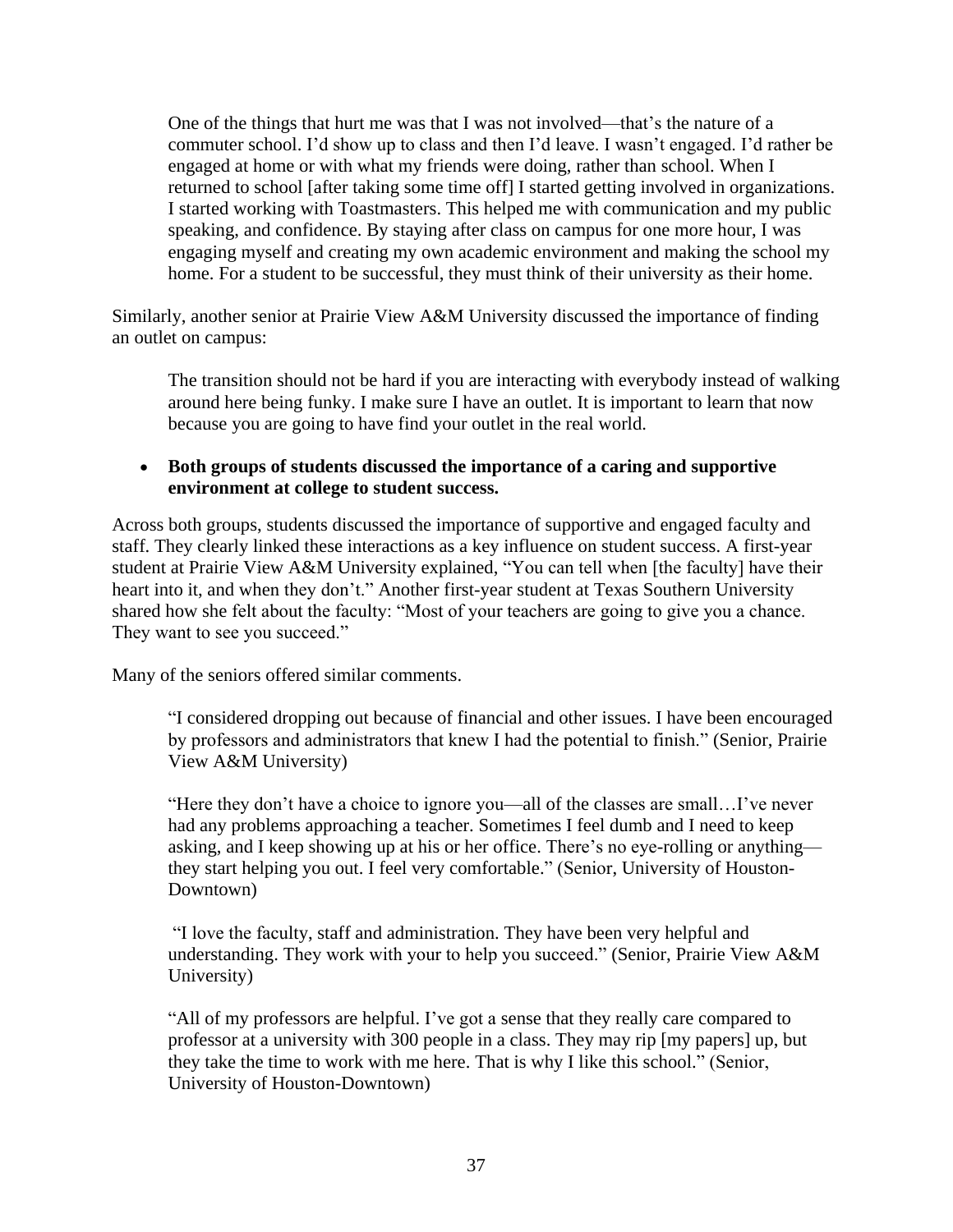**For both groups of students, the minority-serving institution status of these colleges was an important factor in their decision to attend.**

There are multiple factors that impact a student's college choice. Some of these factors include, for example, academic reputation, cost, familial ties, proximity to home, and reputation of sports teams. Across the focus groups, the most common contributing factor in the students' school choice decision was the minority-serving status of the institution. When asked about their school choice decision, overwhelmingly many students responded like the following Texas Southern University student, "I came here because I wanted to go to an HBCU." When probed about why the school's minority-serving status was important in their decision, the following types of reasons were provided. As a senior at Prairie View A&M University noted: "There is a greater understanding of struggle here that I would not find at UT Austin. It is just how the school handles it…how they talk about it and have conversations." A freshman at Prairie View A&M University discussed the additional opportunities made available to them, "Based on my experience at Prairie View, I will be more prepared for the workforce because they are more hands-on here and they have a better support system." The supportive and nurturing environment provided by these minority-serving institutions was a critical factor in the student focus group participants' decision to attend and remain at these colleges.

 **Students clearly articulated factors influencing their success in college. Their perspectives offer important context for the overall student success initiative.** 

The connection between students and their colleges is fundamental. A first-year student at Prairie View A&M University expressed a sentiment shared by several students throughout the focus groups: "Once you get to know your teachers, you don't want to let them down. You want to do your best." Capturing students' perspectives offers useful insight to those involved in the Achieving the Dream initiative. In particular, it highlights the importance of non-academic factors in the promotion of student success. Such factors include helping students make the adjustment to college, individual student responsibility, engagement beyond the classroom, and having a supportive environment.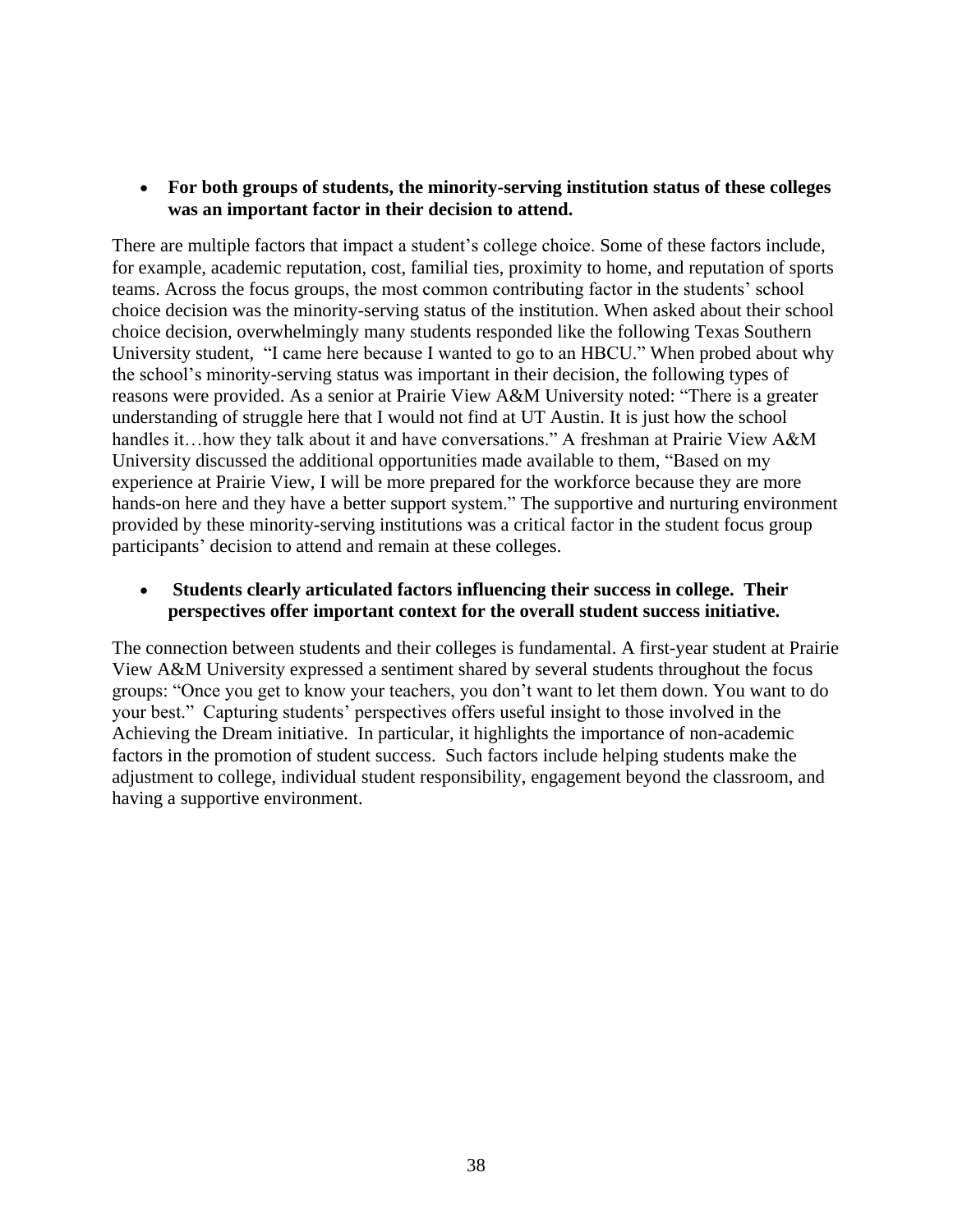#### **IV. Key Lessons for the Achieving the Dream Initiative**

The three four-year colleges profiled in the report, Prairie View A&M University, Texas Southern University and the University of Houston-Downtown, may provide useful lessons in securing the participation of other four-year institutions in promoting student success. The following are important considerations in extending student success initiatives to more four-year colleges.

- *Targeting specific four-year colleges is important.* The three colleges in this study are all minority-serving institutions with a strong, historical commitment to promoting and achieving success among students of color and low-income students. The decided commitment of four-year colleges to students of color and low-income students varies considerably among four-year institutions. Likewise, some four-year colleges operate highly competitive admissions; whereas others, like the colleges in this report, are closer to open admissions. When compared to community colleges, as a group, four-year colleges have much more variation in terms of student population, educational philosophy, and admissions criteria. Although beyond the current scope of Achieving the Dream, future student success efforts will need to consider the types of four-year institutions that are a good fit and target these colleges for participation. Consideration needs to be given to developing criteria for four-year college inclusion.
- *Given the scope of four-year colleges, the initiative may not permeate the entire campus, but rather serve as a focal point for a particular unit, such as University College.* Many four-year colleges have considerable size and breadth. Their educational offerings may include graduate or professional degree programs, as well as undergraduate education and developmental courses. The three four-year colleges profiled in this report all housed their Achieving the Dream efforts within a particular focal unit, often within a unit that supports first year students. For many community colleges within the initiative, Achieving the Dream has largely operated as an all-encompassing initiative for the entire college. However, the difference in scope and complexity for four-year colleges may not make this same implementation approach as practical.

However, the difference in scope and complexity for four-year colleges may not make this same implementation approach as practical. Instead, most four year colleges have adopted the language of student success, which overcomes the problematic subtitle and offers a larger umbrella to capture their efforts. This was particularly true given that many four year colleges had trouble with Achieving the Dream's subtitle, "community colleges count" which routinely appears on the Achieving the Dream materials and official logo. Many four-year faculty and administrators note that this type of language makes it difficult to attain buy-in and therefore opted to develop a broader student success agenda.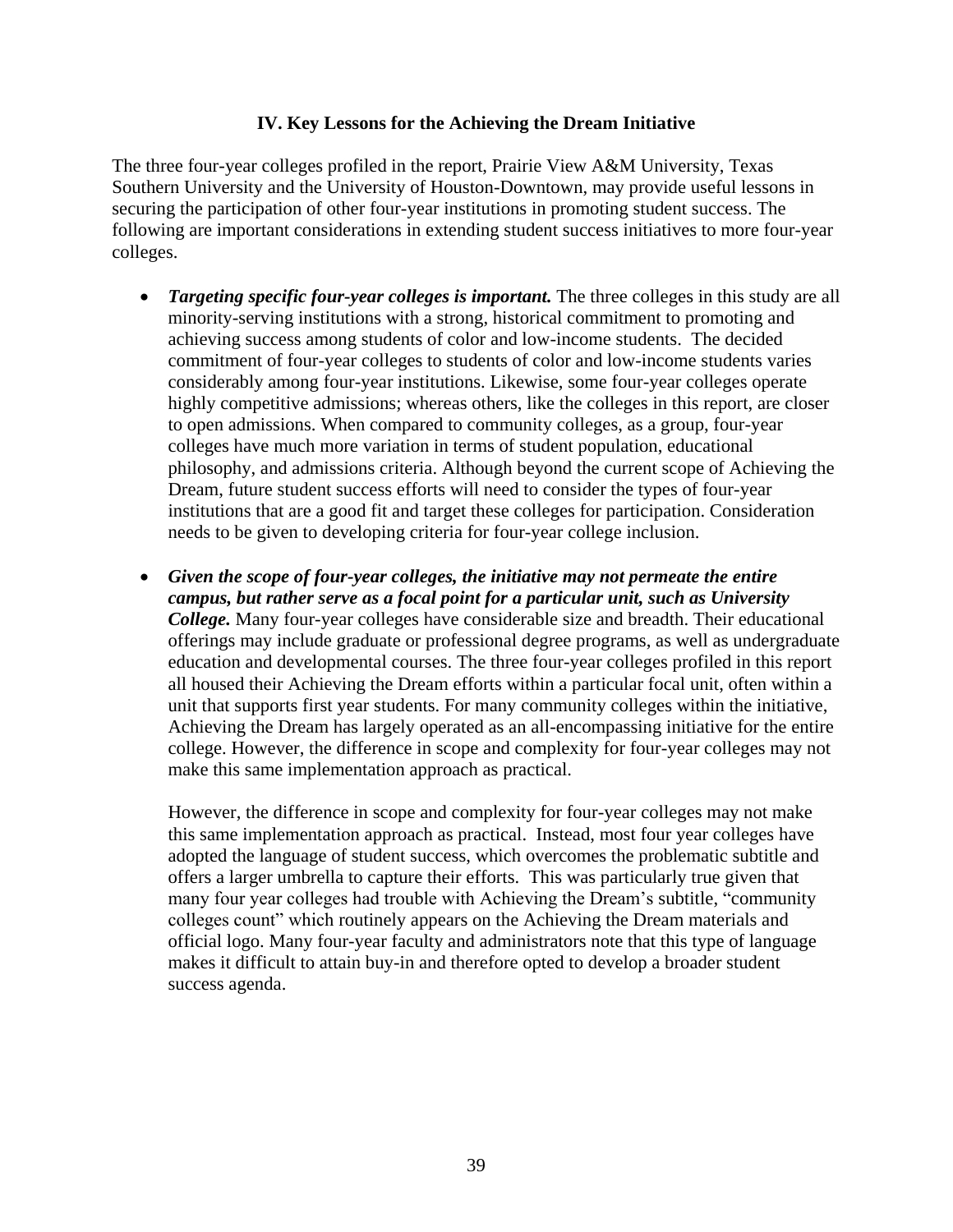- *Overall, the culture of evidence experience for four-year colleges is very similar to that of community colleges. However, the initiative will need to consider modifying data definitions to better fit four-year colleges.* The four-year colleges in this report had experiences similar to community colleges in promoting a culture of evidence. In examining their data, the four-year colleges had to engage in very candid discussions about student performance and learn more about the progression patterns of their students. They also dealt with data acceptance and institutional research capacity concerns. A key challenge for four-year colleges is modifying data definitions to better fit their institutions. Many of the Achieving the Dream definitions are based on two year student outcomes; whereas most four-year colleges assess student success outcomes based on six years.
- *Four-year colleges are focused on research and teaching. To promote additional participation of four-year colleges, the initiative will need to consider the colleges' research mission, as well.* Unlike community colleges, which are primarily focused on teaching, many four-year colleges have specific research expectations for their faculty as well. Annual faculty performance assessments, promotion and tenure guidelines, and opportunities for career advancement for four-year college faculty often considers research and publication activities, in addition to classroom instructional performance. Rather than create tension between the teaching and research mission, it may be useful for the initiative to promote student success research, make data from the initiative more available for faculty research, and/or provide seed money for faculty to evaluate specific student success strategies. This will simultaneously create research incentives for faculty, while producing additional student success research that can be beneficial to the initiative at large.

Additionally, the three four-year colleges profiled in the report, Prairie View A&M University, Texas Southern University and the University of Houston-Downtown, may provide useful lessons for community colleges participating in Achieving the Dream. The following are key lessons for the initiative to consider.

 *Many of the critical investments in student success occur outside of the classroom.* Many of the strategies commonly used by community colleges in Achieving the Dream are appropriately focused on improving student outcomes in classes. Strategies targeted at improving student outcomes in developmental courses and gatekeeper courses remain vitally important. However, overall student success is tied to students' experiences outside of the classroom as well. A clear theme from our student focus groups, especially seniors, was the importance of student engagement in clubs, organizations, or other extracurricular activities. These ties promote a greater commitment to college and overall success.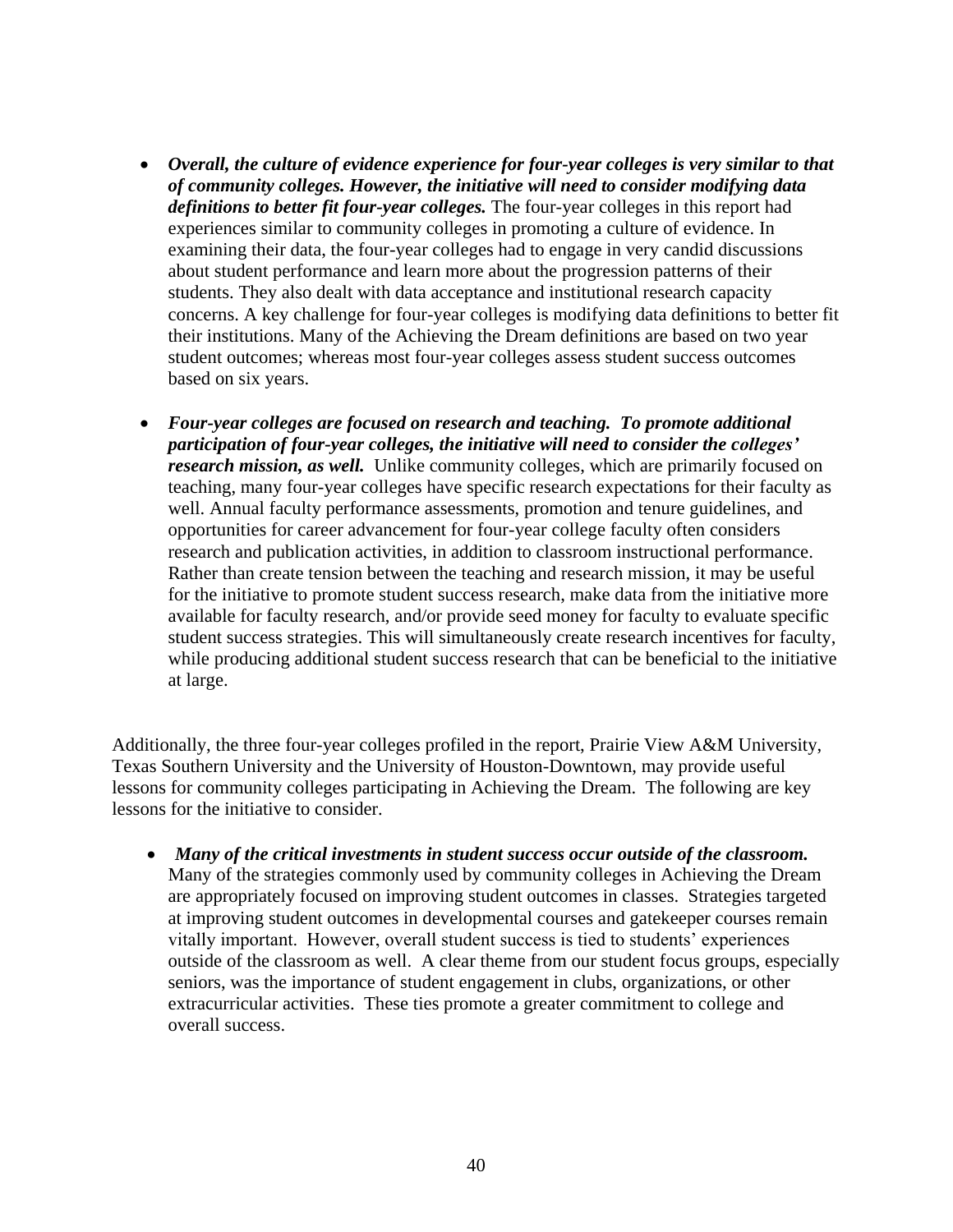- *Alumni are an important resource to a college's student success efforts.* At the four year colleges, particularly Prairie View and Texas Southern, alumni financial engagement is important to their student success agenda. These funds may offer flexible dollars to assist with expenses such as child care or transportation. Alumni can also provide critical moral support: A student can relate to alumni who were able to complete their goals despite having similar struggles such as entering college as a firstgeneration, low-income, student, completing challenging courses, and navigating the responsibilities of work, school, and family.
- *Learning from students who are near the completion of their academic journey may be more useful than learning from students who are just starting.* Although immediate student feedback is important, it is also important to obtain student assessments after more time has passed. It may be unrealistic to expect first-year students to appreciate the array of supports colleges offer until a bit later in their academic career. Routinely collecting the perspectives of students near the completion of their programs, as well as recent alumni, may offer very useful assessments of specific college supports.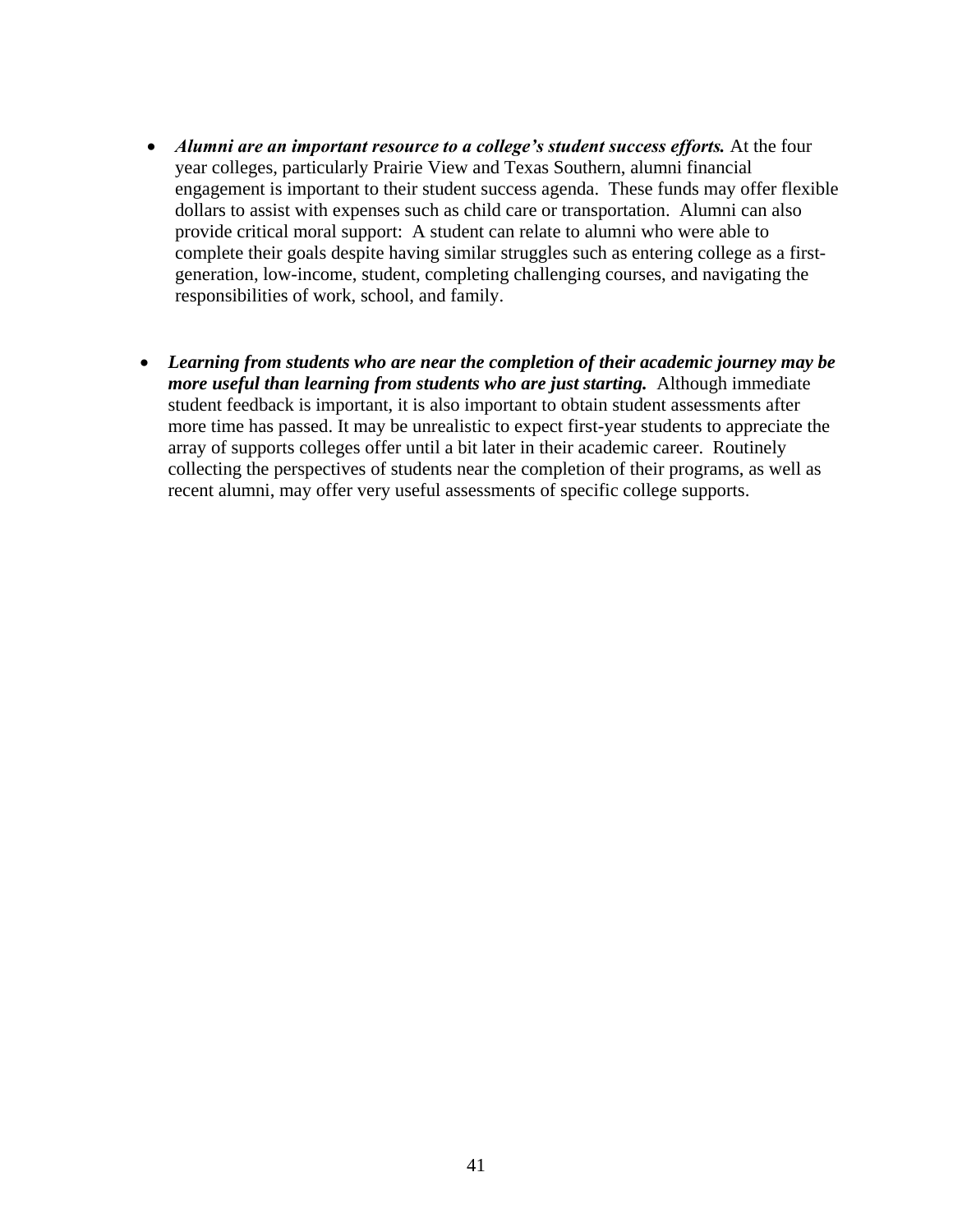#### **References**

Achieving the Dream. 2005. Website: www.achievingthedream.org.

- Achieving the Dream: Community Colleges Count. 2009. "Field guide for improving student success." Website:http://www.achievingthedream.org/docs/Field\_Guide\_for\_Improving\_Student\_S ucces.pdf.
- Alexander, Julie S. and John N. Gardner. 2009. "Beyond Retention: A Comprehensive Approach to the First College Year." *About Campus*: May/June, 18-26.
- Bailey, Thomas, Juan Carlos Calcagno, Davis Jenkins, Gregory Kienzl, and Tim Leinbach. 2005. *Community college student success: What institutional characteristics make a difference?* New York: Columbia University, Teachers College, Community College Research Center.
- Brock, Thomas, Davis Jenkins, Todd Ellwein, Jennifer Miller, Susan Gooden, Kasey Martin, Casey MacGregor, and Michael Pih. 2007. *Building a culture of evidence for community college student success: Early progress in achieving the dream initiative.* New York: MDRC.
- HBCU Connect. 2008. "HBCU History The History of Historically Black Colleges." Website: www.hbcuconnect.com/history.shtml.
- Jenkins, Davis. 2006. *What community college management practices are effective in promoting student success? A study of high-and low-impact institutions.* New York: Columbia University, Teachers College, Community College Research Center.
- Li, Xiaojie and C. Dennis Carroll. 2007. "Characteristics of Minority-Serving Institutions and Minority Undergraduates Enrolled in These Institutions: Postsecondary Education Descriptive Analysis Report (NCES 2008-156)." National Center for Education Statistics Website: http://nces.ed.gov/pubs2008/2008156.pdf.
- Lumina Foundation. 2008. *"*Pillars of progress." *Focus,* Spring 2008*.*  Website: www.luminafoundation.org/.../focus.../spring\_2008/Focus\_Spring\_08.pdf.
- McClenney, Byron. 2008. *Top eight reinforced reasons for progress in Achieving the Dream. Community Colleges Leaders Program (CCLP).* University of Texas Austin.
- Morest, Vanessa Smith and Davis Jenkins. 2007. *Institutional research and the culture of evidence at community colleges.* Report No. 1 in the Achieving the Dream *Culture of Evidence Series*. New York: Community College Research Center, Teachers College, Columbia University.